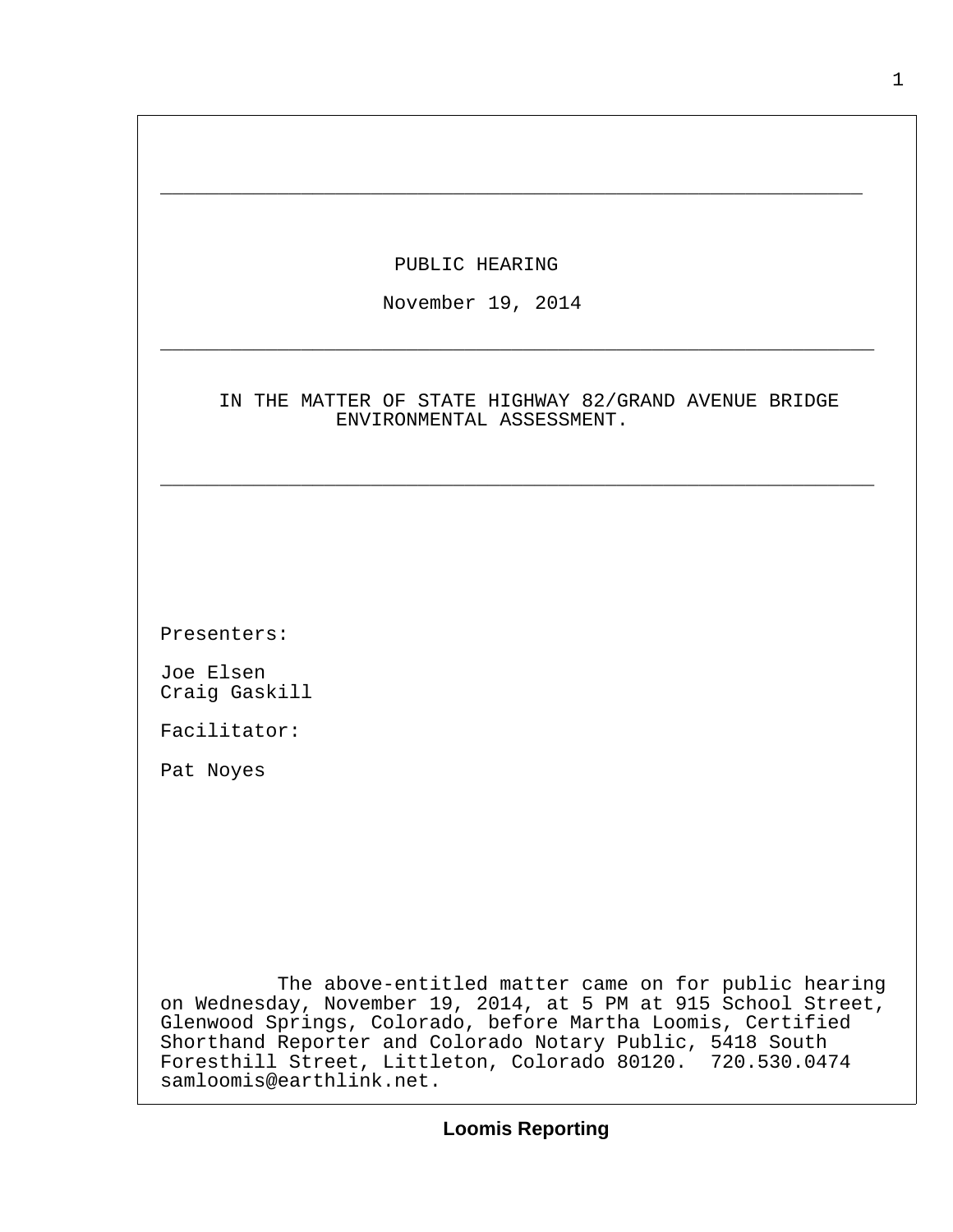**19, 2014** 

|                                                                      |                                                                                                                                                                                                                                                                                                                                                                                                                                                                                                                                                                                                                                                                                                                                                                                                                                                                                                                                                                                                                                                                                                                                                                                                                                                                                                                                                                                   |                                           | <b>November 19, 2014</b>                                                                                                                                                                                                                                                                                                                                                                                                                                                                                                                                                                                                                                                                                                                                                                                                                                                                                                                                                                                                                                                                                                                                                                                                                                                                                                                                                                                                                                        |
|----------------------------------------------------------------------|-----------------------------------------------------------------------------------------------------------------------------------------------------------------------------------------------------------------------------------------------------------------------------------------------------------------------------------------------------------------------------------------------------------------------------------------------------------------------------------------------------------------------------------------------------------------------------------------------------------------------------------------------------------------------------------------------------------------------------------------------------------------------------------------------------------------------------------------------------------------------------------------------------------------------------------------------------------------------------------------------------------------------------------------------------------------------------------------------------------------------------------------------------------------------------------------------------------------------------------------------------------------------------------------------------------------------------------------------------------------------------------|-------------------------------------------|-----------------------------------------------------------------------------------------------------------------------------------------------------------------------------------------------------------------------------------------------------------------------------------------------------------------------------------------------------------------------------------------------------------------------------------------------------------------------------------------------------------------------------------------------------------------------------------------------------------------------------------------------------------------------------------------------------------------------------------------------------------------------------------------------------------------------------------------------------------------------------------------------------------------------------------------------------------------------------------------------------------------------------------------------------------------------------------------------------------------------------------------------------------------------------------------------------------------------------------------------------------------------------------------------------------------------------------------------------------------------------------------------------------------------------------------------------------------|
|                                                                      | SH 82/GRAND AVENUE BRIDGE EA 11-19-14                                                                                                                                                                                                                                                                                                                                                                                                                                                                                                                                                                                                                                                                                                                                                                                                                                                                                                                                                                                                                                                                                                                                                                                                                                                                                                                                             | Page 2                                    | SH 82/GRAND AVENUE BRIDGE EA 11-19-14<br>Page 3                                                                                                                                                                                                                                                                                                                                                                                                                                                                                                                                                                                                                                                                                                                                                                                                                                                                                                                                                                                                                                                                                                                                                                                                                                                                                                                                                                                                                 |
| 1<br>2<br>3<br>6<br>7<br>10 one.<br>11<br>15<br>18<br>19<br>20<br>23 | (Individual Comments Portion.)<br>MS. ROMEO: Okay. I would like to see the existing<br>bridge turned into a two-lane bridge, and the outer lanes<br>4 turned into a pedestrian crossing. That way, there's no need<br>5 for a new pedestrian bridge. And cars can go straight over to<br>the pool, the Hotel Colorado, and those areas of town.<br>If necessary, that bridge can be reinforced and<br>a raised up, either with trusses or new pilings. I know people<br>that do that kind of work, and they thought my idea was a good<br>My nephew's an engineer. He lives in Pennsylvania.<br>12 I had him go on line and look at it. He said, Absolutely they<br>13 can do that. It would maintain the town, you know, as it's<br>14 been for so many years.<br>Did you put the part in about reinforcing the<br>16 current bridge if necessary, and even jacking it up if<br>17 necessary? Even if they had to bring barges in to do that<br>they can do that, and they might want to do that before<br>starting the new bridge.<br>I like the bridge the way it is. It adds charm to<br>21 our town. It's part of our history. And I don't see any<br>22 reason to destroy something as charming as that bridge.<br><b>ANONYMOUS:</b> They should be building instead of<br>24 talking. Talk, talk, talk, talk. Get finally finished by                                      | $\mathbf 1$<br>4<br>8<br>13<br>$17$<br>23 | MR. HAINES: The Highway Department told us to<br>2 replace the bridge or to repair the old one would be about the<br>3 same amount of money, which is about \$50-, \$60 million.<br>As far as I can tell, the replacement cost is still<br>5 the same bridge today is at 110-, 120 million, and they still<br>6 don't have any access to the highway east or west that's not<br>7 paid for. That, we're looking at another 10- or 15 million.<br>When you look at those kinds of dollars to be spent<br>in this community it doesn't make any sense, because what they<br>10 could do is look for another route for Highway 82 to get the<br>11 traffic that doesn't want to be in Glenwood Springs off Grand<br>12 Avenue so it could go up Valley or come down Valley.<br>Citizens of Glenwood Springs asked the city council<br>14 to send out a vote or a ballot to see what the citizens<br>15 thought. City council said, Oh, no. We don't need to do<br>16 that. We already know.<br>So the committee that I'm a member of, Citizens to<br>18 Save Grand Avenue, we spent \$2,400 of our money to send out<br>19 about 4,200 ballots to people who have physical addresses in<br>20 Glenwood Springs. We didn't send any to box numbers because<br>21 most or some box numbers are people who don't live in Glenwood<br>22 Springs.<br>Out of those 4,200 ballots we sent out we got<br>24 700 back. And 600 people said, Tell the city and CDOT to stop |
| 25 now.                                                              |                                                                                                                                                                                                                                                                                                                                                                                                                                                                                                                                                                                                                                                                                                                                                                                                                                                                                                                                                                                                                                                                                                                                                                                                                                                                                                                                                                                   |                                           | 25 construction right now and look at the future and see what                                                                                                                                                                                                                                                                                                                                                                                                                                                                                                                                                                                                                                                                                                                                                                                                                                                                                                                                                                                                                                                                                                                                                                                                                                                                                                                                                                                                   |
|                                                                      |                                                                                                                                                                                                                                                                                                                                                                                                                                                                                                                                                                                                                                                                                                                                                                                                                                                                                                                                                                                                                                                                                                                                                                                                                                                                                                                                                                                   |                                           |                                                                                                                                                                                                                                                                                                                                                                                                                                                                                                                                                                                                                                                                                                                                                                                                                                                                                                                                                                                                                                                                                                                                                                                                                                                                                                                                                                                                                                                                 |
| 2<br>6<br>11<br>15                                                   | SH 82/GRAND AVENUE BRIDGE EA 11-19-14<br>1 they can do to solve the traffic problems.<br>The other thing that goes along with this, CDOT has<br>3 these future timelines and future projects like 2030, 2035,<br>2040. And what do you suppose is on the 2040 timeline? A<br>5 bypass for Glenwood Springs.<br>So they're going to spend \$130 million now to put a<br>7 bridge in that may have no reasonable effect or add anything<br>a to what they're going to do in 2040. How stupid. These<br><b>9</b> people are just like the people in Washington. They have no<br>10 common sense and no brains.<br>So we would like to see everybody stop doing what<br>12 they are right now, do what they call an EIS, which is an<br>13 environmental impact statement, which takes into account all<br>14 the aspects of what this bridge will do.<br>The City wants to put a bridge in south of town they<br>16 call South Bridge. They also want to put a connection, a<br>17 cross street at Eighth Street at Scotts Valley and another<br>18 cross street at 14th Street to add connectivity. And that all<br>19 also fits into this bridge, but nobody's looking at that and<br>20 they need to look at that because that's part of what NEPA<br>21 says: Any place state highway connects to a federal highway,<br>they are required to do an environment impact study. And | Page 4<br>5<br>9<br>14<br>17<br>21        | SH 82/GRAND AVENUE BRIDGE EA 11-19-14<br>Page 5<br>1 on it. CDOT are the people who made it four lanes. They're<br>2 the ones who made it dysfunctional. If this were still two<br>3 lanes it wouldn't carry near as much traffic, but it would be<br>4 a very functional bridge.<br>So why not look for an opportunity to put a bridge<br>6 someplace else, put this back to a two-lane bridge, put a<br>7 20- or 30,000 pound load limit on it, just let local traffic<br>a use it. Keep all the trucks off it.<br>Then you could sit downtown and have coffee, have a<br>10 meal outside. Today when you try to do that in the summer you<br>11 can't talk to a person three feet away from you because you<br>12 can't hear them there's so much traffic there. This way would<br>13 be a way to get them off Grand Avenue.<br>If they put this bridge in, they're going to have<br>15 11-foot lanes in it, and the traffic is going to come off I-70<br>16 at 65 miles an hour so they'll need to slow up a little.<br>And eventually when it starts backing up, CDOT's<br>18 going to have a problem with, What do we do with all the<br>19 traffic that's backed up on I-70? The only thing they can do<br>20 is raise the speed limit.<br>There's a law in the state of Colorado that if they<br>22 do a traffic monitor, and they have a 25-miles-an-hour speed                                                                                        |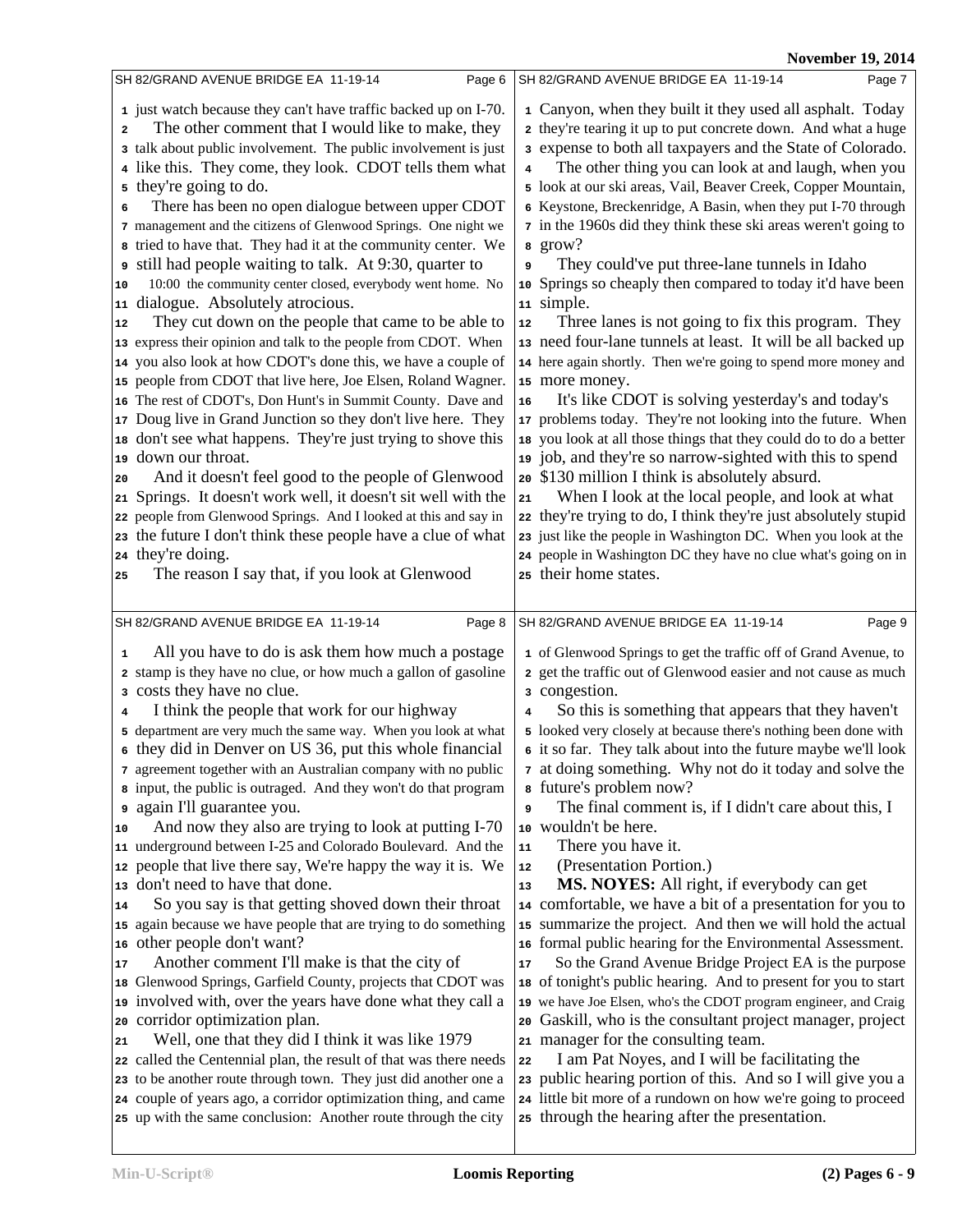**Nov. 10, 2014** 

|                                                                                                                                                                                                                                                                                                                                                                                                                                                                                                                                                                                                                                                                                                                                                                                                                                                                                                                                                                                                                                                                                                                                                                                                                                                                                                                                                                                                                                                                                                     | November 19, 2014                                                                                                                                                                                                                                                                                                                                                                                                                                                                                                                                                                                                                                                                                                                                                                                                                                                                                                                                                                                                                                                                                                                                                                                                                                                                                                                                                                                                                                                                                                    |
|-----------------------------------------------------------------------------------------------------------------------------------------------------------------------------------------------------------------------------------------------------------------------------------------------------------------------------------------------------------------------------------------------------------------------------------------------------------------------------------------------------------------------------------------------------------------------------------------------------------------------------------------------------------------------------------------------------------------------------------------------------------------------------------------------------------------------------------------------------------------------------------------------------------------------------------------------------------------------------------------------------------------------------------------------------------------------------------------------------------------------------------------------------------------------------------------------------------------------------------------------------------------------------------------------------------------------------------------------------------------------------------------------------------------------------------------------------------------------------------------------------|----------------------------------------------------------------------------------------------------------------------------------------------------------------------------------------------------------------------------------------------------------------------------------------------------------------------------------------------------------------------------------------------------------------------------------------------------------------------------------------------------------------------------------------------------------------------------------------------------------------------------------------------------------------------------------------------------------------------------------------------------------------------------------------------------------------------------------------------------------------------------------------------------------------------------------------------------------------------------------------------------------------------------------------------------------------------------------------------------------------------------------------------------------------------------------------------------------------------------------------------------------------------------------------------------------------------------------------------------------------------------------------------------------------------------------------------------------------------------------------------------------------------|
| SH 82/GRAND AVENUE BRIDGE EA  11-19-14<br>Page 10                                                                                                                                                                                                                                                                                                                                                                                                                                                                                                                                                                                                                                                                                                                                                                                                                                                                                                                                                                                                                                                                                                                                                                                                                                                                                                                                                                                                                                                   | SH 82/GRAND AVENUE BRIDGE EA 11-19-14<br>Page 11                                                                                                                                                                                                                                                                                                                                                                                                                                                                                                                                                                                                                                                                                                                                                                                                                                                                                                                                                                                                                                                                                                                                                                                                                                                                                                                                                                                                                                                                     |
| If you would like to speak and provide some comments<br>1<br>2 tonight, there is a sign-up sheet. Teri would be happy to<br>3 take your name and information where to sign in. And we will<br>be working from that list for the comments.<br>4<br>At this point we have over 20 people signed up to<br>5<br>6 speak. We're limiting it to three minutes. So do the math;<br>7 that's a little over an hour. So we will be very strict about<br>8 how long everybody gets to speak so that you all have a chance<br>to give us your input.<br>So with that, I will let Joe and Craig start off by<br>10<br>giving a presentation on the project as a whole.<br>11<br>MR. ELSEN: Thank you, Pat. Pleasure to be here<br>12<br>with you tonight. Welcome.<br>13<br>So again we're going to present information on the<br>14<br>15 EA, and take your public comments, which are very important to<br>this whole process. We've been doing this for over three<br>16<br>years now. There's been multiple public open houses and<br>17<br>18 one-on-ones and working group sessions. And we really value<br>your input.<br>19<br>I'm going to read the Purpose and Need. I think<br>20<br>it's really important to this project to make certain you<br>21<br>understand what it's about. It's funded primarily with<br>22<br>23 Colorado Bridge Enterprise funding, which is narrowly focused<br>24 on bridge rehabilitation or bridge replacement so it's not<br>25 about congestion or mobility issues. | The project purpose is to provide a safe, secure,<br>${\bf 1}$<br>2 effective multimodal connection from downtown Glenwood<br>3 Springs, across the Colorado River and I-70 to the historic<br>4 Glenwood Hot Springs area.<br>Two project needs: to improve multimodal<br>5<br>6 connectivity between downtown Glenwood Springs and the Roaring<br>7 Fork valley, the historic Glenwood Hot Springs pool area, and<br>8 I-70. The other project need is to address the functional and<br>structural deficiencies of the bridge.<br>Here's a graphical image of some of the functional<br>10<br>11 and structural issues that exist. You can see the semi<br>12 tractor-trailer taking up two lanes. It was originally --<br>13 this bridge was constructed over 60 years ago as a two-lane<br>14 structure, and then converted in a late '60s to a four-lane<br>15 structure. The lanes are substandard; they're about nine<br>16 foot four and a half inches instead of a standard 12-foot<br>17 lane.<br>You can see some of the images of the spalling<br>18<br>19 concrete and the exposed corroding reinforcement steel as well<br>20 as the warning sign that is posted below the bridge to warn<br>21 against chunks of concrete and steel have fallen off the<br>22 bridge.<br>One other structural challenge of the project is the<br>23<br>24 issue of bridge scour, which is really just erosion due to the<br>25 dynamic forces of the water of the Colorado River. Everyone                            |
|                                                                                                                                                                                                                                                                                                                                                                                                                                                                                                                                                                                                                                                                                                                                                                                                                                                                                                                                                                                                                                                                                                                                                                                                                                                                                                                                                                                                                                                                                                     |                                                                                                                                                                                                                                                                                                                                                                                                                                                                                                                                                                                                                                                                                                                                                                                                                                                                                                                                                                                                                                                                                                                                                                                                                                                                                                                                                                                                                                                                                                                      |
| SH 82/GRAND AVENUE BRIDGE EA 11-19-14<br>Page 12<br>1 understands its power.                                                                                                                                                                                                                                                                                                                                                                                                                                                                                                                                                                                                                                                                                                                                                                                                                                                                                                                                                                                                                                                                                                                                                                                                                                                                                                                                                                                                                        | SH 82/GRAND AVENUE BRIDGE EA 11-19-14<br>Page 13<br>1 environment. So we have a bunch of project goals.                                                                                                                                                                                                                                                                                                                                                                                                                                                                                                                                                                                                                                                                                                                                                                                                                                                                                                                                                                                                                                                                                                                                                                                                                                                                                                                                                                                                              |
| The foundations that are out there, they're not deep<br>2<br>a foundations; they're just a flat bottom to the footing. The<br>4 one that's in the center of the river is about five and a half<br>5 feet below the bottom of the river.<br>We have reports from some divers back in the early<br>6<br>7 '90s, as part of the effort to replace this bridge a couple of<br>8 decades ago, they have encountered scour holes that have gone<br>down below the bottom of the footing.<br>9<br>I'm going to hand it over to Craig Gaskill now to<br>10<br>cover the planning aspects. Thank you.<br>11<br>MR. GASKILL: Thank you, Joe.<br>12<br>As you've seen around the room, there's a bunch of<br>13<br>14 information. If I had to go through all the information it<br>15 would probably take more time than we have. I'm going to be<br>fairly brief to try to cover some of the highlights of the<br>16<br>project, what we're doing and what will come out of the<br>17<br>project, and then I'll go to the public commentary and let Pat<br>18<br>take care of that.<br>19<br>Joe talked about why we're doing the project.<br>20<br>That's the first thing here. There are problems that are out<br>21<br>there, and we need to fix those problems. That's why we're<br>22<br>doing the project.<br>23<br>So when you do a project like that, you also have to<br>24<br>25 consider how can we make that project better and fit into the                                                     | We developed the project goals at the beginning of<br>$\overline{\mathbf{2}}$<br>a the project based on public scoping and reasons for scoping.<br>4 As you can see, there is a wide variety of goals. So goals<br>5 cover pretty much anything you think might be important.<br>So we use these goals as well as the Purpose and<br>6<br>7 Need to identify ways to address the problems and ways to fix<br>s the problems, and evaluate those to come up with the<br>alternates we have.<br>Before we get into how we got to that, I want to<br>10<br>11 talk about a little bit about the Colorado Bridge Enterprise<br>12 and what that is. The Colorado Bridge Enterprise is the<br>13 primary funding source for the Grand Avenue Bridge. It is an<br>14 entity of CDOT that is a business entity of CDOT that has<br>15 funding only for building or fixing poor bridges in the state.<br>The map you see here are those poor bridges in the<br>16<br>17 state that are currently poor bridges in the state. They get<br>18 added all the time as new bridges get added.<br>You can see most of the ones that are blue have<br>19<br>20 already been constructed. The bridges, the Grand Avenue<br>21 Bridge is purple. It's under design, so work on the Grand<br>22 Avenue Bridge still has to be done.<br>Now, the Colorado Bridge Enterprise that's doing<br>23<br>24 this, they've committed that they're going to try to work with<br>25 the communities to make these bridge fit into the communities, |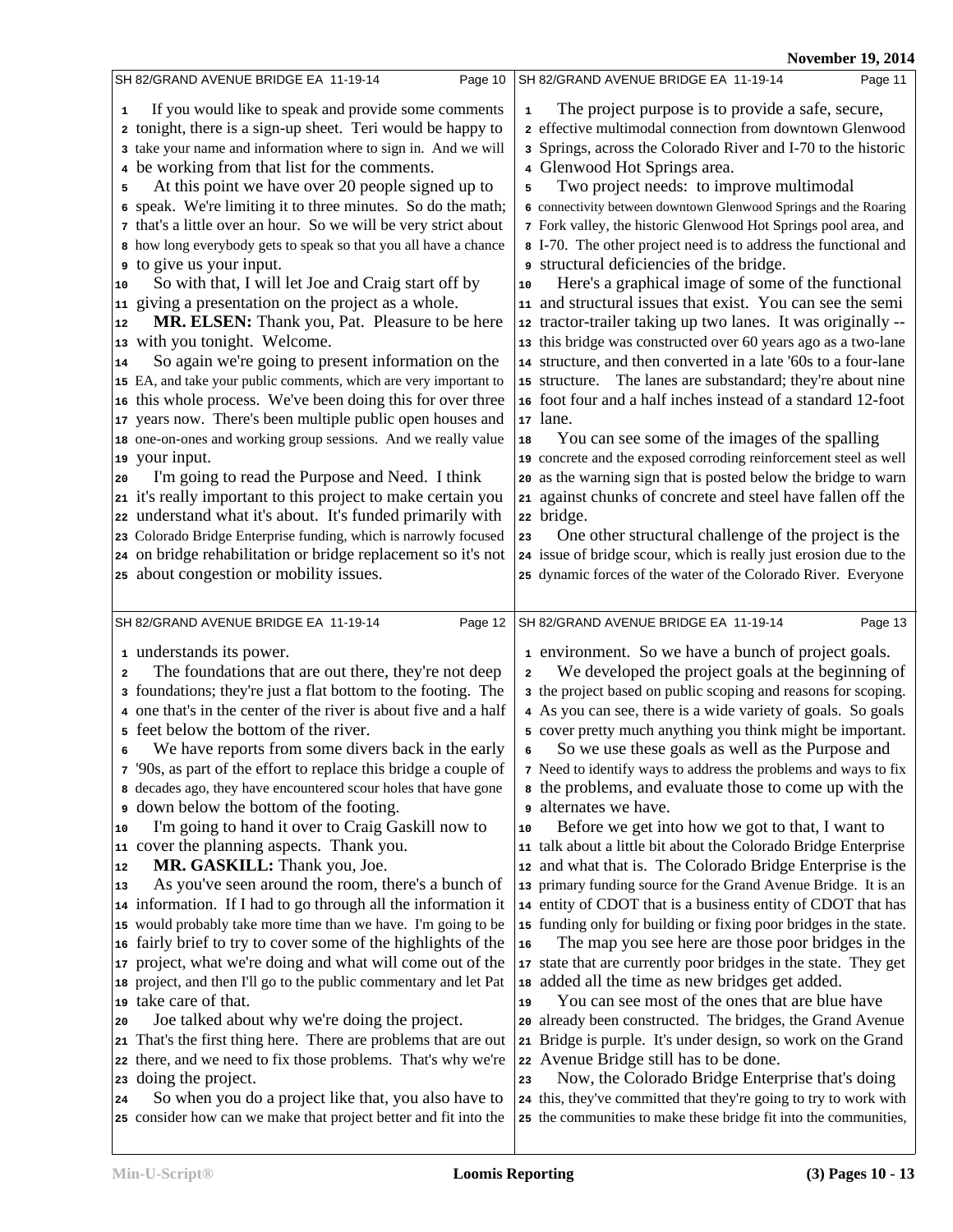**Nov. 10, 2014** 

|                                                                                                                                 | <b>November 19, 2014</b>                                                                                                        |
|---------------------------------------------------------------------------------------------------------------------------------|---------------------------------------------------------------------------------------------------------------------------------|
| SH 82/GRAND AVENUE BRIDGE EA 11-19-14<br>Page 14                                                                                | SH 82/GRAND AVENUE BRIDGE EA 11-19-14<br>Page 15                                                                                |
| 1 they're going to make sure that they meet state, local, and                                                                   | 1 later this spring.                                                                                                            |
| 2 federal standards, and they're also going to make sure that                                                                   | So that screening process I talked about, what we do<br>$\mathbf 2$                                                             |
| 3 when they do these things that it makes the right sense for                                                                   | 3 is we go through a three level screening process. Essentially                                                                 |
| 4 the community as well. That's the second part of the Bridge                                                                   | 4 what it is, the first one will contain the fatal flaw                                                                         |
|                                                                                                                                 |                                                                                                                                 |
| Enterprise for bridges out there.<br>5                                                                                          | 5 analysis. So we look at the possibilities and options of how                                                                  |
| So in the environmental process that we started at<br>6                                                                         | 6 we address the problem.                                                                                                       |
| 7 the beginning of the project -- that was November of 2011 --                                                                  | The fatal flaw analysis, some of these will not<br>7                                                                            |
| we started with the public scoping. The public scoping is the<br>8                                                              | 8 possibly work. We screen those out; we don't expend too much                                                                  |
| public identifying what the issues are in the community                                                                         | effort on those.                                                                                                                |
| 10 associated with the bridge.                                                                                                  | Then we take the remaining options and alternatives,<br>10                                                                      |
| That then led to the development of the Purpose and<br>11                                                                       | 11 and look how we can improve those into a qualitative,                                                                        |
| 12 Need Joe talked about. This is the Purpose and Need developed                                                                | 12 comparative analysis of alternatives.                                                                                        |
| 13 over some time. And then we go into an alternative screening                                                                 | A lot of you were involved with this in some of the<br>13                                                                       |
| 14 process, which we'll get to, to help us identify the best way                                                                | 14 previous public meetings, and you saw a lot of this                                                                          |
| 15 to address the problem.                                                                                                      | 15 information.                                                                                                                 |
| Then we write the Environmental Assessment. And<br>16                                                                           | Once we take the top alternatives that comparatively<br>16                                                                      |
| 17 that Environment Assessment documents how this project impacts                                                               | 17 best meet those needs and the goals, then we do a detailed                                                                   |
| 18 the community, and all the various things we're looking for or                                                               | 18 alternative screening, evaluation screening based on all those                                                               |
| a looking at, which includes environmental and historic                                                                         | 19 goals in the Purpose and Need, criteria are reached, and we                                                                  |
| 20 elements.                                                                                                                    | 20 weigh the pros and cons.                                                                                                     |
| Then we do a public review period, which is what<br>21                                                                          | What happens is we find that some of these are<br>21                                                                            |
| 22 this is. That public review period ends on December 1st.                                                                     | 22 better for some, and some are better for others. We realize                                                                  |
| Then we write a Decision Document. That Decision<br>23                                                                          | 23 we can't find something that is perfect for everything, so we                                                                |
| 24 Document is actually what allows us to determine what we can                                                                 | 24 try to come up with something that best meets all the                                                                        |
| 25 actually construct or not construct. That's expected to occur                                                                | 25 different things.                                                                                                            |
|                                                                                                                                 |                                                                                                                                 |
| SH 82/GRAND AVENUE BRIDGE EA 11-19-14<br>Page 16                                                                                | SH 82/GRAND AVENUE BRIDGE EA 11-19-14<br>Page 17                                                                                |
|                                                                                                                                 |                                                                                                                                 |
| That's the process that also includes the next<br>1                                                                             | 1 individual contacts, primarily through the additional                                                                         |
| 2 slide, public input. The public input process gives us                                                                        | a meetings. We had business meetings, we had one-on-one                                                                         |
| 3 information on how we measure, how we look at those different                                                                 | 3 meetings, we had city council meetings organizing this kind of                                                                |
| goals in the Purpose and Need.<br>$\overline{\mathbf{4}}$                                                                       |                                                                                                                                 |
|                                                                                                                                 | 4 presentation.                                                                                                                 |
| So we have a lot of ways to get public input. A lot<br>5                                                                        | We went to the downtown markets, the Strawberry<br>5                                                                            |
| 6 of this gets involved with a lot of public input. We had a                                                                    | 6 Market, had presentations and booths at those locations. We                                                                   |
|                                                                                                                                 | 7 had some other things as well. That was the public input.                                                                     |
| 7 number of public groups that helped us. Probably the most<br>8 important one was the Leadership Committee that was made up of | 8 The public input -- so that's the alternative process and the                                                                 |
| p representatives of key elements of the community.                                                                             |                                                                                                                                 |
| Their goals and their mission was to make sure that<br>10                                                                       | public input led to the Preferred Alternative.<br>10                                                                            |
|                                                                                                                                 | The Preferred Alternative is -- this goes in and                                                                                |
| 11 we follow a context sensitive process; that we're considering                                                                | 11 out. There is a lot of detail on some of these things. It's                                                                  |
| 12 the community input and they could see we're getting it. That                                                                | 12 all available on the boards. So if you can't see it here it's                                                                |
| 13 was their role. We met with them I think maybe 12 times or                                                                   | 13 available on the boards. There's also handouts that have a                                                                   |
| 14 14 times or something like that.                                                                                             | 14 lot of this information.                                                                                                     |
| We also had a group called the Stakeholder Working<br>15                                                                        | I'm going to keep going.<br>15<br>16                                                                                            |
| 16 Group. That was a larger group that provided input into a lot                                                                | The Preferred Alternative it's essentially new                                                                                  |
| of design details. We met with them eight different times.<br>17                                                                | 17 alignment for the Grand Avenue Bridge. So it'll connect                                                                      |
| We had a Project Working Group. The Project Working<br>18                                                                       | 18 downtown Glenwood Springs with Exit 116, and that frees up                                                                   |
| 19 Group is made up of Federal Highway Administration, CDOT, and                                                                | 19 Sixth Street. It takes out the Sixth and Laurel and Sixth and                                                                |
| 20 the City of Glenwood Springs. And they provided input. What                                                                  | 20 Pine exits from State Highway 82. There's a new local                                                                        |
| 21 we are hearing is recommendations of how to move forward.                                                                    | 21 connection or intersection that now connects north Glenwood                                                                  |
| There was Issues Task Forces. Issue Task Forces are<br>22                                                                       | 22 and those local streets.                                                                                                     |
| 23 focus groups on very detailed design. There were questions                                                                   | In addition you see a new pedestrian bridge. The<br>23                                                                          |
| that came up where we needed more input on.<br>24<br>In addition to that, we had about 3,000 different<br>25                    | 24 primary reason the pedestrian bridge plan came out was a way<br>25 to address the utilities out there in the bridge which we |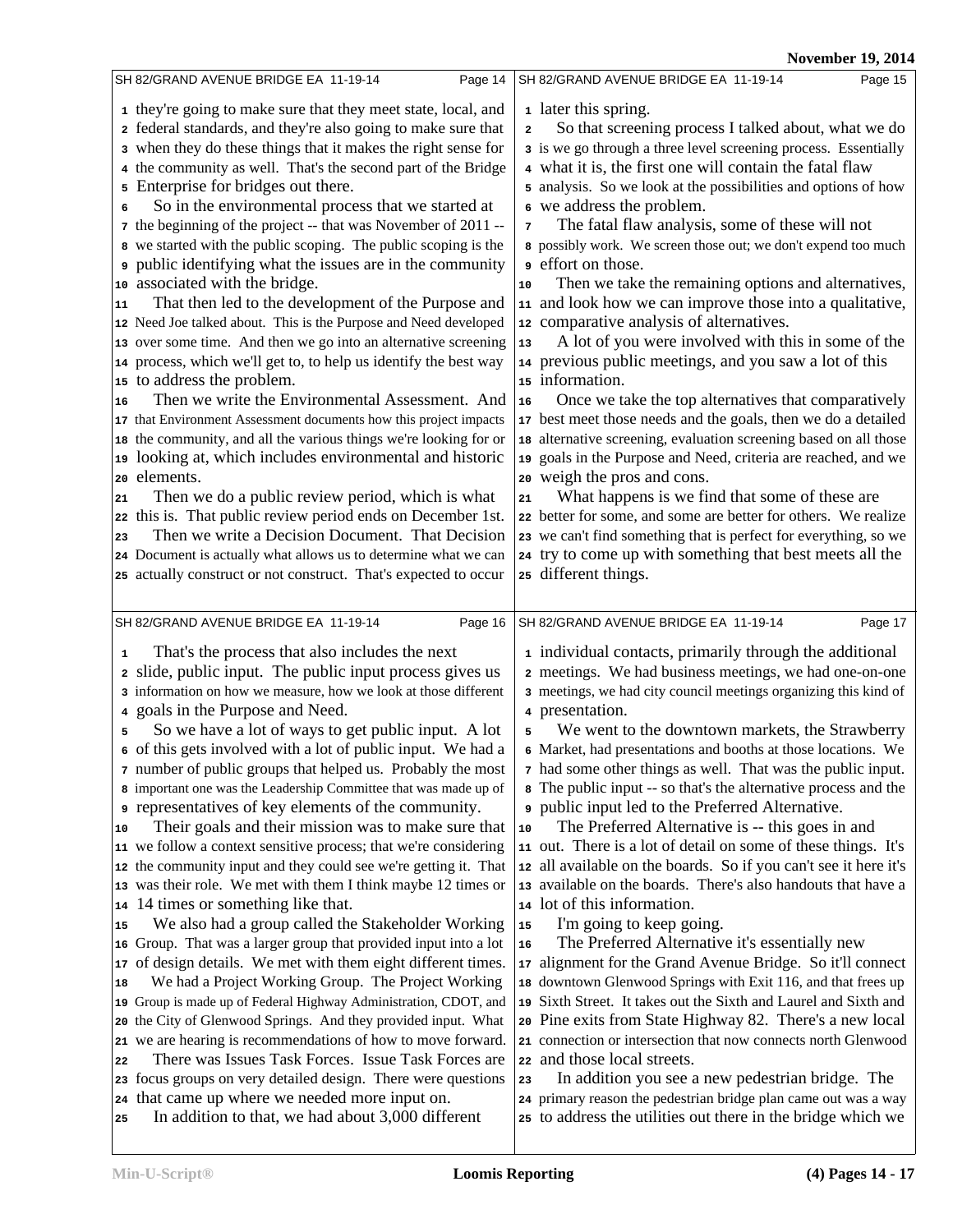|                                                                                                                                                                                                                                                                                                                                                                                                                                                                                                                                                                                                                                                                                                                                                                                                                                                                                                                                                                                                                                                                                                                                                                                                                                                                                                                                                                                                                                                                                                                      | NOVEMDET 19, ZU14                                                                                                                                                                                                                                                                                                                                                                                                                                                                                                                                                                                                                                                                                                                                                                                                                                                                                                                                                                                                                                                                                                                                                                                                                                                                                                                                                                                                                                                                                                                   |
|----------------------------------------------------------------------------------------------------------------------------------------------------------------------------------------------------------------------------------------------------------------------------------------------------------------------------------------------------------------------------------------------------------------------------------------------------------------------------------------------------------------------------------------------------------------------------------------------------------------------------------------------------------------------------------------------------------------------------------------------------------------------------------------------------------------------------------------------------------------------------------------------------------------------------------------------------------------------------------------------------------------------------------------------------------------------------------------------------------------------------------------------------------------------------------------------------------------------------------------------------------------------------------------------------------------------------------------------------------------------------------------------------------------------------------------------------------------------------------------------------------------------|-------------------------------------------------------------------------------------------------------------------------------------------------------------------------------------------------------------------------------------------------------------------------------------------------------------------------------------------------------------------------------------------------------------------------------------------------------------------------------------------------------------------------------------------------------------------------------------------------------------------------------------------------------------------------------------------------------------------------------------------------------------------------------------------------------------------------------------------------------------------------------------------------------------------------------------------------------------------------------------------------------------------------------------------------------------------------------------------------------------------------------------------------------------------------------------------------------------------------------------------------------------------------------------------------------------------------------------------------------------------------------------------------------------------------------------------------------------------------------------------------------------------------------------|
| SH 82/GRAND AVENUE BRIDGE EA 11-19-14<br>Page 18                                                                                                                                                                                                                                                                                                                                                                                                                                                                                                                                                                                                                                                                                                                                                                                                                                                                                                                                                                                                                                                                                                                                                                                                                                                                                                                                                                                                                                                                     | SH 82/GRAND AVENUE BRIDGE EA 11-19-14<br>Page 19                                                                                                                                                                                                                                                                                                                                                                                                                                                                                                                                                                                                                                                                                                                                                                                                                                                                                                                                                                                                                                                                                                                                                                                                                                                                                                                                                                                                                                                                                    |
| 1 couldn't take out of service. The pedestrian bridge was a<br>2 good opportunity to help provide a lot of other opportunities<br>as part of our goals.<br>3<br>The new pedestrian bridge, part of that, besides the<br>4<br>5 new pedestrian amenities, was also a new pedestrian-bicycle<br>6 underpass on the west side, which provides a great separation<br>for pedestrians and bicyclists under Grand Avenue, and<br>connects to the Two Rivers Park.<br>That's the main elements of that. There's some more<br>9<br>details how we got there.<br>10<br>So what this shows is how do we use public input to<br>11<br>12 derive the Preferred Alternative. Frankly, when we started<br>the project, we thought that the Bridge Enterprise has already<br>13<br>determined rehabilitation of the bridge was not a cost<br>14<br>effective option. So we knew it intended to replace the<br>15<br>bridge.<br>16<br>We thought we could replace the bridge in its<br>17<br>18 current location, and you can see that's not what came out of<br>19 the process.<br>One of the things we heard from the public was, We<br>20<br>want a larger area for public activity under the downtown<br>21<br>22 area. That was one of the first things we heard at the scope<br>23 meeting.<br>We have provided a much larger area downtown under<br>24<br>25 the Grand Avenue Bridge both vertically and horizontally. So                                                                                                     | 1 now that bridge goes further south of the abutment than it<br>2 used to go before, and made it a more open and inviting area.<br>One of the other items that we heard was, We want<br>3<br>4 improved pedestrian-bicycle connectivity. CDOT, Department of<br>5 Transportation, we want looking at those elements.<br>In addition to the pedestrian -- so the pedestrian<br>6<br>7 bridge became part of the project. We wanted to make sure<br>a that we provided for the future capacity so it will be a wider<br><sup>9</sup> bridge, and a pedestrian bridge, and provide better connection<br>10 at both ends.<br>In addition it provides a pedestrian underpass under<br>11<br>12 State Highway 82, and better connection to Two Rivers Park.<br>13 So that was based on that comment.<br>We had lots of requests to minimize construction<br>14<br>15 impacts. One of the reasons for the new alignment was to try<br>16 to move the construction away from existing businesses, at<br>17 least in that area, so we plan to build a lot of that bridge<br>18 offsite without affecting traffic. So that's part of the<br>19 reason for the existing alignment of this was to provide<br>20 lengthened onramp to I-70.<br>There was a request to simplify Sixth and Laurel<br>21<br>22 intersection roundabout. This was after we developed the<br>23 original context. So we looked at that. And the group<br>24 decided that it was simpler to provide better signage with use<br>25 of that Sixth and Laurel roundabout. |
|                                                                                                                                                                                                                                                                                                                                                                                                                                                                                                                                                                                                                                                                                                                                                                                                                                                                                                                                                                                                                                                                                                                                                                                                                                                                                                                                                                                                                                                                                                                      |                                                                                                                                                                                                                                                                                                                                                                                                                                                                                                                                                                                                                                                                                                                                                                                                                                                                                                                                                                                                                                                                                                                                                                                                                                                                                                                                                                                                                                                                                                                                     |
| SH 82/GRAND AVENUE BRIDGE EA 11-19-14<br>Page 20<br>Some of the input that we heard, one was to put the<br>1                                                                                                                                                                                                                                                                                                                                                                                                                                                                                                                                                                                                                                                                                                                                                                                                                                                                                                                                                                                                                                                                                                                                                                                                                                                                                                                                                                                                         | Page 21<br>SH 82/GRAND AVENUE BRIDGE EA 11-19-14<br>1 lighting, which was a pretty important thing.                                                                                                                                                                                                                                                                                                                                                                                                                                                                                                                                                                                                                                                                                                                                                                                                                                                                                                                                                                                                                                                                                                                                                                                                                                                                                                                                                                                                                                 |
| 2 bridge downtown. You might remember the process where there's<br>3 an access to downtown going on and do we change the access to<br>4 E Street, and how that affected the bridge downtown.<br>What we realized was that the bridge downtown was<br>5<br>6 very important to reduce the width of the lanes and the<br>7 shoulder downtown to minimize that into the downtown.<br>There was a request to maintain the views across the<br>8<br>Colorado River from the Seventh Street businesses. The<br>9<br>original plan, when we first looked at that, was to provide a<br>10<br>ramp from the south side of the pedestrian bridge. That has<br>11<br>been revised to have an elevator and stairs so as to provide<br>12<br>better views across the river.<br>13<br>We got some views of that bridge back there if you<br>14<br>15 want to see that. There was a request for view of the Colorado<br>16 River. That's been done.<br>Build an aesthetically pleasing bridge. We worked a<br>17<br>lot with city council, the Issues Task Force, and input from<br>18<br>the meetings to find a way to come up with a bridge, both the<br>19<br>style of the bridge and elements on the bridge will be<br>20<br>aesthetically pleasing.<br>21<br>So the Issues Task Force provided a lot of great<br>22<br>23 input on to the materials that were provided on not just the<br>24 bridge but also the whole project including the hardscape, the<br>25 landscaping, how the elements might look, where to place the | Pretty much most of those, most of the input we got<br>$\mathbf 2$<br>3 from this Task Force has now been incorporated into the<br>4 design. And that design's been ongoing so you won't see all<br>5 the stuff in the Environmental Assessment, so it's progressed<br>6 to the point where a lot of these are being worked out with<br><sup>7</sup> input use of the task forces.<br>So in addition to the bridge itself, we have to<br>8<br>o worry about what do we do with traffic during construction.<br>10 So in that construction, when we close down that bridge to<br>11 build a new bridge and slide it over, you've got a 90-day<br>12 period where we're going to have to move traffic onto a<br>13 detour.<br>So after a lot of work it was determined that the<br>14<br>15 best detour would be Midland Avenue from Exit 114. It's going<br>16 to go up Midland at Eighth, and from Eighth to Grand Avenue<br>17 we're going to build a new temporary connection that will<br>18 cross through the railroad. That's in the blue over here.<br>In order to get to the downtown we're going to see a<br>19<br>20 little one-way couplet to try to minimize impact to traffic<br>21 and make it the lowest impacts in that area.<br>One of the things we do, we recognize that there's<br>22<br>23 only limited capacity in Midland Avenue. So we've been<br>24 working with the school district, the site work with the<br>25 school district, worked with Grafta on transit, and also goods                           |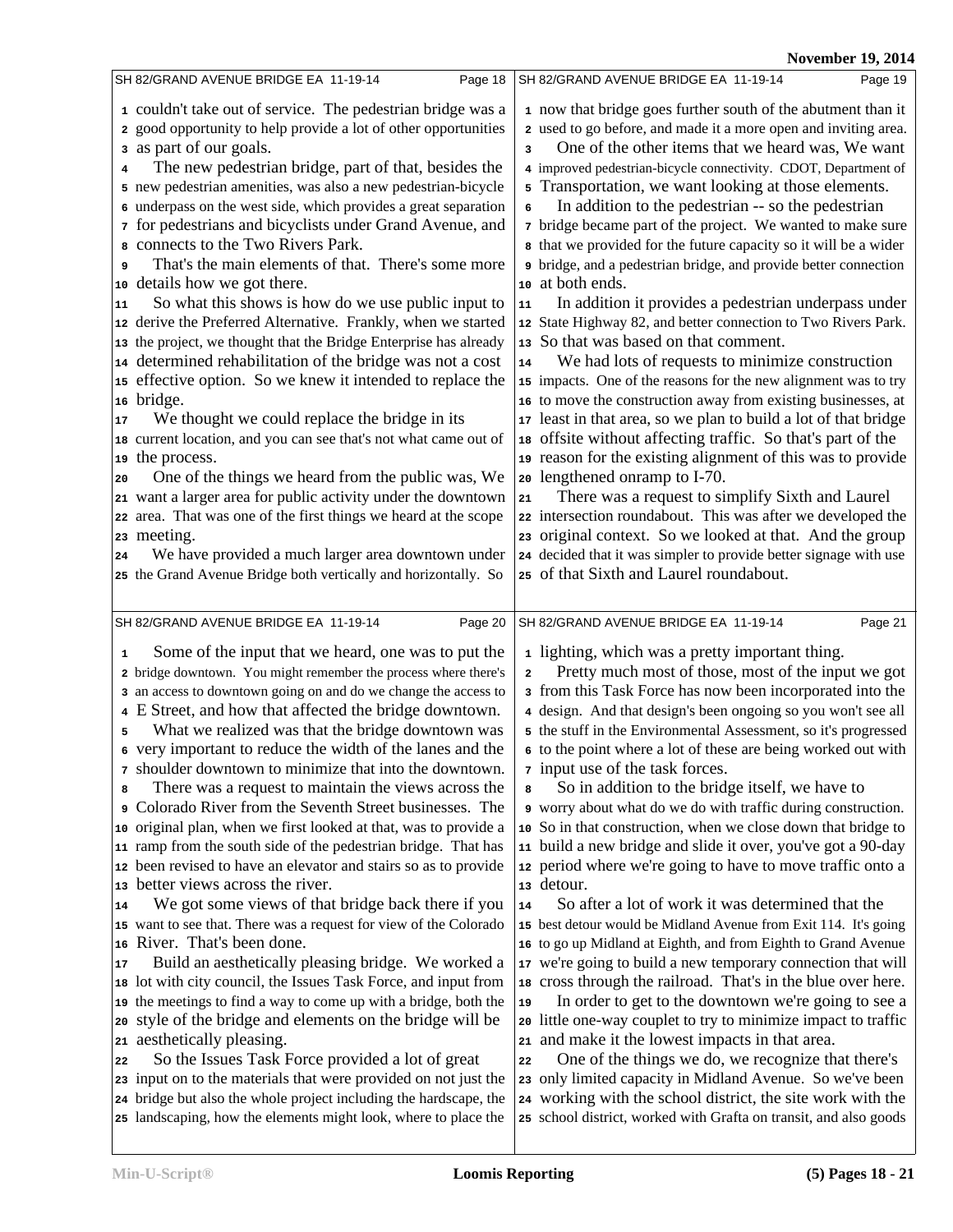| SH 82/GRAND AVENUE BRIDGE EA 11-19-14                                                                                                                                                                                                                                                                                                                                                                                                                                                                                                                                                                                                                                                                                                                                                                                                                                                                                                                                                                                                                                                                                                                                                                                                                                                                                                                                                                                                                                                                     | SH 82/GRAND AVENUE BRIDGE EA 11-19-14                                                                                                                                                                                                                                                                                                                                                                                                                                                                                                                                                                                                                                                                                                                                                                                                                                                                                                                                                                                                                                                                                                                                                                                                                                                                                                                                                                                                                                                                                                                                         |
|-----------------------------------------------------------------------------------------------------------------------------------------------------------------------------------------------------------------------------------------------------------------------------------------------------------------------------------------------------------------------------------------------------------------------------------------------------------------------------------------------------------------------------------------------------------------------------------------------------------------------------------------------------------------------------------------------------------------------------------------------------------------------------------------------------------------------------------------------------------------------------------------------------------------------------------------------------------------------------------------------------------------------------------------------------------------------------------------------------------------------------------------------------------------------------------------------------------------------------------------------------------------------------------------------------------------------------------------------------------------------------------------------------------------------------------------------------------------------------------------------------------|-------------------------------------------------------------------------------------------------------------------------------------------------------------------------------------------------------------------------------------------------------------------------------------------------------------------------------------------------------------------------------------------------------------------------------------------------------------------------------------------------------------------------------------------------------------------------------------------------------------------------------------------------------------------------------------------------------------------------------------------------------------------------------------------------------------------------------------------------------------------------------------------------------------------------------------------------------------------------------------------------------------------------------------------------------------------------------------------------------------------------------------------------------------------------------------------------------------------------------------------------------------------------------------------------------------------------------------------------------------------------------------------------------------------------------------------------------------------------------------------------------------------------------------------------------------------------------|
| Page 22                                                                                                                                                                                                                                                                                                                                                                                                                                                                                                                                                                                                                                                                                                                                                                                                                                                                                                                                                                                                                                                                                                                                                                                                                                                                                                                                                                                                                                                                                                   | Page 23                                                                                                                                                                                                                                                                                                                                                                                                                                                                                                                                                                                                                                                                                                                                                                                                                                                                                                                                                                                                                                                                                                                                                                                                                                                                                                                                                                                                                                                                                                                                                                       |
| 1 and services as to how we can continue to minimize impacts on<br>2 their services, and what can they do to try to maximize their<br>services during the time of construction.<br>3<br>We're working on that. We've got quite a bit of<br>4<br>time to do it, but that's in the process right now.<br>5<br>The second detour is a much shorter duration detour.<br>6<br>7 This is when we are going to put girders over the top of I-70<br>a or tearing down the existing bridge, and we can't have live<br>traffic underneath.<br>9<br>So we're going to have to detour traffic out to<br>10<br>11 I-70. It's only going to be during nighttime hours and<br>12 limited time periods about 10 to 12 times. We'll put them<br>13 onto Sixth Avenue at nighttime so they don't have to go<br>14 underneath bridge construction.<br>One of the reasons for the Environmental Assessment<br>15<br>16 is to document the impacts of the proposed action. So the<br>17 Environmental Assessment looks at all the different areas<br>18 where there might be impacts, and identifies both positive<br>19 impacts and negative impacts.<br>There's a lot of different impacts that have been<br>20<br>21 identified. And this is only the first of four sets of<br>22 categories. If you want to look at all the details, look at<br>23 the Environmental Assessment on the table over here there's<br>24 11 by 17 handouts or charts, there's 13 packets of impacts,<br>25 both positive and negative impacts. | There's lot of things we're looking at. For each of<br>$\mathbf 1$<br>2 the impacts, we're looking at what's the best way to address<br>a the impact, how to mitigate those impacts, alleviate the<br>4 impacts, minimize the impacts, and we address that in the<br>5 Environmental Assessment.<br>For example, it's hard to address because there's so<br>6<br>7 many. So on short term business impact, businesses during<br>a construction, so the immediate impact might be if you're a<br>business next to construction you're going to be impacted by a<br>10 lot of noise, the dust that's going on, and some limited<br>11 access to your business. We're going to keep access open, but<br>12 it's going to be more difficult, so this is going to be a<br>13 negative impact to business. We've documented that in the EA.<br>A positive impact might be we're bringing in<br>14<br>15 \$100 million worth of infrastructure to Glenwood Springs, and<br>16 a lot of people coming in. There's going be workers there for<br>17 two years, and they're going to be -- that are going to be<br>18 spending a lot of money at businesses. So that is a potential<br>19 positive impact.<br>So in each of these things we looked at the<br>20<br>21 different impacts and document those, and that helps go into<br>22 the final decision of what we can actually build.<br>So we'll flip through these next three slides fairly<br>23<br>24 quickly. Some of the other categories we're looking at have<br>25 been documented in the EA, rider impacts, construction |
| SH 82/GRAND AVENUE BRIDGE EA 11-19-14                                                                                                                                                                                                                                                                                                                                                                                                                                                                                                                                                                                                                                                                                                                                                                                                                                                                                                                                                                                                                                                                                                                                                                                                                                                                                                                                                                                                                                                                     | SH 82/GRAND AVENUE BRIDGE EA 11-19-14                                                                                                                                                                                                                                                                                                                                                                                                                                                                                                                                                                                                                                                                                                                                                                                                                                                                                                                                                                                                                                                                                                                                                                                                                                                                                                                                                                                                                                                                                                                                         |
| Page 24                                                                                                                                                                                                                                                                                                                                                                                                                                                                                                                                                                                                                                                                                                                                                                                                                                                                                                                                                                                                                                                                                                                                                                                                                                                                                                                                                                                                                                                                                                   | Page 25                                                                                                                                                                                                                                                                                                                                                                                                                                                                                                                                                                                                                                                                                                                                                                                                                                                                                                                                                                                                                                                                                                                                                                                                                                                                                                                                                                                                                                                                                                                                                                       |
| 1 facilities, wildlife and aquatic species, special species. The<br>2 next one, air quality, visual conditions.<br>Visual conditions priority was one of the most<br>3<br>4 important things we heard at the beginning of the project.<br>5 They said, We need to come up with -- whatever we do, it needs<br>6 to be visually pleasing and fit within the community<br>7 aesthetically. That's why we spent so much effort on it.<br>We knew it's a bridge, we knew where it's at, but<br>8<br>what's that bridge going to look like and how will it fit in?<br>So these are all in the EA.<br>10<br>So in addition to all of the impacts there's a<br>11<br>12 separate category we looked at, which is historic impacts,<br>13 the National Historic Preservation Act. So we looked at all<br>14 the historic properties.<br>There's a number of historic properties in Glenwood.<br>15<br>16 In fact, we have nine different properties that have had<br>17 adverse impact as far as this project.<br>One of those properties is the existing Grand Avenue<br>18<br>19 Bridge itself. Obviously tearing it down, that's an adverse<br>20 impact.<br>The other eight properties are historic buildings on<br>21<br>22 Grand Avenue between Seven Street and 86th, and so there's<br>23 adverse impacts because of proximity to the construction and<br>24 proximity to the new bridge when they build it. That's the<br>25 adverse impact.                                                             | As part of that, we're doing a consultation with the<br>1<br>2 state historic preservation office, the local historic mission<br>3 to identify a memorandum of understanding on how to best<br>4 mitigate the historic impact, and that's in process too.<br>We also have coordination with the Native American<br>5<br>6 tribes. We've asked them to provide us with material. We<br>7 asked for their input and we've asked for that coordination.<br>So the cost, you've probably seen the cost. It's<br>8<br>been in the paper quite a bit. The construction cost is<br>10 60 million. That's been relatively consistent, although not<br>11 quite the same as the original cost you might've heard of<br>12 59 million a while ago.<br>In addition to construction costs there are<br>13<br>14 preconstruction costs, which include cost of design, cost of<br>15 environmental documentation, right of way. Of course the<br>16 right of way is a much higher cost now because we're on a new<br>17 alignment, and not on the existing alignment as we were<br>18 before. So that cost has certainly gone up. And there's<br>19 utility costs. There's a lot of utilities in this area.<br>In addition to preconstruction costs, there's also<br>20<br>21 what's called indirect costs. When you think about it, you<br>22 have an agency, CDOT, where we have a lot of cost that apply<br>23 the process across the entire state. So there's a portion of<br>24 that that apply to each project, and that has to be applied to<br>25 this project as well.             |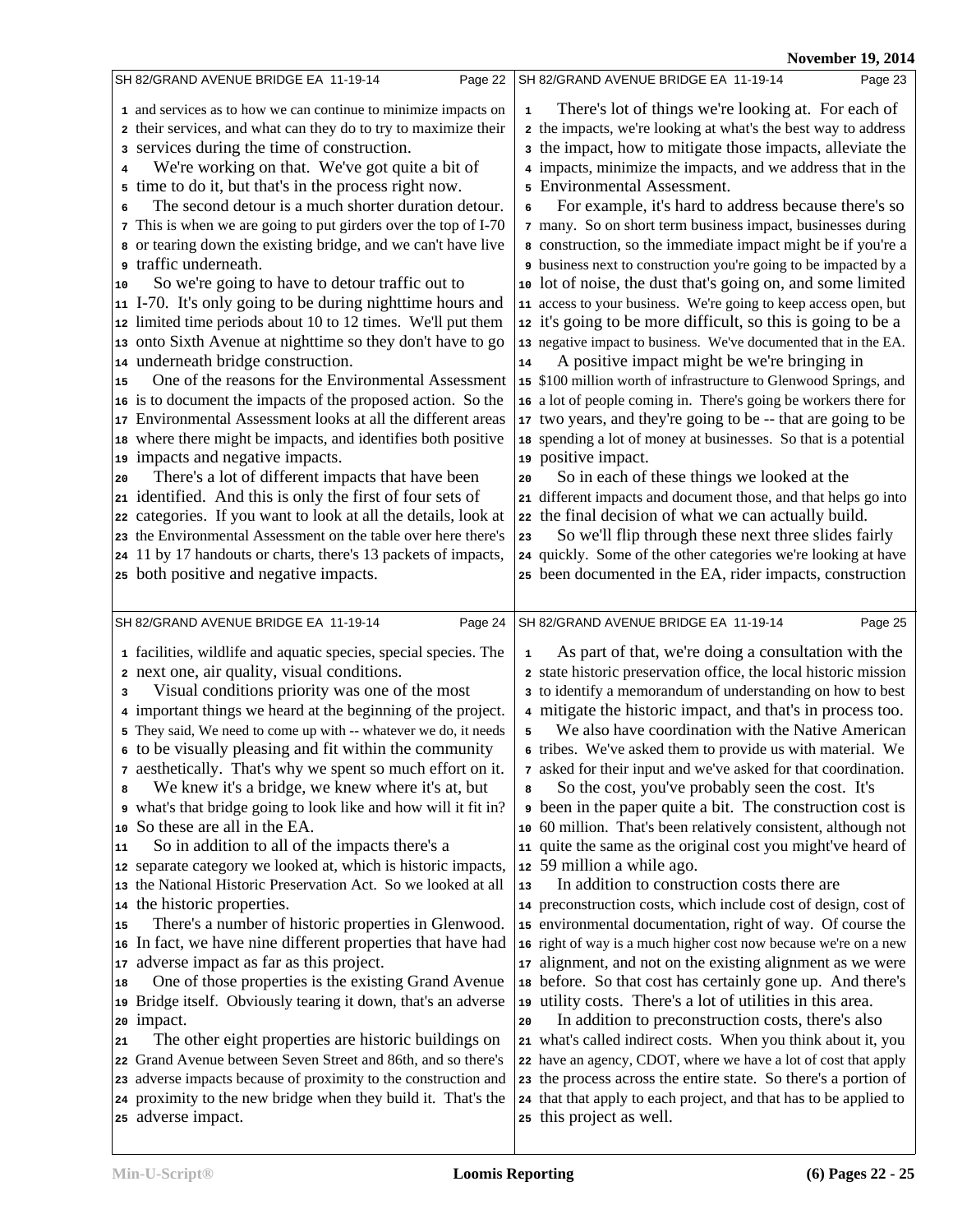|    | SH 82/GRAND AVENUE BRIDGE EA 11-19-14<br>Page 26                                                                      |                         | SH 82/GRAND AVENUE BRIDGE EA 11-19-14<br>Page 27                                                                                   |
|----|-----------------------------------------------------------------------------------------------------------------------|-------------------------|------------------------------------------------------------------------------------------------------------------------------------|
| 1  | So the total cost you might have seen in the paper                                                                    |                         | 1 The rest of the time a lot of the stuff they're doing is off                                                                     |
|    | 2 is \$110-, \$115 million, and that's probably where we're at in                                                     |                         | 2 the bridge; traffic continues to move.                                                                                           |
|    | 3 terms of putting the costs together.                                                                                | 3                       | So when they close down the bridge for 90 days                                                                                     |
| 4  | So where are we right now? So we kind of talked                                                                       |                         | 4 that's when you'll really notice it. That's currently                                                                            |
|    | 5 about some of the stuff, the project scoping, the alternative                                                       |                         | 5 scheduled for the spring of 2017. After that gets done and                                                                       |
| 6  | development screening process, the design process.                                                                    |                         | 6 the traffic gets on the new Grand Avenue Bridge, things will                                                                     |
| 7  | So as you can see from these documentations, we're                                                                    |                         | 7 pretty much wrap up after that, clean everything up.                                                                             |
|    | 8 near the end. We're reviewing the environment documentation                                                         | 8                       | This is the last slide. Really the purpose of this                                                                                 |
|    | and public input. That will then be turned into a Decision                                                            |                         | 9 meeting and this process right now is public comment. We want                                                                    |
|    | 10 Document, which will mean we'll take all the input, address                                                        |                         | 10 to hear your comments so we can provide the best Decision                                                                       |
|    | 11 all those comments in the Decision Document.                                                                       |                         | 11 Document, make sure it addresses all these issues, see if                                                                       |
| 12 | Shortly after that's done there'll be a final design                                                                  |                         | 12 there's new information out there.                                                                                              |
|    | 13 done, assuming that the Decision Document moves us forward.                                                        | 13                      | You can do that either through public comment                                                                                      |
|    | 14 The final design addresses that federal negotiation on the                                                         |                         | 14 tonight, you can stand up and speak, or you can provide it                                                                      |
|    | 15 right of way. The right of way process is in process right                                                         |                         | 15 directly to the court reporter, or you can provide written                                                                      |
|    | 16 now.                                                                                                               |                         | 16 comment tonight and hand it in, or you can provide written                                                                      |
| 17 | There'll be intergovernmental agreements, IGAs, with                                                                  |                         | 17 comment and send it in, or you can fax it in or you can email                                                                   |
|    | 18 both the funding agency and with the City for who maintains                                                        |                         | 18 it in. All the information is on your sheets and also on the                                                                    |
|    | 19 some of this stuff. Then there'll be contract negotiations                                                         |                         | 19 boards.                                                                                                                         |
| 20 | with the contractor, and once that's done they can actually                                                           | 20                      | That is all I have, Pat. So the next slide is for                                                                                  |
|    | 21 start construction, which is scheduled for the end of 2015.                                                        |                         | 21 you. Thank you.                                                                                                                 |
|    | 22 So the end of next year construction start.                                                                        | 22                      | (Public Comment Portion.)                                                                                                          |
| 23 | And it's about a two-year construction schedule.                                                                      | 23                      | MS. NOYES: All right. I would like to start first                                                                                  |
|    | 24 One of the key pieces of that construction schedule is the                                                         |                         | 24 by thanking those of you who have been here for quite some                                                                      |
|    | 25 bridge closure. That's when you'll really notice the impact.                                                       |                         | 25 time patiently waiting for this portion of the evening. Thank                                                                   |
|    |                                                                                                                       |                         |                                                                                                                                    |
|    |                                                                                                                       |                         |                                                                                                                                    |
|    | SH 82/GRAND AVENUE BRIDGE EA 11-19-14<br>Page 28                                                                      |                         | SH 82/GRAND AVENUE BRIDGE EA 11-19-14<br>Page 29                                                                                   |
|    | 1 you very much for your patience, and we very much appreciate                                                        |                         | 1 let us know that and we'll move to the next person.                                                                              |
|    | 2 your willingness to share your thoughts and responses to this                                                       | $\overline{\mathbf{2}}$ | We will cut you off at three minutes so that                                                                                       |
|    | 3 EA with us.                                                                                                         |                         | 3 everyone has a chance to speak if they choose to do so. We                                                                       |
| 4  | We're going to do a little bit of logistics here.                                                                     |                         | 4 really appreciate your willingness to participate in this and                                                                    |
|    | 5 We have 27 people who have signed up to speak. We do not have                                                       |                         | 5 follow the rules so that everyone gets a chance.                                                                                 |
|    | 6 time to have any conversation. As Craig pointed out, we've                                                          | 6                       | With that, the first name on the list, Mehrdad                                                                                     |
| 8  | 7 had lengthy conversations and we have used that to really                                                           | 8                       | 7 Jahani.                                                                                                                          |
| 9  | shape the project.                                                                                                    |                         | MR. JAHANI: Thank you. My name is Mehrdad Jahani.                                                                                  |
|    | Tonight is a formal hearing where we want to take<br>10 formal comments from those who would like to provide those to | 10                      | I've been around this area since 45 years ago. I love<br>Glenwood Springs.                                                         |
| 11 | us. And so we will call your name. And please use the                                                                 | ${\bf 11}$              | I've been following this project from inception.                                                                                   |
|    | 12 microphone.                                                                                                        |                         | 12 And I'm here to tell you that I'm against this project based                                                                    |
| 13 | We have a court reporter here who will be taking                                                                      |                         | 13 on a few things.                                                                                                                |
|    | 14 down your comments. And we will provide her with your name,                                                        | 14                      | First of all, let's find out what is the problem.                                                                                  |
|    | 15 address, and email I believe is what's on that list. And she                                                       |                         | 15 Why do we have to do what they're doing now? Naturally the                                                                      |
|    | 16 will make sure that that information lines up with your                                                            |                         | 16 first thing they mention is that the bridge is functionally                                                                     |
|    | 17 comments. So please state your name. And then she will get                                                         | 17                      | deficient.                                                                                                                         |
|    | 18 the spelling off of the list so we don't have to go through                                                        | 18                      | Now, the question is, how did it become functionally                                                                               |
|    | 19 that.                                                                                                              |                         | 19 deficient? Was it an act of God? Or was it the cars that                                                                        |
| 20 | We also have Tom, who will be the official                                                                            |                         | 20 come through here or what?                                                                                                      |
|    | 21 timekeeper. We will give you a one minute and a thirty second                                                      | 21                      | Of course, they had to take the sidewalks away. And                                                                                |
|    | 22 countdown. If you don't care to use the full three minutes                                                         |                         | 22 in 1961 they turned it into two lane, four and four. I mean,                                                                    |
| 24 | 23 and move us along, that's fine too.<br>When we call your name, if you've decided that your                         |                         | 23 two and two, four. At the time they knew what size cars and<br>24 trailers and everything are. So naturally they knew what they |
|    | 25 issue has been raised or that you have chosen not to speak,                                                        |                         | 25 were doing was not right.                                                                                                       |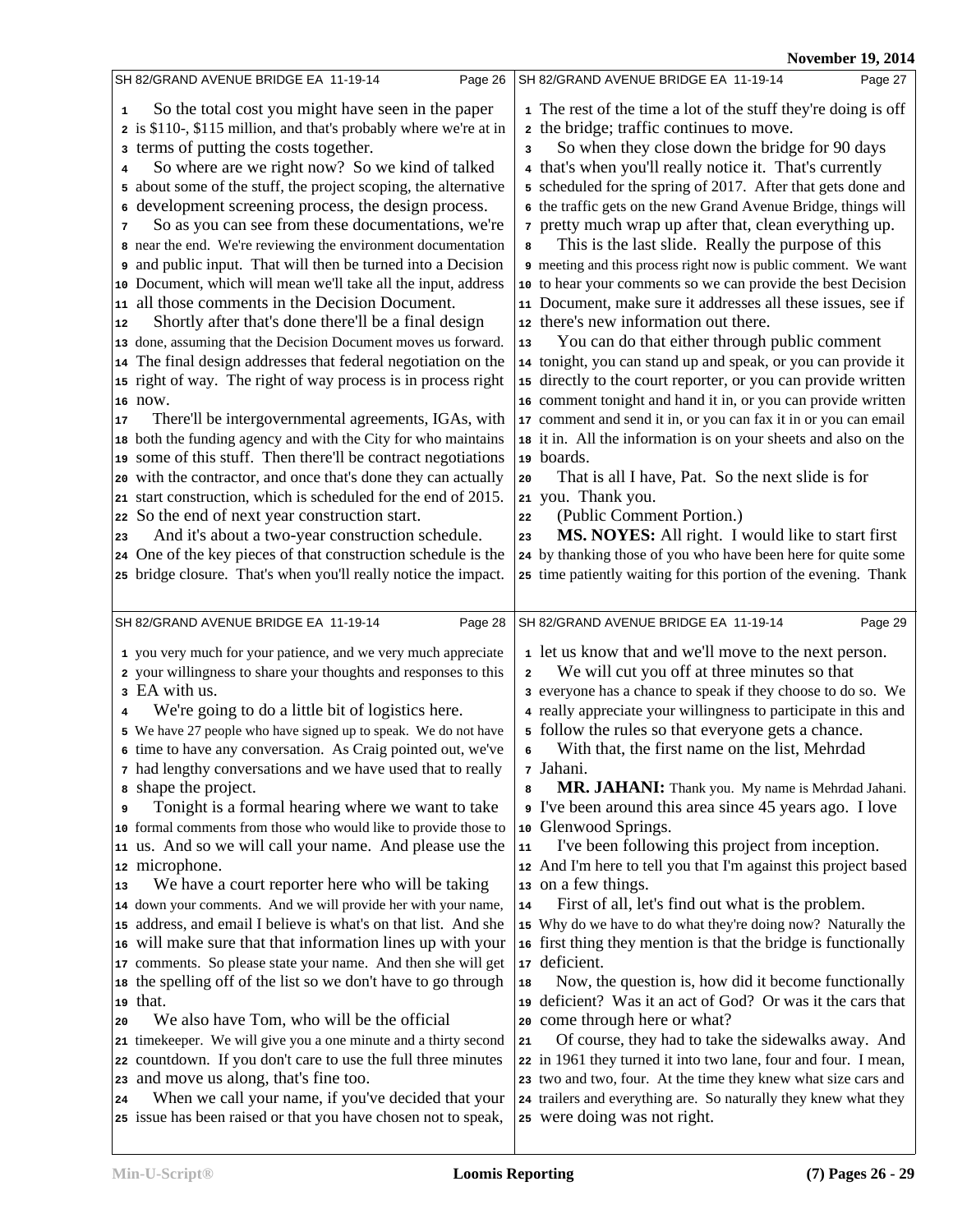|                                                                                                                                                                                                                                                                                                                                                         | November 19, 2014                                                                                                                                                                                                                                                                                                                                                                                                                |
|---------------------------------------------------------------------------------------------------------------------------------------------------------------------------------------------------------------------------------------------------------------------------------------------------------------------------------------------------------|----------------------------------------------------------------------------------------------------------------------------------------------------------------------------------------------------------------------------------------------------------------------------------------------------------------------------------------------------------------------------------------------------------------------------------|
| SH 82/GRAND AVENUE BRIDGE EA 11-19-14<br>Page 30                                                                                                                                                                                                                                                                                                        | SH 82/GRAND AVENUE BRIDGE EA 11-19-14<br>Page 31                                                                                                                                                                                                                                                                                                                                                                                 |
| And who was "they"? CDOT. Now who is doing this<br>1<br>2 project? CDOT. Yeah. This project is forced to Glenwood<br>3 Springs. They make expressway all to downtown eroding it much<br>4 more than it has been already.<br>Let's stand up and say what it is. This is not<br>5<br>6 right. Environmentally it is not right either. That design         | 1 All I see is traffic on Grand Avenue has nothing to do with<br>2 how you're going to do your bridge.<br>It might be fine. Why take a bridge out that could<br>3<br>4 still be used? We want bridges on south Grand. We want<br>5 bridges other places. We have a bridge that can be used if<br>6 it's fixed. And we can build a nice new bridge so people can                                                                  |
| 7 doesn't fit our environment. That is fine, the expressway<br>alternate, but not here in Glenwood Springs.<br>8                                                                                                                                                                                                                                        | <i>n</i> live in this town.<br>(Applause.)<br>8                                                                                                                                                                                                                                                                                                                                                                                  |
| (Applause.)<br>9<br>Another thing is, of course, if it was only a matter<br>10                                                                                                                                                                                                                                                                          | I'm going to say something that's going to hurt some<br>9<br>10 people. This area was founded by Teddy Roosevelt without a                                                                                                                                                                                                                                                                                                       |
| 11 of bridge repair or replacement, that would be fine. But they<br>12 have expanded the project; it covers much more from the, from                                                                                                                                                                                                                    | 11 road. This bridge, Grand Avenue, will be ruined. And this<br>12 all will be the demise of this town that people love and have                                                                                                                                                                                                                                                                                                 |
| the detour and doing all that.<br>13<br>So I think they should stop and do a total<br>14                                                                                                                                                                                                                                                                | 13 been coming to for years.<br>(Applause.)<br>14                                                                                                                                                                                                                                                                                                                                                                                |
| environmental study before they proceed.<br>15<br>I'm going to be very short. That's it. Thank you.<br>16<br>(Applause.)<br>17<br>MS. NOYES: Thank you very much. I appreciate you<br>18                                                                                                                                                                | You know what? When people want to walk here you<br>15<br>16 can't walk on Grand Avenue. It's blocked up from the traffic.<br>17 When you want to cross the street here you have to wait<br>18 forever.                                                                                                                                                                                                                          |
| staying within your time to set the standard.<br>19<br>Our next speaker is Alice Hatner. Alice, are you<br>20                                                                                                                                                                                                                                           | You can't come out of a side street here. Original<br>19<br>20 people knew the middle of the town was for a street. We only                                                                                                                                                                                                                                                                                                      |
| 21 here? The court reporter needs you to use the microphone so<br>she can hear.<br>22                                                                                                                                                                                                                                                                   | 21 have one main street.<br>It's just it's all wrong and everybody knows it's<br>22                                                                                                                                                                                                                                                                                                                                              |
| MS. HATNER: I'll probably embarrass myself to<br>23<br>24 death.                                                                                                                                                                                                                                                                                        | 23 wrong. We need a bypass to take care of Aspen and all the<br>24 areas that are really growing. And this bridge can always                                                                                                                                                                                                                                                                                                     |
| I love this town. I love a lot of the people here.<br>25                                                                                                                                                                                                                                                                                                | 25 serve our town, fixed.                                                                                                                                                                                                                                                                                                                                                                                                        |
|                                                                                                                                                                                                                                                                                                                                                         |                                                                                                                                                                                                                                                                                                                                                                                                                                  |
| Page 32<br>SH 82/GRAND AVENUE BRIDGE EA 11-19-14                                                                                                                                                                                                                                                                                                        | SH 82/GRAND AVENUE BRIDGE EA 11-19-14<br>Page 33                                                                                                                                                                                                                                                                                                                                                                                 |
| (Applause.)<br>1<br>MS. NOYES: All right. Stan Speck.<br>2<br><b>MR. SPECK:</b> I'm Stan Speck.<br>з<br>Maybe I'm missing something, but the CDOT plan to<br>4<br>5 replace the Grand Avenue Bridge would not add, would not move<br>6 one more vehicle cross the Colorado River than now.<br>It does not take any traffic off of Grand Avenue; it<br>7 | 1 steadily increasing Grand Avenue traffic congestion problem.<br>This Environmental Assessment focuses exclusively on<br>2<br>a the replacement of the existing bridge, and it fails to<br>4 include any consideration of whether the proposed construction<br>5 will be compatible with what is going to need to be built to<br>6 accommodate future traffic volume.<br>Consequently, it should be rejected as deficient,<br>7 |
| a does not line up with the regular corridor; it is not adding a<br><i>s</i> river crossing.<br>I have seen CDOT move all the traffic to the Roaring<br>10                                                                                                                                                                                              | 8 and replaced with a comprehensive EIS, Environmental Impact<br>Study statement that addresses all future as well as present<br>Grand Avenue-Highway 82 problems.<br>10                                                                                                                                                                                                                                                         |
| Fork valley on two lanes during the paving of Grand Avenue.<br>11<br>Good job.<br>12                                                                                                                                                                                                                                                                    | One thing I noticed, there's no traffic in these<br>11<br>12 pictures. And we are bumper to bumper. And I was rear-ended                                                                                                                                                                                                                                                                                                         |
| We could use a slow but steady bypass, two lanes<br>13<br>14 nonstop, especially for big semis. At slow speeds, the tires<br>15 sound like a river. No gear changes, it sounds like a river.<br>I say come up with a better plan for our town than<br>16<br>that at Grand Avenue.<br>17                                                                 | 13 last night in this traffic. So that doesn't show up in any of<br>14 these pictures.<br>Thank you.<br>15<br>(Applause.)<br>16<br>MS. NOYES: Patty Daniels.<br>17                                                                                                                                                                                                                                                               |
| Thank you.<br>18<br>(Applause.)<br>19<br>MS. NOYES: I think it's Margi Crow.<br>20                                                                                                                                                                                                                                                                      | <b>MS. DANIELS:</b> I regret that it's taken me this long<br>18<br>19 to weigh in on such an important matter as the bridge<br>20 replacement bypass.                                                                                                                                                                                                                                                                            |
| MS. CROW: Hi. I'm Margi Crow. My husband and I<br>21<br>22 have a drugstore in downtown Glenwood.<br>This may be our last chance to express our opinion<br>23                                                                                                                                                                                           | I have read the articles and been to two previous<br>21<br>22 meetings, open houses, and read numerous letters to the<br>23 editors. Now is my turn to have my voice heard.                                                                                                                                                                                                                                                      |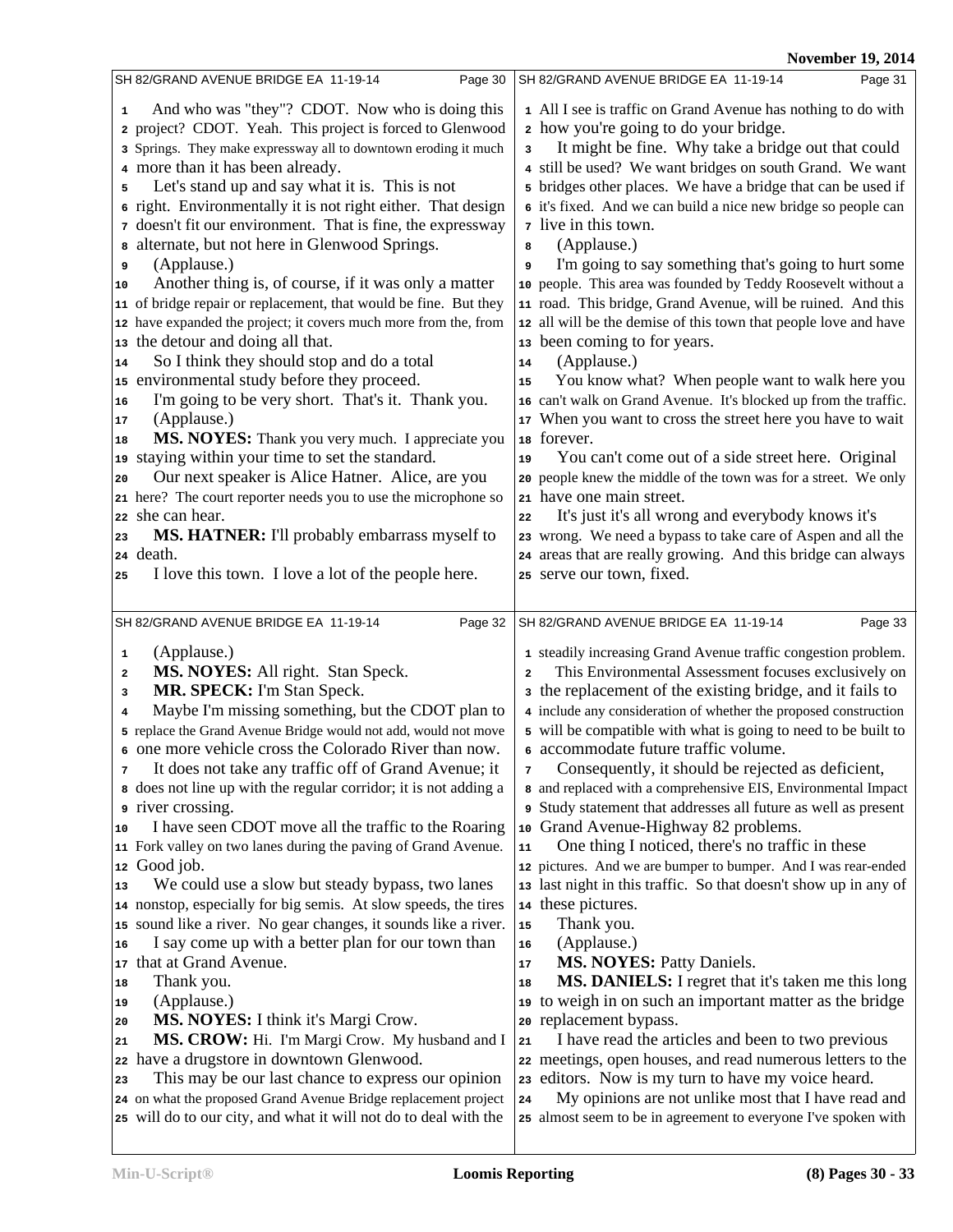**Nov. 10, 2014** 

|                                                                                                                                                                                                                                                                                                                                                                                                                                                                                                                                                                                                                                                                                                                                                                                                                                                                                                                                                                                                                                                                                                                                                                                                                                                                                                                                                                                                    | <b>November 19, 2014</b>                                                                                                                                                                                                                                                                                                                                                                                                                                                                                                                                                                                                                                                                                                                                                                                                                                                                                                                                                                                                                                                                                                                                                                                                                                                                                                                                                                                |
|----------------------------------------------------------------------------------------------------------------------------------------------------------------------------------------------------------------------------------------------------------------------------------------------------------------------------------------------------------------------------------------------------------------------------------------------------------------------------------------------------------------------------------------------------------------------------------------------------------------------------------------------------------------------------------------------------------------------------------------------------------------------------------------------------------------------------------------------------------------------------------------------------------------------------------------------------------------------------------------------------------------------------------------------------------------------------------------------------------------------------------------------------------------------------------------------------------------------------------------------------------------------------------------------------------------------------------------------------------------------------------------------------|---------------------------------------------------------------------------------------------------------------------------------------------------------------------------------------------------------------------------------------------------------------------------------------------------------------------------------------------------------------------------------------------------------------------------------------------------------------------------------------------------------------------------------------------------------------------------------------------------------------------------------------------------------------------------------------------------------------------------------------------------------------------------------------------------------------------------------------------------------------------------------------------------------------------------------------------------------------------------------------------------------------------------------------------------------------------------------------------------------------------------------------------------------------------------------------------------------------------------------------------------------------------------------------------------------------------------------------------------------------------------------------------------------|
| SH 82/GRAND AVENUE BRIDGE EA 11-19-14<br>Page 34                                                                                                                                                                                                                                                                                                                                                                                                                                                                                                                                                                                                                                                                                                                                                                                                                                                                                                                                                                                                                                                                                                                                                                                                                                                                                                                                                   | SH 82/GRAND AVENUE BRIDGE EA 11-19-14<br>Page 35                                                                                                                                                                                                                                                                                                                                                                                                                                                                                                                                                                                                                                                                                                                                                                                                                                                                                                                                                                                                                                                                                                                                                                                                                                                                                                                                                        |
| 1 regarding the bridge replacement bypass.<br>Let me begin by saying we have owned our home on<br>$\overline{\mathbf{2}}$<br>3 Park Drive in Glenwood Springs since 2000. We are small<br>4 business owners. And I run a small nonprofit organization.<br>And I do think a bypass is more important than a new<br>5<br>6 bridge. I cross the bridge almost every day. And recently as<br>7 I was crossing southbound I realized that I had passed only<br>8 one other vehicle. I started looking at the bridge and found<br>e myself thinking, What a great bridge with such simplicity and<br>10 historic value. I thought, Does this really need to be                                                                                                                                                                                                                                                                                                                                                                                                                                                                                                                                                                                                                                                                                                                                           | 1 and create a safer, more efficient and more sustainable route<br>2 for transportation to other parts of our valley; that each<br>3 municipality should support the cost as well as the State of<br>4 Colorado.<br>I believe there are several options for a bypass,<br>5<br>6 and that this is the time to take action and not to kick the<br>7 can further down the road.<br>That's all.<br>8<br>(Applause.)<br>9<br>MS. NOYES: Rob Anderson.<br>10                                                                                                                                                                                                                                                                                                                                                                                                                                                                                                                                                                                                                                                                                                                                                                                                                                                                                                                                                  |
| replaced to the tune of over \$100 million?<br>11                                                                                                                                                                                                                                                                                                                                                                                                                                                                                                                                                                                                                                                                                                                                                                                                                                                                                                                                                                                                                                                                                                                                                                                                                                                                                                                                                  | <b>MR. ANDERSON: I'll pass.</b><br>11                                                                                                                                                                                                                                                                                                                                                                                                                                                                                                                                                                                                                                                                                                                                                                                                                                                                                                                                                                                                                                                                                                                                                                                                                                                                                                                                                                   |
| Obviously I am not an engineer, but it seems to me<br>12                                                                                                                                                                                                                                                                                                                                                                                                                                                                                                                                                                                                                                                                                                                                                                                                                                                                                                                                                                                                                                                                                                                                                                                                                                                                                                                                           | MS. NOYES: Okay. Ed Rosenberg?<br>12                                                                                                                                                                                                                                                                                                                                                                                                                                                                                                                                                                                                                                                                                                                                                                                                                                                                                                                                                                                                                                                                                                                                                                                                                                                                                                                                                                    |
| that the existing bridge could be shored up, rebuilt,<br>13<br>reconfigured, or remodeled for a lot less money.<br>14<br>The real need is for a bypass that should be a<br>15<br>statewide project. The current bridge serves the entire state<br>16<br>of Colorado and around the nation and the world by<br>17<br>transporting people and goods to and from Carbondale,<br>18<br>Redstone, Basalt, Snow Mass Village, and Aspen.<br>19<br>And not for just the obvious reason, which is<br>20<br>21 tourism. There are businesses, college campuses, farms, and<br>22 ranches that provide goods and services worldwide. How awful                                                                                                                                                                                                                                                                                                                                                                                                                                                                                                                                                                                                                                                                                                                                                               | MR. ROSENBERG: First, I want to thank you guys. I<br>13<br>14 mean, I, you know, really disagree. But I know this is a lot<br>15 of work. I know this is a lot of work, and I appreciate that<br>16 for what it is. But amount of time spent on a bad plan does<br>17 not necessarily make it a plan to proceed on.<br>Currently, downtown Glenwood Springs has the<br>18<br>19 following problems currently: too much traffic, too much<br>20 speed for our town to absorb, too much noise for a town our<br>21 size to absorb, too much pollution for a town our size to<br>22 breathe, unsafe pedestrian crossing. Even with crossing with                                                                                                                                                                                                                                                                                                                                                                                                                                                                                                                                                                                                                                                                                                                                                           |
| that the tiny beautiful city of Glenwood Springs should pay<br>23                                                                                                                                                                                                                                                                                                                                                                                                                                                                                                                                                                                                                                                                                                                                                                                                                                                                                                                                                                                                                                                                                                                                                                                                                                                                                                                                  | 23 the "walk now" signal, it's dangerous due to lack                                                                                                                                                                                                                                                                                                                                                                                                                                                                                                                                                                                                                                                                                                                                                                                                                                                                                                                                                                                                                                                                                                                                                                                                                                                                                                                                                    |
| the price for -- in more ways than one.<br>24<br>I believe a bypass will save the small-town charm,<br>25                                                                                                                                                                                                                                                                                                                                                                                                                                                                                                                                                                                                                                                                                                                                                                                                                                                                                                                                                                                                                                                                                                                                                                                                                                                                                          | 24 of pedestrian crossing signs.<br>Lack of the ability of buses to pull out of traffic<br>25                                                                                                                                                                                                                                                                                                                                                                                                                                                                                                                                                                                                                                                                                                                                                                                                                                                                                                                                                                                                                                                                                                                                                                                                                                                                                                           |
| SH 82/GRAND AVENUE BRIDGE EA 11-19-14<br>Page 36                                                                                                                                                                                                                                                                                                                                                                                                                                                                                                                                                                                                                                                                                                                                                                                                                                                                                                                                                                                                                                                                                                                                                                                                                                                                                                                                                   | SH 82/GRAND AVENUE BRIDGE EA 11-19-14<br>Page 37                                                                                                                                                                                                                                                                                                                                                                                                                                                                                                                                                                                                                                                                                                                                                                                                                                                                                                                                                                                                                                                                                                                                                                                                                                                                                                                                                        |
| 1 flow into active bus stops that allow them to safely pick up<br>2 and drop off passengers without totally stopping traffic flow<br>3 in the right-hand lane. This causes constant traffic backup,<br>4 and many times results in drivers making abrupt and unsafe<br>5 maneuvers with their cars and with their hands to get around a<br>6 stopped bus.<br>I don't see this project solving any of these<br>$\bf 7$<br>a problems. I believe the concept of destroying a 61-year-old<br>• bridge to create a new entrance to our valley is irresponsible<br>and ill conceived.<br>10<br>I believe there are engineering and construction<br>11<br>capabilities to reinforce and widen the existing Grand Avenue<br>12<br>Bridge, and allow it to thrive for years to come in a safe and<br>13<br>productive manner.<br>14<br>I believe this can be accomplished without ever<br>15<br>totally closing the Grand Avenue Bridge by keeping two lanes<br>16<br>open during construction, and avoid creating the resulting<br>17<br>chaos that this project is proposing.<br>18<br>I believe that fixing the existing bridge can be<br>19<br>done for a fraction of the cost as what this project has<br>20<br>projected the cost if it even hits that amount.<br>21<br>I believe that the process of construction of the<br>22<br>proposed bridge and the resultant traffic speed and traffic<br>23 | 1 asking the city of Glenwood Springs, its downtown businesses<br>2 and the people of Glenwood Springs to accept an unacceptable,<br>3 unsafe, and unhealthy burden for the next hundred plus years.<br>It appears to the layman that there are too many<br>4<br>5 people focusing on the financial benefits of the construction<br>• project itself, and turning a blind eye to what you are doing<br>7 to a town of 8,500 trying to solve a regional traffic problem<br>a on our main street in the heart of our town.<br>CDOT needs to find a better plan to improve the<br>9<br>10 increasing traffic exiting off of the I-70. CDOT needs to<br>11 find a better plan -- CDOT needs to find a better plan to move<br>12 every piece of traffic flow to Aspen without asking the people<br>13 of Glenwood to sacrifice our town. And I believe it is<br>14 totally unacceptable to the city of Glenwood Springs and<br>15 Garfield County to be expected to put up \$6 million to help a<br>16 regional transportation project.<br>In conclusion, I believe this project does not solve<br>17<br>18 transportation problems that exist. I believe until CDOT<br>19 deals with the existing transportation problems as regional,<br>they're only creating future hardships. I believe the funds<br>20<br>21 can be used for modernizing the existing bridge.<br>Thank you.<br>22<br>(Applause.)<br>23 |
| flow will not only create an unacceptable hardship to our<br>24<br>25 community during the construction phase, but I believe you're                                                                                                                                                                                                                                                                                                                                                                                                                                                                                                                                                                                                                                                                                                                                                                                                                                                                                                                                                                                                                                                                                                                                                                                                                                                                | MS. NOYES: Parvin Erlandsen.<br>24<br>MR. ERLANDSEN: Pass. He said it for me.<br>25                                                                                                                                                                                                                                                                                                                                                                                                                                                                                                                                                                                                                                                                                                                                                                                                                                                                                                                                                                                                                                                                                                                                                                                                                                                                                                                     |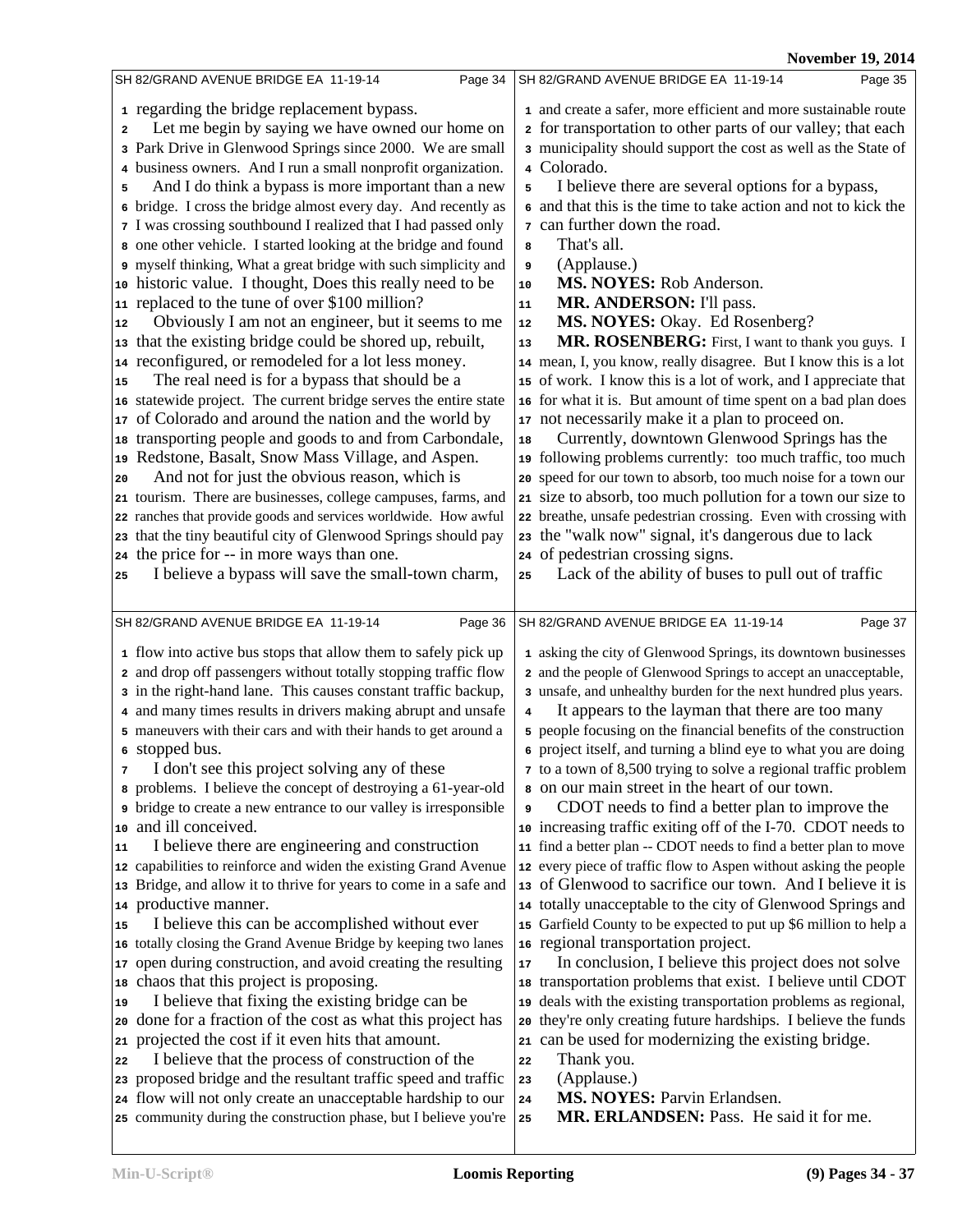**10, 2014** 

|                                                                  | <b>November 19, 2014</b>                                          |
|------------------------------------------------------------------|-------------------------------------------------------------------|
| SH 82/GRAND AVENUE BRIDGE EA 11-19-14<br>Page 38                 | SH 82/GRAND AVENUE BRIDGE EA 11-19-14<br>Page 39                  |
| MS. NOYES: Okay. Leo McKinney.<br>1                              | 1 other people that I don't know. And I just want to say, give    |
| MR. MC KINNEY: Hi. I'm Leo McKinney. I'm lucky<br>2              | 2 you guys just a little bit of insight.                          |
| a enough to be called the mayor of this awesome city.            | South Grand Avenue when I was a kid was a two-lane<br>3           |
| I'm only here with one message for you guys. We<br>4             | 4 highway. And had big, beautiful trees lined all the way down    |
| 5 have asked for a 30-day extension of this public commentary    | 5 Grand Avenue. That was gorgeous. When those went away, there    |
| 6 because we simply need more time.                              | 6 was a lot of heartache.                                         |
| We are a city that is constantly having things done<br>7         | And so I guess as I was sitting here listening to<br>7            |
| a to us. We have you guys with this project. We have the         | a people talk, I thought about that. I don't think I was old      |
| o county with some of their projects. And we have Grafta with    | enough to really pay attention to what the city fathers were      |
| 10 some of their projects. Our staff, city staff, has grown very | 10 talking about when that happened. But it was a really big      |
| 11 very thin. We simply need more time to ferret out any of the  | 11 deal going from a two lane to a four lane. Oh, my God.         |
| 12 issues that might be in this document.                        | Well, the town was 3,500 people. So people, we have<br>12         |
| Just last night our planning and zoning commission<br>13         | 13 a lot more. I think we are close to 9,000, maybe 10,000        |
| 14 was expressing the same sentiment; that they really need more | 14 people in the town right now. So people are a problem. But     |
| 15 time.                                                         | 15 that's a whole personal insight about what Glenwood was 60     |
| So that's the only thing I'm going to say tonight is<br>16       | 16 plus years ago.                                                |
| 17 please give us more time. We can use another 30 days to make  | What I want to say is I have served on the PLT? The<br>17         |
| 18 sure that Glenwood gets the best possible thing we can get.   | 18 Project Leadership Team and the Mission Task Force. And it     |
| Thank you.<br>19                                                 | 19 hasn't been smooth; hasn't been easy; haven't agreed with      |
| <b>MS. NOYES: Suzanne Stewart.</b><br>20                         | 20 everything that's happened. But the process I think is what I  |
| MS. STEWART: Okay. So I'm going to take a position<br>21         | 21 would like to say thank you for.                               |
| 22 that I guess I've taken a lot in my life, and that's being a  | And I'm glad all of you are here to make your<br>22               |
| 23 contrarian. Contrarian.                                       | 23 opinions part of the record. But I happen to be in favor of    |
| I was born and raised here. I know there's a few of<br>24        | 24 this project. And I am, I really strongly believe that         |
| 25 you, Mike, Gamba, Angie, and Tony, and probably a number of   | 25 there's going to be a lot of pain and heartache and            |
|                                                                  |                                                                   |
| Page 40<br>SH 82/GRAND AVENUE BRIDGE EA 11-19-14                 | SH 82/GRAND AVENUE BRIDGE EA 11-19-14<br>Page 41                  |
|                                                                  |                                                                   |
| 1 frustration and complaints.                                    | 1 question of a state Highway 82 bypass around Glenwood Springs.  |
| It will be about a two-year process. And when it's<br>2          | "Valleywide transportation groups should be<br>2                  |
| 3 over, I think we will have even a cooler town than what we     | 3 discussed and decided upon by regional consensus. The routing   |
| 4 have right now. I have a vision of Glenwood being very         | 4 of a state highway through or around any municipality should    |
| 5 different, it being bikeable, it being walkable.               | 5 never be determined uniquely by that municipality.              |
| I see it having a more vibrant downtown, I see us<br>6           | "We believe that over the past 60 years the<br>6                  |
| 7 having a really cool village center in north Glenwood. I see   | 7 continued routing of Highway 82 around Grand Avenue has not     |
| a the downtown with more outdoor eating and vibrancy.            | <sup>8</sup> been successful.                                     |
| So I'll be the contrarian. I think this is a<br>9                | We believe that the time has come to put the<br>9                 |
| 10 hellova good project, and I say take a pill and go for it.    | 10 question of a bypass to a vote of all the people who live      |
| (Boos and applause.)<br>11                                       | 11 here. We ask that the residents of Garfield, Eagle, Pitkin,    |
| MS. NOYES: Jim Breasted.<br>12                                   | 12 and Gunnison counties be given the opportunity to vote on the  |
| MR. BREASTED: Hi. My name is Jim Breasted.<br>13                 | 13 question."                                                     |
| First thing I want to do is ask for a ride back to<br>14         | (Applause.)<br>${\bf 14}$                                         |
| 15 Carbondale. If anybody's going up that way they can just drop | "We would ask that further work on the bridge design<br>15        |
| 16 me. My car blew up and I'm carless.                           | 16 and construction be halted until such time as we've been able  |
| I'll just say -- I'm not going to say it to you.<br>17           | 17 to vote on whether there should be a State Highway 82 bypass." |
| 18 I'm just going to read a letter that was written and printed  | This letter was signed by 12 people: Ernie and<br>18              |
| 19 in the Aspen Times September 19. It was signed by 12 valley   | 19 Carol Gianetti, Gregory Durrett, Dean Moffatt, Melanie         |
| 20 citizens.                                                     | 20 Cardiff, Jerry and Judy Gerbaz, Skip Bell, John Foulkrod,      |
| "We are addressing this letter to the newspapers in<br>21        | 21 Bradford and Patsy Nicholson, and Mark Chain and ten others.   |
| 22 Glenwood Springs, Carbondale, Aspen, Vail, and Grand Junction | How much more time?<br>22                                         |
| 23 because we think it's time to call upon all the governments,  | Arline Stabenou, Phil Gallagher, Keith Speranza,<br>23            |
| 24 both county and municipal, all the county and municipal in    | 24 Steve Campbell, Cheryl Cain, Ed Rosenberg, Sherry Reed,        |
|                                                                  |                                                                   |
| 25 Roaring Fork and Colorado River valleys to weigh in on the    | 25 Patrick Hunter, June and Pat Copenhaver, and Dale Reed.        |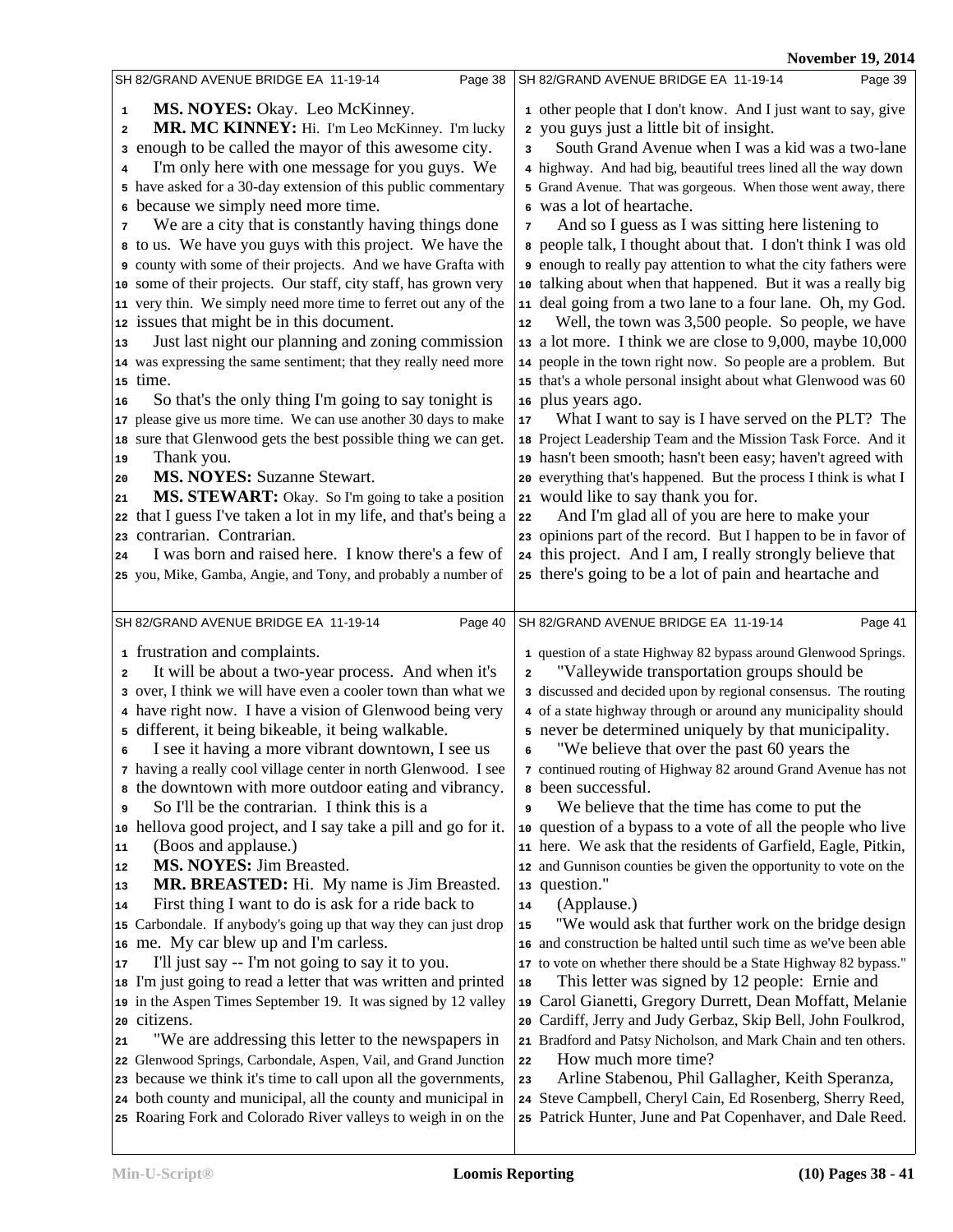|                                                                   | <b>November 19, 2014</b>                                          |
|-------------------------------------------------------------------|-------------------------------------------------------------------|
| SH 82/GRAND AVENUE BRIDGE EA 11-19-14                             | SH 82/GRAND AVENUE BRIDGE EA 11-19-14                             |
| Page 42                                                           | Page 43                                                           |
| I rest my case.                                                   | 1 the land for a bypass, but we need to evaluate that in a        |
| 1                                                                 | 2 formal process as opposed to saying, We're going to do an EA    |
| (Applause.)                                                       | a and we're going to restrict it to a very small area of          |
| 2                                                                 | 4 Glenwood Springs.                                               |
| MS. NOYES: All right. Dave Winsor.                                | I would also hope that all of you out there, you                  |
| з                                                                 | 5                                                                 |
| <b>MR. WINSOR:</b> I'm here to talk about I oppose this           | 6 have the chance to put your input in in writing on this, and    |
| 4                                                                 | 7 suggest that an EIS be done, and then make a determination      |
| 5 project off the top of my head for a lot of reasons. My whole   | a because this is a big determination which is going to have a    |
| 6 background has been doing environmental impact statements on    | o major impact on the quality of life for this entire valley.     |
| transportation projects around the world and around the           | Please be involved. Thanks for showing up on this.                |
| 7                                                                 | 10                                                                |
| <b>8</b> country.                                                 | 11 And stay in touch. And don't forget, we've got to get some     |
| I moved to Glenwood Springs because of quality of                 | 12 written comments on this. That is how this process works.      |
| 9                                                                 | If anyone would like to talk to me about how you                  |
| 10 life issues and the people who live here. I understand that    | 13                                                                |
| 11 we have an old bridge here that needs to be repaired or maybe  | 14 handle questions and stuff, give me a call. You can get to     |
| 12 replaced.                                                      | 15 John Haines if you want to, or you can call me at 945-6493.    |
| But I also know that impacts are both direct                      | 16 I'd love to talk to you about it.                              |
| 13                                                                | Thank you.                                                        |
| 14 impacts, which I say are here in Glenwood, and indirect        | 17                                                                |
| 15 impacts of all the people who use that bridge throughout the   | (Applause.)                                                       |
| 16 valley and who travel up and down the I-70 corridor. Because   | 18                                                                |
| 17 of that, I think that we need to take a hard look and prepare  | <b>MS. NOYES: Dale Reed.</b>                                      |
| 18 an environment impact statement.                               | 19                                                                |
| I think it's the only way, a transportational                     | MR. REED: I'm Dale Reed. And I've got a concern                   |
| 19                                                                | 20                                                                |
| 20 environmental impact statement, to really look at all the      | 21 here maybe about two issues. And that is traffic volume, and   |
| 21 alternatives. Those alternatives should not start at the city  | 22 pedestrian safety.                                             |
| 22 of Glenwood city limits and end at the other side of the       | As we stand right now, if you have driven in the                  |
| 23 Glenwood city limits; it should be throughout the area. I      | 23                                                                |
| 24 think that's the healthiest way to do it.                      | 24 traffic right through town at 8 o'clock in the morning or at   |
| Whether a bypass is an option, I'm not sure we have               | 5:00 in the evening, you know what kind of traffic volume we      |
| 25                                                                | 25                                                                |
| Page 44                                                           | Page 45                                                           |
| SH 82/GRAND AVENUE BRIDGE EA 11-19-14                             | SH 82/GRAND AVENUE BRIDGE EA 11-19-14                             |
| 1 have, and how hard it is often to cross Grand Avenue, whether   | (Applause.)                                                       |
| 2 you have to wait for the light or not.                          | $\mathbf{1}$                                                      |
| One of the issues that overrides both these is                    | MS. NOYES: Thank you. Hal Sundin.                                 |
| 3                                                                 | 2                                                                 |
| 4 connectivity: How do we have this state highway right through   | MR. SUNDIN: I have a couple of quotes here that                   |
| 5 the middle of town, and yet be able to cross back and forth.    | 3                                                                 |
| There's two things that come to mind. One is the                  | 4 come from CDOT. Says, Because of the way this project has       |
| 7 underpass that was shown. I'm not sure if there are other       | 5 evolved to include a variety of other Highway 82-I-70           |
| a underpasses involved or not. But it needs to be a very well     | 6 interchange improvements, it's now more than a simple bridge    |
| a made and attractive underpass if there is one.                  | 7 replacement. That's one of them.                                |
| If you have seen the underpass near Highway 82 at                 | The second is, Both the Glenwood Springs                          |
| 10                                                                | 8                                                                 |
| 11 Whole Foods, you know that they can build an attractive        | o comprehensive plan and CDOT's own corridor optimization plan    |
| 12 underpass, well lighted and attractive.                        | 10 address the need to spread some of the traffic around that's   |
| This town has not been noted very well for keeping                | 11 now funneled onto Grand Avenue.                                |
| 13                                                                | These are two glaring reasons why this EA should be               |
| 14 track of some of its underpasses. There are some underpasses   | 12                                                                |
| 15 and side streets for drainage and supposedly pedestrians, but  | 13 rejected as seriously deficient. The project is no longer      |
| 16 they're pathetic.                                              | 14 merely a replacement of the existing bridge in its present     |
| An issue that perhaps CDOT should look at is that                 | 15 location for which an EA would have been appropriate; instead, |
| 17                                                                | 16 it now consists of a construction of a new bridge in an        |
| 18 the pedestrian overpass is listed here for 9.5 million with an | 17 entirely different location and a complete reconfiguration of  |
| 19 elevator. I don't know about you, but I don't have a good      | 18 the Sixth and Laurel intersection and raises some serious      |
| 20 feel about an elevator. How many bicycles, how many            | 19 questions about compatibility with what may be needed to be    |
| 21 strollers, how many dogs, and loss of electricity, then what?  | 20 constructed to accommodate these new traffic volumes exceeding |
| How about an up and down elevator -- or escalator I               | 21 the carrying capacity of Grand Avenue.                         |
| 22                                                                | Incidentally, connectivity, this is one of the                    |
| 23 should say? An escalator at that site, and would not be so     | 22                                                                |
| 24 restricted.                                                    | 23 purposes of the project is to improve the connectivity from    |
| Thank you.                                                        | 24 across the river. I don't see how increasing the length by     |
| 25                                                                | 25 50 percent and running all the traffic through a traffic       |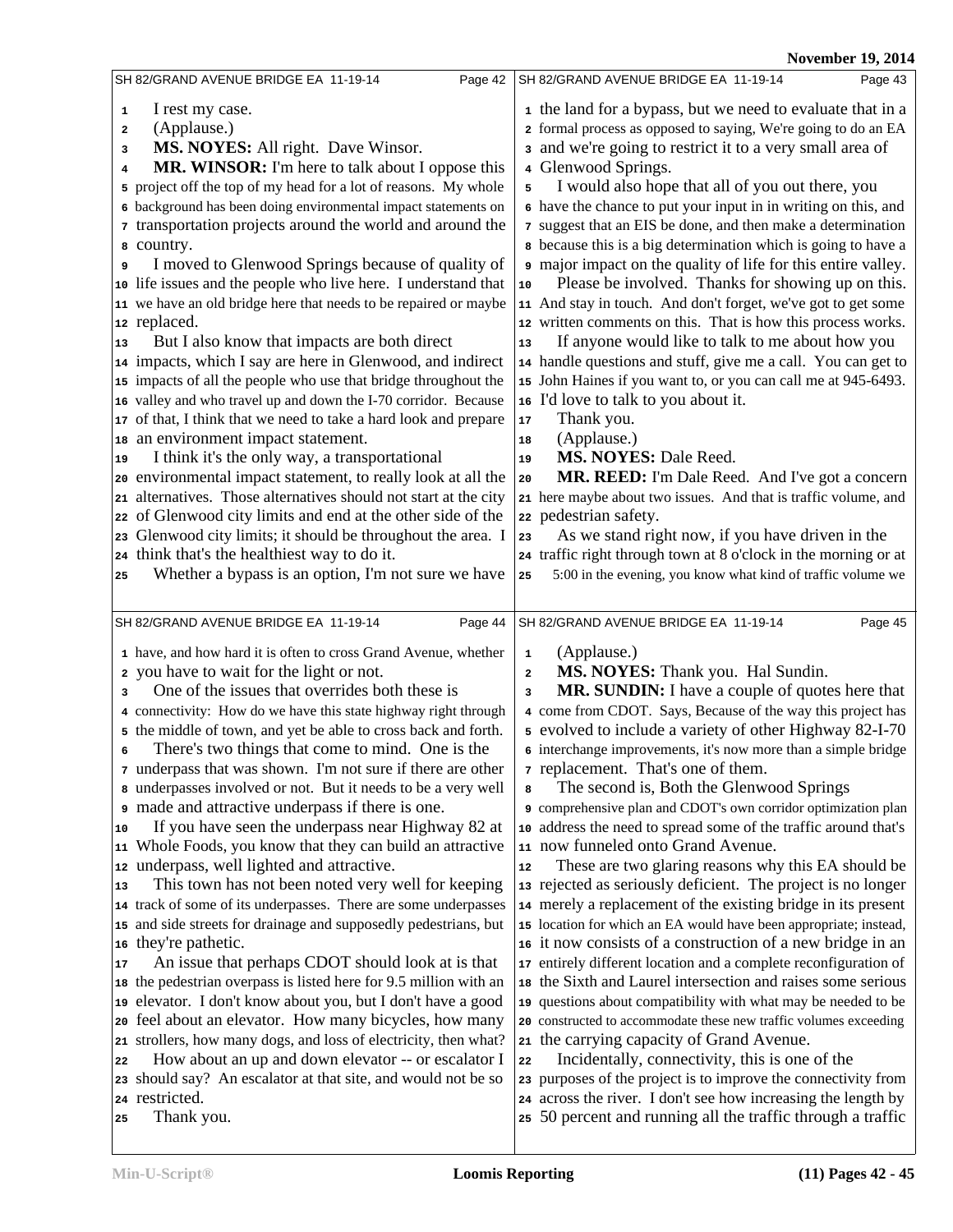|                                                                                                                                                                                                                                                                                                                                                                                                                                                                                                                                                                                                                                                                                                                                                                                                                                                                                                                                                                                                                                                                                                                                                                                                                                                                                                                                                                                                                                           | <b>November 19, 2014</b>                                                                                                                                                                                                                                                                                                                                                                                                                                                                                                                                                                                                                                                                                                                                                                                                                                                                                                                                                                                                                                                                                                                                                                                                                                                                                                                                                                        |
|-------------------------------------------------------------------------------------------------------------------------------------------------------------------------------------------------------------------------------------------------------------------------------------------------------------------------------------------------------------------------------------------------------------------------------------------------------------------------------------------------------------------------------------------------------------------------------------------------------------------------------------------------------------------------------------------------------------------------------------------------------------------------------------------------------------------------------------------------------------------------------------------------------------------------------------------------------------------------------------------------------------------------------------------------------------------------------------------------------------------------------------------------------------------------------------------------------------------------------------------------------------------------------------------------------------------------------------------------------------------------------------------------------------------------------------------|-------------------------------------------------------------------------------------------------------------------------------------------------------------------------------------------------------------------------------------------------------------------------------------------------------------------------------------------------------------------------------------------------------------------------------------------------------------------------------------------------------------------------------------------------------------------------------------------------------------------------------------------------------------------------------------------------------------------------------------------------------------------------------------------------------------------------------------------------------------------------------------------------------------------------------------------------------------------------------------------------------------------------------------------------------------------------------------------------------------------------------------------------------------------------------------------------------------------------------------------------------------------------------------------------------------------------------------------------------------------------------------------------|
| SH 82/GRAND AVENUE BRIDGE EA 11-19-14<br>Page 46                                                                                                                                                                                                                                                                                                                                                                                                                                                                                                                                                                                                                                                                                                                                                                                                                                                                                                                                                                                                                                                                                                                                                                                                                                                                                                                                                                                          | SH 82/GRAND AVENUE BRIDGE EA 11-19-14<br>Page 47                                                                                                                                                                                                                                                                                                                                                                                                                                                                                                                                                                                                                                                                                                                                                                                                                                                                                                                                                                                                                                                                                                                                                                                                                                                                                                                                                |
| 1 circle improves connectivity.<br>CDOT has now joined, has now joined the propensity<br>$\overline{\mathbf{2}}$<br>3 to speculate about where and how this should be accomplished<br>4 without the benefit of any comprehensive engineering study<br>5 comparing all feasible alternatives, and recommending the best<br>6 alternative. That would be the purpose of an environmental<br>7 impact study, which should be done before this project<br>a proceeds any further.<br>The EA is a segmentation of a much larger project<br>9<br>10 needed to serve the transportation needs of the Roaring Fork<br>11 corridor, an action that is prohibited by NEPA regulations.<br>The EA is focused exclusively on a single goal of<br>$12\,$<br>13 replacing the exiting bridge in total ignorance of, and<br>14 without any consideration of what may be needed in the future.<br>15 In other words, what is now being proposed is to proceed<br>16 without a plan for the future.<br>This EA should be rejected as a single purpose<br>17<br>18 segmentation of the broader scope of the transportation needs<br>19 facing the Roaring Fork valley, and replaced with an<br>EIS addressing all of those needs.<br>20<br>Let's do it right.<br>21<br>(Applause.)<br>22<br><b>MS. NOYES: John Haines.</b><br>23<br>MR. HAINES: Thanks, Pat.<br>24                                                                                          | 1 have nine minutes. Thank you very much.<br>Joe, you and Craig and Tom ought to be ashamed of<br>$\overline{\mathbf{2}}$<br>3 yourselves. You asked us for our input. The pictures that<br>4 you show up here of the meeting where you and I stood up in<br>5 front, there were lots and lots of people staying and wanted<br>6 to talk. But the community center closed at 10 o'clock, so<br><sup>7</sup> they had to go home.<br>I hope that's not the case here either. Because<br>8<br>this meeting is supposed to end at 9:00. You say we're a<br>10 valuable part of this whole program and that you need our<br>11 input, so now you need to listen.<br>Where it says the document and the survey that you<br>12<br>13 guys have done, you know, we, our group, Citizens to Save<br>14 Grand Avenue asked the City to put a ballot out, a ballot<br>15 issue about how they feel about this program. And the City<br>16 says, Oh, no, John. We're not going to spend our money to do<br>17 that.<br>That's why I'm bringing this up now because it's<br>18<br>19 public record. We spent \$2,500 of our own money, sent<br>20 4,200 ballots out to citizens with addresses in Glenwood<br>21 Springs, no box numbers.<br>Out of those 4,200 we sent out, we got 700 back.<br>22<br>23 Out of that 700 -- now listen -- 600 people said, Tell CDOT<br>24 and the City to stop right now. |
| Rob Anderson and Parvin gave their time, so now I<br>25                                                                                                                                                                                                                                                                                                                                                                                                                                                                                                                                                                                                                                                                                                                                                                                                                                                                                                                                                                                                                                                                                                                                                                                                                                                                                                                                                                                   | (Applause.)<br>25                                                                                                                                                                                                                                                                                                                                                                                                                                                                                                                                                                                                                                                                                                                                                                                                                                                                                                                                                                                                                                                                                                                                                                                                                                                                                                                                                                               |
| SH 82/GRAND AVENUE BRIDGE EA 11-19-14<br>Page 48                                                                                                                                                                                                                                                                                                                                                                                                                                                                                                                                                                                                                                                                                                                                                                                                                                                                                                                                                                                                                                                                                                                                                                                                                                                                                                                                                                                          | SH 82/GRAND AVENUE BRIDGE EA 11-19-14<br>Page 49                                                                                                                                                                                                                                                                                                                                                                                                                                                                                                                                                                                                                                                                                                                                                                                                                                                                                                                                                                                                                                                                                                                                                                                                                                                                                                                                                |
| Don't do anything more. Do a joint plan where you<br>1<br>2 look at the South Bridge, where you look at Eighth Street,<br>3 where you look at 14th Street, where you look at this bridge,<br>4 and let's come up with a plan.<br>Now, I'm not the guy who put this on. So when they<br>5<br>6 put -- they didn't want anything more done until you can put<br>7 this together. And that's part of this whole program, look at<br>a it, make the best thing that you can do with it. There are<br>other opportunities to do it, and these other people have said<br>10 you need to have an EIS done.<br>Here's what a highway engineer has to say. "The<br>11<br>12 text of this EA, while interesting, comes to a conclusion not<br>13 meeting the requirements of the National Policy Environmental<br>14 Act and NEPA since that act requires the explanation which is<br>15 the examination of all alternatives to be proposed for the<br>16 proposed action."<br>The stated goal 2.11 is to improve connectivity<br>17<br>18 between the south side of the Colorado River, downtown<br>19 Glenwood Springs and the north side of the river, historic<br>20 Glenwood Hot Springs, and the I-70. An excellent opportunity<br>21 happens to exist only 200 feet downstream that meets the above<br>22 stated goal.<br>Despite repeated requests for inclusion by<br>23<br>24 individuals and interested groups, part of this legal study | 1 alternative included in the study, ways to reduce traffic on<br>2 Grand Avenue was encouraged by the City, written request to<br>3 the Department of Highways, budget money in construction.<br>Since that time many additional studies have been<br>$\overline{\mathbf{4}}$<br>5 made and alternatives not acknowledged or even mentioned in<br>6 the EA.<br>You know the Centennial study. They said the same<br>7<br>a thing. Let's put an alternate route to Glenwood Springs.<br>(Applause.)<br>9<br><b>MS. NOYES:</b> Gregg Vasquez?<br>10<br>MR. VASQUEZ: Hi. I'm Gregg Vasquez.<br>$11\,$<br>Just a couple of points that kind of concern me<br>$12$<br>13 about this. First of all, the impacts that are going to be<br>14 caused by all the traffic during the construction, the police<br>15 department probably doesn't have enough guys as it is.<br>And is CDOT going to compensate the City for that?<br>16<br>17 How is that going to work? That's another impact on City tax<br>18 dollars.<br>The other thing was, at the inception of this at the<br>19<br>20 community center, we saw these grandiose plans with all this<br>21 great design. Well, now all of a sudden they're asking the<br>22 city, county, Pitkin County and everybody else for additional<br>23 funds.<br>In my opinion, if it's going to happen, CDOT needs<br>24                                   |
| 25 was brushed aside during the '73, railroad corridor was an                                                                                                                                                                                                                                                                                                                                                                                                                                                                                                                                                                                                                                                                                                                                                                                                                                                                                                                                                                                                                                                                                                                                                                                                                                                                                                                                                                             | 25 to pay for it, and leave the local residents to use their tax                                                                                                                                                                                                                                                                                                                                                                                                                                                                                                                                                                                                                                                                                                                                                                                                                                                                                                                                                                                                                                                                                                                                                                                                                                                                                                                                |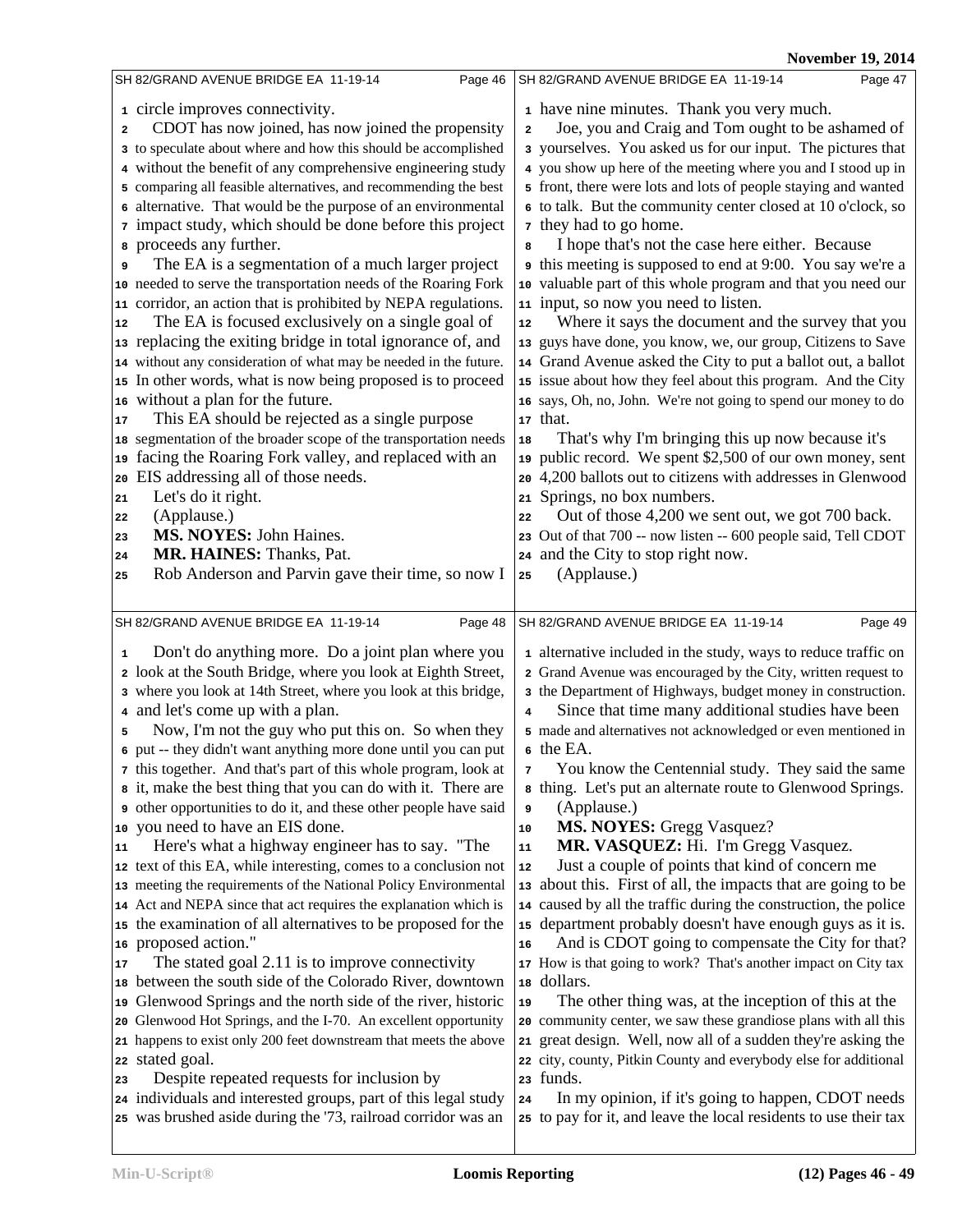|          | SH 82/GRAND AVENUE BRIDGE EA 11-19-14<br>Page 50                                                                                   | SH 82/GRAND AVENUE BRIDGE EA 11-19-14<br>Page 51                                                                                      |
|----------|------------------------------------------------------------------------------------------------------------------------------------|---------------------------------------------------------------------------------------------------------------------------------------|
|          | 1 dollars as they need to.                                                                                                         | 1 with the city council on just don't put it in; take it back                                                                         |
| 2        | (Applause.)                                                                                                                        | 2 out. Let's make it a positive.                                                                                                      |
| 3        | MS. NOYES: Bob Gish.                                                                                                               | Let's keep that a permanent amenity, enhance the<br>з                                                                                 |
| 4        | MR. GISH: Hello. I'm Bob Gish. I'm not as                                                                                          | 4 pedestrian safety, make sure the emergency and sheriff egress                                                                       |
|          | 5 passionate as you guys are. I've only lived here a year.                                                                         | 5 in and out of Eighth Street, we need physical barriers to keep                                                                      |
| 6        | I believe CDOT. I believe maybe CDOT has a                                                                                         | 6 them from going through our downtown at Pitkin and Colorado                                                                         |
|          | 7 temporary solution. But I don't really see anything feasible                                                                     | 7 Avenue.                                                                                                                             |
|          | <b>s</b> for any kind of a bypass.                                                                                                 | I'm concerned about the stores downtown, the stores<br>8                                                                              |
| 9        | So I take the position that I inherited this                                                                                       | o with having the one-way traffic all the way around it. Let's                                                                        |
|          | 10 traffic. Now, what can we do to make it better? And I                                                                           | 10 look at that. Let's make it positive. Let's go through that                                                                        |
|          | 11 honestly do believe Joe and CDOT, they came up with the best<br>12 solution.                                                    | 11 two years and let's get it over with. I think it's going to<br>12 make our city better.                                            |
| 13       | I made plenty of notes. Talked to David, I talked                                                                                  | I apologize I'm not passionate like you folks are.<br>13                                                                              |
|          | 14 to the city council, talked to the mayor. I believe CDOT is                                                                     | 14 I'm just looking for a solution.                                                                                                   |
|          | 15 going to do it, will minimize the impact to us, okay?                                                                           | (Applause.)<br>15                                                                                                                     |
| 16       | I'm asking for enhanced pedestrian safety during                                                                                   | MS. NOYES: Bobbi Hodge.<br>16                                                                                                         |
|          | 17 this period of time. I don't think people know what's going                                                                     | MS. HODGE: Hello. I'm Bobbi Hodge.<br>17                                                                                              |
|          | 18 to happen downtown. The impact, businesses downtown, the                                                                        | I want to focus my comments on the removal of the<br>18                                                                               |
|          | 19 impact to us as citizens -- I live in the 800 block of Pitkin.                                                                  | 19 trees in the 700 block of Grand.                                                                                                   |
| 20       | I believe CDOT is going to do it. I think it's just                                                                                | Our citywide comprehensive plan addresses street<br>20                                                                                |
|          | 21 a matter of let's do the best we can to make it as easy on us.                                                                  | 21 trees as having historic value. The code, the current                                                                              |
|          | 22 I do believe it will help us in the long run.                                                                                   | 22 code requires replacement of street trees more than 14 inches.                                                                     |
| 23       | Some of the things I talked to him about was, How                                                                                  | 23 These trees are 14 inches in diameter.                                                                                             |
|          | 24 much of that \$5.5 million can we use for a permanent Eighth<br>25 Street? How much of that 5.5 million could we, can we work   | I'm sympathetic to the issue of the utilities being<br>24<br>25 buried, and a concern of the roots growing into the utilities.        |
|          |                                                                                                                                    |                                                                                                                                       |
|          | SH 82/GRAND AVENUE BRIDGE EA 11-19-14<br>Page 52                                                                                   | Page 53<br>SH 82/GRAND AVENUE BRIDGE EA 11-19-14                                                                                      |
|          | 1 But in my opinion, I would think it would be of less of an                                                                       |                                                                                                                                       |
|          |                                                                                                                                    |                                                                                                                                       |
|          |                                                                                                                                    | 1 Glenwood Springs.<br>$\mathbf 2$                                                                                                    |
|          | 2 environmental impact if these utilities were placed under the<br>3 shoulder of the road so that there would be more room for the | I am a member of the city planning commission also,<br>3 but I speak as a citizen. And my background is land use                      |
|          | 4 roots.                                                                                                                           | 4 planning. I'm a geographer by education. I'm looking at the                                                                         |
| 5        | My concerns are further increased after learning                                                                                   | 5 larger picture if you will rather than the engineering                                                                              |
|          | 6 this last week how much water trees absorb, which is                                                                             | 6 pictures, which the EA seems to consider.                                                                                           |
|          | 7 imperative to prevent erosion from the runoff that comes down                                                                    | My interests are in the effects of the regional<br>7                                                                                  |
|          | a the street.                                                                                                                      | a area. And I think that the EA is not sufficient in                                                                                  |
| 9        | I've also learned about how trees filter the air.                                                                                  | o considering the larger picture if you will of the effects on                                                                        |
|          | 10 They catch pollutants that come from the cars. And I think                                                                      | 10 our nontechnical environment. The effects of the livability                                                                        |
|          | 11 it's important to get these pollutants caught in the trees                                                                      | 11 of our community, and the circulation of pedestrians and                                                                           |
|          | 12 before they land on our historic buildings.                                                                                     | 12 traffic within our overall community, and how the general                                                                          |
| 13       | Another point is trees are cooling. Lots of people                                                                                 | 13 livability of our community is affected.<br>14                                                                                     |
|          | 14 like to sit out front in the restaurants. So we need a cool<br>15 place to sit. The trees also serve as a sound barrier for     | The engineers I think have done a great job. I<br>15 admire them for doing the engineering work. But we have a                        |
|          | 16 those who live in the apartments above the street level.                                                                        | 16 community that needs to be engineered if I can put it that                                                                         |
| 17       | Trees have been shown to attract more shoppers.                                                                                    | 17 way, hopefully not by engineers.                                                                                                   |
|          | 18 Studies have shown that shoppers view stores having trees that                                                                  | I have two particular concerns. One, the City has<br>18                                                                               |
|          | 19 they have superior products.                                                                                                    | 19 not considered, in my initial review of it -- because I really                                                                     |
| 20       | I would also like to recommend, as a final thought,                                                                                | 20 have not had time to review the whole thing, and I hope I                                                                          |
|          | 21 wrought iron fencing as a choice for the rail on the bridge.                                                                    | 21 don't have to review the whole thing -- because it doesn't                                                                         |
| 22       | Thank you.                                                                                                                         | 22 consider the regional aspects other people have brought up.                                                                        |
| 23       | (Applause.)                                                                                                                        | More people in this region from the top of the<br>23                                                                                  |
| 24<br>25 | <b>MS. NOYES:</b> Michael Blair.<br>MR. BLAIR: I am Michael Blair, a resident of                                                   | 24 Roaring Fork valley to clear down the Colorado River etvalley<br>25 and up to the Continental Divide, all that traffic affects the |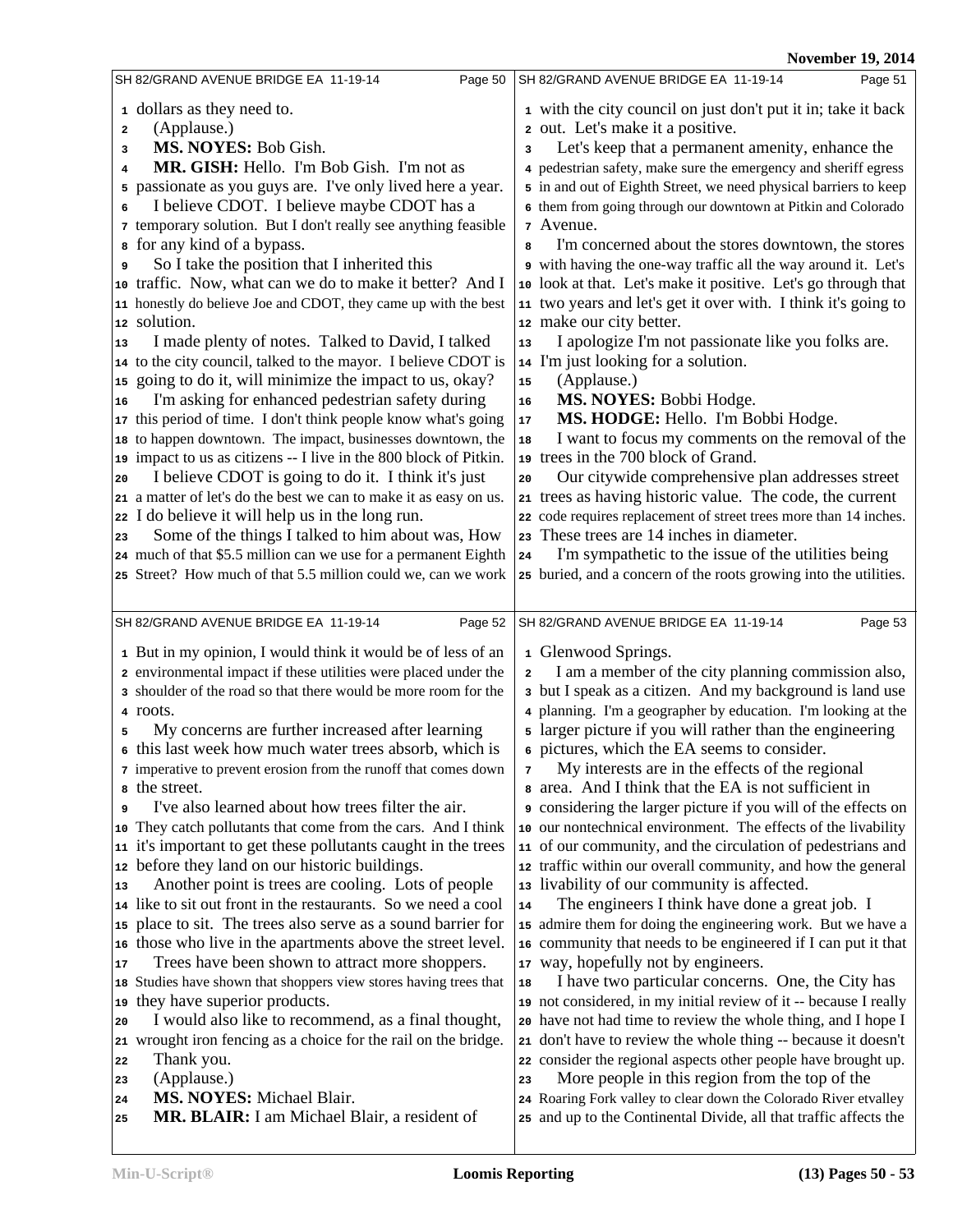|                                                                                                                                                                                                                                                                                                                                                                                                                                                                                                                                                                                                                                                                                                                                                                                                                                                                                                                                                                                                                                                                                                                                                                                                                                                                                                                                                                                                                                                                                                        | <b>November 19, 2014</b>                                                                                                                                                                                                                                                                                                                                                                                                                                                                                                                                                                                                                                                                                                                                                                                                                                                                                                                                                                                                                                                                                                                                                                                                                                                                                                                                                                                                                                                                                          |
|--------------------------------------------------------------------------------------------------------------------------------------------------------------------------------------------------------------------------------------------------------------------------------------------------------------------------------------------------------------------------------------------------------------------------------------------------------------------------------------------------------------------------------------------------------------------------------------------------------------------------------------------------------------------------------------------------------------------------------------------------------------------------------------------------------------------------------------------------------------------------------------------------------------------------------------------------------------------------------------------------------------------------------------------------------------------------------------------------------------------------------------------------------------------------------------------------------------------------------------------------------------------------------------------------------------------------------------------------------------------------------------------------------------------------------------------------------------------------------------------------------|-------------------------------------------------------------------------------------------------------------------------------------------------------------------------------------------------------------------------------------------------------------------------------------------------------------------------------------------------------------------------------------------------------------------------------------------------------------------------------------------------------------------------------------------------------------------------------------------------------------------------------------------------------------------------------------------------------------------------------------------------------------------------------------------------------------------------------------------------------------------------------------------------------------------------------------------------------------------------------------------------------------------------------------------------------------------------------------------------------------------------------------------------------------------------------------------------------------------------------------------------------------------------------------------------------------------------------------------------------------------------------------------------------------------------------------------------------------------------------------------------------------------|
| SH 82/GRAND AVENUE BRIDGE EA 11-19-14<br>Page 54                                                                                                                                                                                                                                                                                                                                                                                                                                                                                                                                                                                                                                                                                                                                                                                                                                                                                                                                                                                                                                                                                                                                                                                                                                                                                                                                                                                                                                                       | SH 82/GRAND AVENUE BRIDGE EA 11-19-14<br>Page 55                                                                                                                                                                                                                                                                                                                                                                                                                                                                                                                                                                                                                                                                                                                                                                                                                                                                                                                                                                                                                                                                                                                                                                                                                                                                                                                                                                                                                                                                  |
| 1 City of Glenwood Springs and the entire Roaring Fork valley in<br>2 my view.<br>I think that the EA should not be accepted, and it<br>3<br>4 should be reconsidered to consider the entire region, and a<br>5 lot more people in the community and agencies within the<br>6 community, and they should participate.<br>I also feel that the CDOT bridge design, wherever it<br>7<br>8 might be located, should have a very favorable and interesting<br>design that fits with the city of Glenwood Springs, not just<br>a rail and guardrail design.<br>10<br>But if the city and people in the city want to add a<br>11<br>12 few embellishments just for the sake of the city, I don't<br>object to my tax money helping to pay for that a little bit.<br>13<br>That would be only fair I think.<br>14<br>Thirdly, other people have said what I want to say.<br>15<br>16 I appreciate those considerations. But we need to consider<br>17 this as a regional effect, and the downtown area should not be<br>affected as it appears to be affected.<br>18<br>And I will say that my dear wife has quit coming to<br>19<br>20 downtown. She won't anymore in the last few years because of<br>the traffic. But she did love the town in the past. I'm<br>21<br>beginning to feel the same way.<br>22<br>Plus all the new restaurants on Seventh Street are<br>23<br>24 only a part of the downtown, and other parts of the downtown<br>25 will be greatly affected by all of the additional traffic | 1 that's going to be added. We need more consideration from a<br>2 regional aspect.<br>Thank you.<br>3<br>(Applause.)<br>$\overline{\mathbf{4}}$<br>MS. NOYES: Royal Layburn.<br>5<br>MR. LAYBURN: Well, I appreciate the opportunity to<br>6<br>7 share some views that I have of how the process has failed the<br>8 community at large in that if you look through the documents<br>and all the hard work, the staff that's here, and the<br>10 presentations, you can't see the forest for the trees.<br>The fact is is that they say that the studies<br>${\bf 11}$<br>12 consulted with numerous layers to develop the public policy<br>13 that serves the community. And then we have to give them an<br>14 F, because the reality is, that's repeated over and over, is<br>15 that the scope of this document is not appropriate; it's a<br>16 microcosm rather than looking at what is a community issue<br>17 that is weakening the fabric of Glenwood Springs.<br>I'm a resident of the upper valley. I have a<br>18<br>19 business. I understand transportation. I understand workers.<br>20 I understand the other importance of Highway 82 and I-70. But<br>21 the burden of it should not be borne by the citizens of<br>22 Glenwood Springs.<br>(Applause.)<br>23<br>And if we have good planners and if we have good<br>${\bf 24}$<br>25 government and we have tax dollars we can do a lot better.                                                                                              |
| SH 82/GRAND AVENUE BRIDGE EA 11-19-14<br>Page 56                                                                                                                                                                                                                                                                                                                                                                                                                                                                                                                                                                                                                                                                                                                                                                                                                                                                                                                                                                                                                                                                                                                                                                                                                                                                                                                                                                                                                                                       | Page 57<br>SH 82/GRAND AVENUE BRIDGE EA 11-19-14                                                                                                                                                                                                                                                                                                                                                                                                                                                                                                                                                                                                                                                                                                                                                                                                                                                                                                                                                                                                                                                                                                                                                                                                                                                                                                                                                                                                                                                                  |
| This is, I would agree, maybe a good engineering<br>$\mathbf 1$<br>a solution for a bridge. But it doesn't address what the<br>a community issue is. And as such, it's a sham to put together<br>4 an environmental assessment that doesn't address the problem.<br>And really, how can we as a community that extends<br>5<br>6 from the upper Colorado River drainage down to Rifle and<br>7 actually the connectivity to Grand Junction is that this is<br>a the major crossroad; this is a bottleneck. Bottlenecks<br>shouldn't go through the downtown Glenwood Springs.<br>I would propose a solution. There's a tunnel under<br>10<br>11 the English channel. There is a tunnel through Mont Blanc<br>12 20 miles long. There's a 17 mile tunnel that's built through<br>13 the Swiss Alps on a regular basis.<br>This is an easy solution to just go from<br>14<br>15 west Glenwood to the airport and bore a twin tunnel right<br>through that mountain, and take all the traffic out of<br>16<br>downtown Glenwood Springs.<br>17<br>And they can also very easily change the load limit<br>18<br>19 on the bridge that exists, and take the heavy trucks off of<br>20 there, and leave it for pedestrians and residential traffic,<br>and we could be a lovely place again.<br>21<br>Thank you.<br>22<br>(Applause.)<br>23<br>MS. NOYES: Michael Dunn? Michael Dunn? Going,<br>24<br>25 going, gone.                                                                                        | All right. Don Bernes.<br>$\mathbf{1}$<br>MR. BERNES: I'll start off by saying my main<br>2<br>a concerns about the new project, nothing ever comes in on<br>4 budget. I'm concerned about if it goes over budget who's<br>5 going to pick up the additional cost of this bridge? Is<br>6 Glenwood writing a check or has this already been planned out<br>7 ahead of time?<br>I've got concerns about the mitigation that will<br>8<br>I have to take place when they take the old bridge out. And I<br>10 haven't seen this in any document in terms of who's going to<br>11 pay to put that area where the old bridge is going to be<br>12 removed back into an attractive area.<br>My major concern about the bridge is that I don't<br>13<br>14 think historically it visually fits into the appearance of the<br>15 town. If you go back in history and look at all the pictures<br>16 of the town, what you see is the bridge runs north and south<br>17 that looks like a railroad bridge.<br>What we're proposing is a great engineering<br>18<br>19 solution, which I agree makes great sense to run the bridge<br>20 where they plan to run it. But in terms of how it fits into<br>21 the town, it's going to have a major impact in terms of what<br>22 this town's going to look like in the future.<br>And Sixth Street, Sixth Street actually at the<br>23<br>24 present time it may not be the best street in the world, but<br>25 it does act as a traffic calming device. And people know when |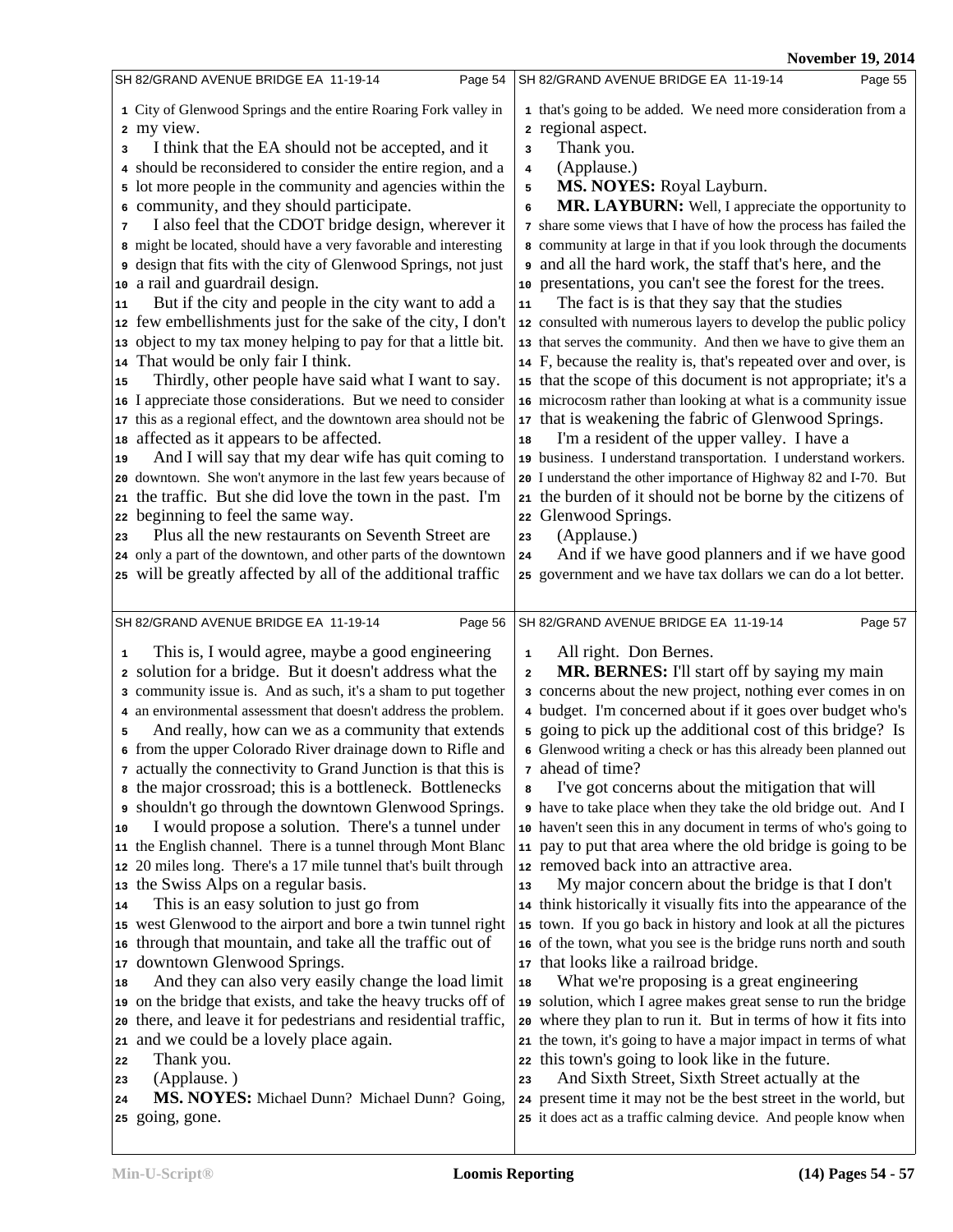|              |                                                                                                                                                                                                                                    | $1301$ CHIDCI $12,201$                                                                                                                                                                                                                                                                                                                              |
|--------------|------------------------------------------------------------------------------------------------------------------------------------------------------------------------------------------------------------------------------------|-----------------------------------------------------------------------------------------------------------------------------------------------------------------------------------------------------------------------------------------------------------------------------------------------------------------------------------------------------|
|              | SH 82/GRAND AVENUE BRIDGE EA 11-19-14<br>Page 58                                                                                                                                                                                   | SH 82/GRAND AVENUE BRIDGE EA 11-19-14<br>Page 59                                                                                                                                                                                                                                                                                                    |
| 3<br>4<br>5  | 1 they leave I-70 and hit Sixth Street, it changes their<br>2 environment.<br>I think that pretty much says it. Thank you.<br>(Applause.)<br><b>MS. NOYES: Dave Sturges.</b><br>MR. STURGES: I have plenty of opportunity to speak | And second is looking at Eighth Street and how you<br>1<br>2 can continue to participate so that's a permanent connection.<br>3 We're concerned about having it be a temporary connection and<br>4 not a permanent one.<br>But just want you to know that we have worked hard<br>5<br>6 to try to listen. And the team's been responsive as we have |
| 6<br>9<br>10 | 7 my opinions. I'm pleased to see so many citizens. Thank you<br>s for coming.<br>MS. NOYES: Leslie Bethel.<br>MS. BETHEL: Hi. I'm Leslie Bethel. And I'm the                                                                      | <sup>7</sup> brought up concerns.<br>Thank you.<br>8<br>(Applause.)<br>9<br><b>MS. NOYES: Darek Shapiro.</b><br>10                                                                                                                                                                                                                                  |
|              | 11 director for the Downtown Development Authority here in                                                                                                                                                                         | MR. SHAPIRO: Hi. I'm an architect. I've been<br>11                                                                                                                                                                                                                                                                                                  |
|              | 12 Glenwood.                                                                                                                                                                                                                       | 12 involved -- I grew up in New York City. I've seen overpasses                                                                                                                                                                                                                                                                                     |
| 13           | And we have, or I have been a part of the PLT, the                                                                                                                                                                                 | 13 built as pathways under and over. And it's concerning to see                                                                                                                                                                                                                                                                                     |
|              | 14 Project Leadership Team for three and a half years. I think                                                                                                                                                                     | 14 this place I finally ended up, Carbondale, could be destroyed                                                                                                                                                                                                                                                                                    |
|              | 15 the way we approached it was to try to make it the best                                                                                                                                                                         | 15 by what looks like a super highway entrance into a downtown.                                                                                                                                                                                                                                                                                     |
|              | 16 project possible.                                                                                                                                                                                                               | It's like delivering all this activity that can only<br>16                                                                                                                                                                                                                                                                                          |
| 17           | I have to say that the team, the consultant team has                                                                                                                                                                               | 17 go so fast once you hit the light, and I think it's a mistake.                                                                                                                                                                                                                                                                                   |
|              | 18 been very responsive to the comments that have come up in our                                                                                                                                                                   | I think the exit at 116 off of Highway 70, off of<br>18                                                                                                                                                                                                                                                                                             |
|              | 19 meetings. Today we met. And there are brick walls and stone                                                                                                                                                                     | 19 the interstate, where Laurel comes down from the hill, it                                                                                                                                                                                                                                                                                        |
| 20           | walls. Tried to listen to all the comments that we have                                                                                                                                                                            | 20 would be an ideal location to put a bridge onto the location                                                                                                                                                                                                                                                                                     |
|              | 21 brought forward. And they have been very responsive.                                                                                                                                                                            | 21 where the railroad track is. You can look at that.                                                                                                                                                                                                                                                                                               |
| 22           | The board asked me to bring a couple of concerns                                                                                                                                                                                   | So I'm kind of new to this. This is my first<br>22                                                                                                                                                                                                                                                                                                  |
|              | 23 tonight, and that is the closure time, the 90-day closure                                                                                                                                                                       | 23 meeting. But I think you can see from the drawings and the                                                                                                                                                                                                                                                                                       |
|              | 24 time. We feel that's going to be tough on downtown<br>25 businesses. And want to reduce that if at all possible.                                                                                                                | 24 maps that it's really an issue of the abandoned railway.<br>What we can do -- Royal had an idea about building a                                                                                                                                                                                                                                 |
|              |                                                                                                                                                                                                                                    | 25                                                                                                                                                                                                                                                                                                                                                  |
|              |                                                                                                                                                                                                                                    |                                                                                                                                                                                                                                                                                                                                                     |
|              | SH 82/GRAND AVENUE BRIDGE EA 11-19-14<br>Page 60                                                                                                                                                                                   | Page 61<br>SH 82/GRAND AVENUE BRIDGE EA 11-19-14                                                                                                                                                                                                                                                                                                    |
|              | 1 tunnel, which I think could work. We could build a tunnel                                                                                                                                                                        | 1 seems to be on the beauty of the structure, of the concrete in                                                                                                                                                                                                                                                                                    |
|              | 2 underneath Grand Avenue for the people who want to continue<br>3 through. That's one wild idea.                                                                                                                                  | 2 the highway, which seems to have been made the main focus of<br>a the presentation that I saw.                                                                                                                                                                                                                                                    |
| 4            | The idea of using the railroad now, the railroad                                                                                                                                                                                   | There is no actual regional context that would<br>4                                                                                                                                                                                                                                                                                                 |
|              | 5 corridor, if we look at the map, whether we have to go cross                                                                                                                                                                     | 5 include scenic, aesthetic, historic, and environmental                                                                                                                                                                                                                                                                                            |
|              | 6 over the river again, over the Roaring Fork and build along<br>7 Midland Avenue and that space -- the homeowners there would be                                                                                                  | 6 resources in the whole interconnective valley in which I live.<br>When I speak of the whole region, I'd like to<br>7                                                                                                                                                                                                                              |
|              | a unhappy with that -- that's an issue that might not cost                                                                                                                                                                         | 8 include my own region, which is living downtown on the east                                                                                                                                                                                                                                                                                       |
| 9            | \$100 million, but would save the downtown in addition.                                                                                                                                                                            | side of Grand Avenue where we need to cross Grand Avenue to                                                                                                                                                                                                                                                                                         |
| 10           | That's all I have to say at this point. I would                                                                                                                                                                                    | 10 get to the post office, to get to the rec center, to do our                                                                                                                                                                                                                                                                                      |
|              | 11 like to see some more creative solutions and things that may                                                                                                                                                                    | 11 business downtown.                                                                                                                                                                                                                                                                                                                               |
|              | 12 have been thrown out earlier, and take a look at those again.                                                                                                                                                                   | And it's become very difficult. I mean, getting<br>12                                                                                                                                                                                                                                                                                               |
| 13           | (Applause.)                                                                                                                                                                                                                        | 13 over to Margi's drugstore now becomes a big deal and not so                                                                                                                                                                                                                                                                                      |
| 14<br>15     | MS. NOYES: Bill Lockwood.                                                                                                                                                                                                          | 14 much fun, and it's not going to be much funner when                                                                                                                                                                                                                                                                                              |
|              | MR. LOCKWOOD: I went to the library to read the<br>16 environmental report. And I initially got the sense that I                                                                                                                   | 15 the traffic accelerates, as it promises to do.<br>The other page that I want to refer to is page 54 of<br>16                                                                                                                                                                                                                                     |
|              | 17 couldn't compete with you guys. It was over my head. I'm not                                                                                                                                                                    | 17 the visual impact study. It talks about the visual impact.                                                                                                                                                                                                                                                                                       |
|              | 18 bright enough. But here I am after all to speak.                                                                                                                                                                                | 18 And they make much of equal value of the view from the Grand                                                                                                                                                                                                                                                                                     |
| 19           | Page 2 of the appendix talks about context                                                                                                                                                                                         | 19 Avenue -- I'm sorry, the area around Laurel to Colorado Avenue                                                                                                                                                                                                                                                                                   |
|              | 20 sensitivity. That sounds promising. And indeed they talked                                                                                                                                                                      | 20 and the Hot Springs resort and the city center unit, which                                                                                                                                                                                                                                                                                       |
|              | 21 about a project that is collaborative, has a                                                                                                                                                                                    | 21 means, translates Grand Avenue.                                                                                                                                                                                                                                                                                                                  |
|              | 22 collaborative interdisciplinary approach in order to preserve                                                                                                                                                                   | With Grand Avenue, they talk about motorists, quote,<br>22                                                                                                                                                                                                                                                                                          |
|              | 23 the scenic, aesthetic, historic, and environmental resources                                                                                                                                                                    | 23 Changes would be indiscernible to motorists driving along the                                                                                                                                                                                                                                                                                    |
|              | 24 of the bridge.                                                                                                                                                                                                                  | 24 road. Local motorists are predicted to have a neutral                                                                                                                                                                                                                                                                                            |
| 25           | It seemed a bit ironic considering that the focus                                                                                                                                                                                  | 25 response to the visual changes.                                                                                                                                                                                                                                                                                                                  |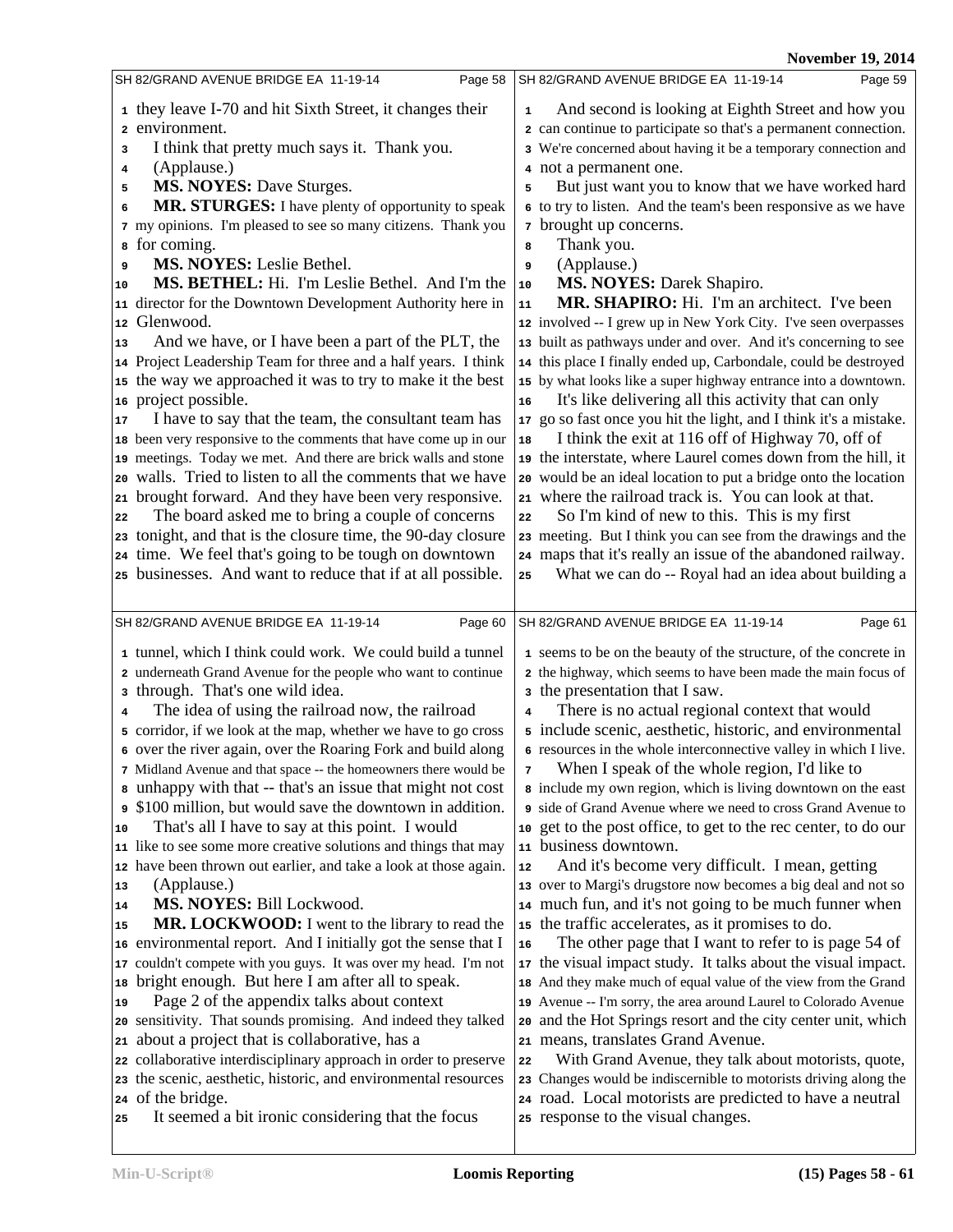|    |                                                                   |                | TOMCHINGI 17, 2014                                                                                                                |
|----|-------------------------------------------------------------------|----------------|-----------------------------------------------------------------------------------------------------------------------------------|
|    | SH 82/GRAND AVENUE BRIDGE EA 11-19-14<br>Page 62                  |                | SH 82/GRAND AVENUE BRIDGE EA 11-19-14<br>Page 63                                                                                  |
| 1  | We people on the east side live and walk down there               | $\mathbf{1}$   | MS. NOYES: Gay Moore.                                                                                                             |
|    | 2 and so forth. We're not just motorists, you know, driving       | $\mathbf 2$    | MS. MOORE: My name is Gay Moore. And I've lived                                                                                   |
|    | through the area to get us through as quickly as possible.        |                | 3 here about 15 years. First five years were on Grand Avenue                                                                      |
| 3  |                                                                   |                |                                                                                                                                   |
| 4  | So I wish that the neighborhoods in this town could               |                | 4 and 11th Street. Traffic was pretty horrendous back then. I                                                                     |
|    | 5 get more credit. We're not very vociferous over on the east     |                | 5 have asthma. So it was really hard for me to breathe down                                                                       |
|    | 6 side of town, politically powerful, but we are the group of     |                | 6 there.                                                                                                                          |
|    | 7 people who I think one consultant in an earlier meeting who     | $\overline{7}$ | We did eventually move to north Glenwood. I now                                                                                   |
|    | 8 was from Boulder talked about the values of our town. And he    |                | 8 live up above Antlers. My asthma was immediately improved.                                                                      |
|    | talked about the sense of authenticity in the town.               |                | So that's one thing that a lot of people don't think about                                                                        |
| 10 | I think my neighborhood has that. You look down the               |                | 10 when they think about traffic is that the respiratory problems                                                                 |
|    | 11 side streets, as I first did when I visited here 13 years ago  |                | 11 that people have are exacerbated. And you even, if you don't                                                                   |
| 12 | looking for a place to live, I looked down the side streets       |                | 12 have asthma, you may end up with respiratory problems you                                                                      |
|    | 13 and I saw Victorian houses, places close together relatively   |                | 13 don't even know about it. That's one thing I wanted to                                                                         |
|    | 14 on city lots, and trees in the front of them and so forth.     |                | 14 mention that isn't being brought up here.                                                                                      |
|    | 15 That's irreplaceable.                                          | 15             | The traffic, the trucks would roll down Grand                                                                                     |
| 16 | We need to take, I would hope, take some                          |                | 16 Avenue. My house on Grand Avenue would shake every night they                                                                  |
|    | 17 consideration beyond the technical expertise that you guys     |                | 17 would go so fast.                                                                                                              |
|    | 18 have that's just below the guys like me to try to read about   | 18             | I was walking here. I walked down to north Glenwood                                                                               |
| 19 | it to humanize the matter, put it into a really regional          |                | 19 to this meeting because I felt like, first of all, traffic                                                                     |
|    | 20 context since what you're involved in, as how some people      |                | 20 would be bad. It was. The parking would be not very good. I                                                                    |
|    | 21 says, is not just replacing the bridge, you're replacing the   |                | 21 decided to just walk, which I love to do. That's one of the                                                                    |
|    | 22 whole bridge and park and whole area of the town point of      |                | 22 reasons why I live here.                                                                                                       |
|    | 23 view.                                                          | 23             | On the way down, right next to the bridge, I see a                                                                                |
| 24 | Thank you.                                                        |                | 24 truck go up Grand Avenue Bridge just woosh, as fast as he                                                                      |
| 25 | (Applause.)                                                       |                | 25 could go.                                                                                                                      |
|    |                                                                   |                |                                                                                                                                   |
|    |                                                                   |                |                                                                                                                                   |
|    |                                                                   |                |                                                                                                                                   |
|    | SH 82/GRAND AVENUE BRIDGE EA 11-19-14<br>Page 64                  |                | SH 82/GRAND AVENUE BRIDGE EA 11-19-14<br>Page 65                                                                                  |
| 1  | That was one of the things that I was thinking about              | $\mathbf 1$    | That's just not going to be -- we're not going to be                                                                              |
|    | 2 what I wanted to speak about tonight is to say that you guys    |                | 2 happy about that at all 'cause that's going to be ourselves,                                                                    |
|    | a have never addressed the speed of the traffic that's going to   |                | 3 our mother, our child. That's not going to be a good thing.                                                                     |
|    | 4 be coming. So if they're coming down the bridge fast right --   |                | 4 I have not seen that get addressed.                                                                                             |
|    | 5 and I'll admit I'm a fast one. Don't get me for that. I         | 5              | The other thing I want to talk about was as far as                                                                                |
|    | 6 think everybody goes fast on the bridge.                        |                | 6 the wishes of the community. So they say, Look, we want to                                                                      |
| 7  | You get on that bridge you've even more time to go                |                | 7 hear what you want to say. We want to hear your thoughts.                                                                       |
|    | as fast as you can, and then it gets to Eight Street and          |                | 8 Then they go ahead and do whatever they want to do because                                                                      |
| 9  | there's a light for now, and you've got people trying to          |                | they just are giving us lip service.                                                                                              |
| 10 | cross.                                                            | 10             | I think that this is going to continue. They did                                                                                  |
| 11 | A lot of them don't know how to cross because                     |                | 11 this -- now, granted the canyon looks great and they've done                                                                   |
|    | 12 they're visitors here. Someone very nicely just put some       |                | 12 that with the canyon. But I know that in part of the canyon,                                                                   |
|    | 13 signs up I noticed that says, Look, the button's behind you.   |                | 13 they did that little rock thing, whatever that is down to No                                                                   |
|    | 14 You got to push the button.                                    |                | 14 Name, it's horrible.                                                                                                           |
| 15 | A lot of people that visit here, they don't know you              | 15             | So this thing has just moved quickly. I know I'm                                                                                  |
|    | 16 have to push the button before you get a walk signal. I've     |                | 16 running out of time, but I want to say this. This is where                                                                     |
|    | 17 seen them sit there for two light cycles before they start     |                | 17 we're talking about the bypass, because the paper teased us                                                                    |
|    | 18 looking around, Whoa, what do I do?                            |                | 18 today, Come to this meeting because they're going to talk                                                                      |
| 19 | Well, you know, that is not going to be any better;               |                | 19 about a bypass.                                                                                                                |
|    | 20 as a matter of fact it's going to be even worse. And I         | 20             | Who has a bypass? Durango has a bypass. Basalt has                                                                                |
|    | 21 foresee there's going to be some day a young child, a mother   |                |                                                                                                                                   |
|    | 22 with a stroller or an old person who happens to be someone     |                | 21 a bypass now. Redstone has a bypass, if I may say so. Estes<br>22 Park has a bypass. Why can't we have a bypass? The money has |
|    | 23 like my 82-year-old mother -- I'm not so spry anymore -- get   |                | 23 to be there. There's coalitions. They can get into the                                                                         |
|    | 24 hit by a car because they've been speeding across Grand Avenue |                | 24 regional section. They can work with all kinds of people to                                                                    |
|    | 25 Bridge, you know, don't stop for the light.                    |                | 25 get a bypass. I think it's overdue.                                                                                            |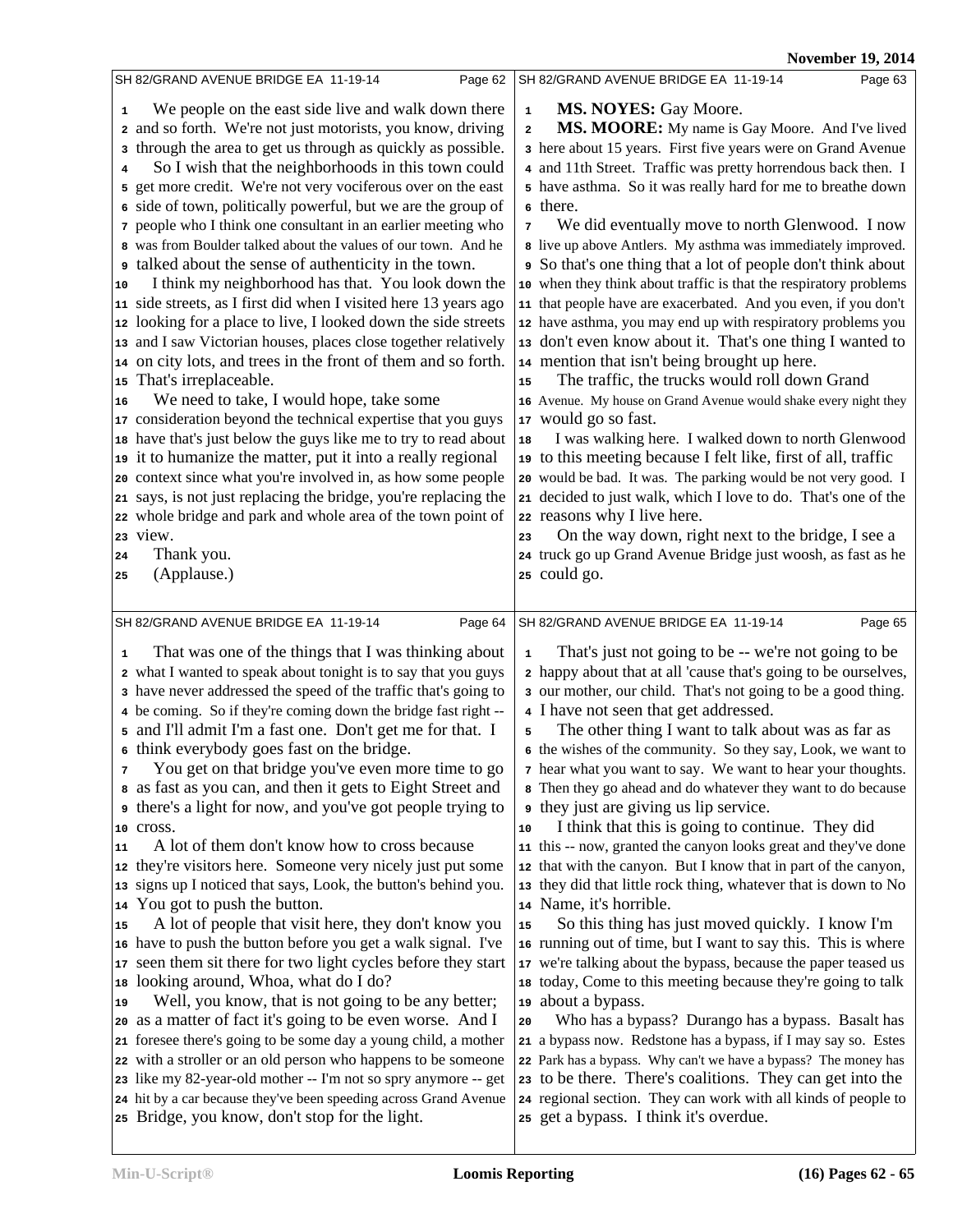| SH 82/GRAND AVENUE BRIDGE EA 11-19-14                                                                                                                                                                                                                                                                                                                                                                                                                                                                                                                                                                                                                                                                                                                                                                                                                                                                                                                                                                                                                                                                                                                                                                                                                                                                                                                 | SH 82/GRAND AVENUE BRIDGE EA 11-19-14                                                                                                                                                                                                                                                                                                                                                                                                                                                                                                                                                                                                                                                                                                                                                                                                                                                                                                                                                                                                                                                                                                                                                                                                                                                                                                                                  |
|-------------------------------------------------------------------------------------------------------------------------------------------------------------------------------------------------------------------------------------------------------------------------------------------------------------------------------------------------------------------------------------------------------------------------------------------------------------------------------------------------------------------------------------------------------------------------------------------------------------------------------------------------------------------------------------------------------------------------------------------------------------------------------------------------------------------------------------------------------------------------------------------------------------------------------------------------------------------------------------------------------------------------------------------------------------------------------------------------------------------------------------------------------------------------------------------------------------------------------------------------------------------------------------------------------------------------------------------------------|------------------------------------------------------------------------------------------------------------------------------------------------------------------------------------------------------------------------------------------------------------------------------------------------------------------------------------------------------------------------------------------------------------------------------------------------------------------------------------------------------------------------------------------------------------------------------------------------------------------------------------------------------------------------------------------------------------------------------------------------------------------------------------------------------------------------------------------------------------------------------------------------------------------------------------------------------------------------------------------------------------------------------------------------------------------------------------------------------------------------------------------------------------------------------------------------------------------------------------------------------------------------------------------------------------------------------------------------------------------------|
| Page 66                                                                                                                                                                                                                                                                                                                                                                                                                                                                                                                                                                                                                                                                                                                                                                                                                                                                                                                                                                                                                                                                                                                                                                                                                                                                                                                                               | Page 67                                                                                                                                                                                                                                                                                                                                                                                                                                                                                                                                                                                                                                                                                                                                                                                                                                                                                                                                                                                                                                                                                                                                                                                                                                                                                                                                                                |
| Thank you very much.<br>1<br>(Applause.)<br>2<br><b>MS. NOYES: Mark Adler.</b><br>3<br>MR. ADLER: Hello. I moved here in 1971. And I<br>4<br>5 think the town has probably doubled in population since then.<br>We always had a traffic problem. It's not been really<br>6<br>7 addressed because we need cooperation from the City and from<br>CDOT.<br>8<br>Now, we're actually in a marriage that we can't be<br>9<br>10 divorced from. They own 82. It goes through our town. But<br>11 like any good marriage, we need to make this so we can all get<br>12 along now to the future, 50 years from now, when everybody in<br>13 this room is. Gone we're just looking out for our kids and<br>14 grandkids.<br>So I can remember back in the mid '90s John Shift<br>15<br>16 and I put a power point presentation together -- it was on the<br>17 city council's site for a while -- about a cut and cover<br>18 tunnel. We bought the railroad right of way; we own -- we can<br>19 do it under Grand Avenue, a cut and cover tunnel like they do<br>20 in Europe.<br>Now, it's expensive. But you're spending money, a<br>21<br>22 lot of money all around the state. I think we need to spend<br>23 some here.<br>Glenwood Springs is a confluence of two rivers. We<br>24<br>25 have a wonderful community but unfortunately we are the neck | 1 of the funnel that serves the rest of the valley. We have<br>2 traffic coming from Silt, Rifle, going all the way to Aspen<br>3 every single day. And we take the brunt of it. It's about<br>4 time that we just get together and work out something for a<br>5 long range solution.<br>Granted, as has been said, the engineering on the<br>6<br>7 bridge is beautiful. But wouldn't it be better to fix what we<br>a have and take all that money and put it into something that<br>• would be a long range solution?<br>(Applause.)<br>10<br>You know, we can always drill a tunnel in the pass<br>11<br>12 there. But I think if we really look at this, and if CDOT<br>13 would look at it, it's not a Glenwood problem; it's a big<br>14 regional problem. Let's do something for the whole Roaring<br>15 Fork valley. And I think that this marriage could be quite<br>16 enjoyable.<br>(Applause.)<br>17<br>MS. NOYES: Cheryl Cain.<br>18<br>MS. CAIN: My name's Cheryl Cain. I live on Grand<br>19<br>20 Avenue. I've been a neighbor of CDOT for 25 years. It hasn't<br>21 been a happy relationship. And it's frustrating to me that<br>22 CDOT claims to be our partner, but they don't behave like a<br>23 good neighbor.<br>I can speak to the details of that. I think this<br>24<br>25 has always been a question as to whether Glenwood wants to be |
|                                                                                                                                                                                                                                                                                                                                                                                                                                                                                                                                                                                                                                                                                                                                                                                                                                                                                                                                                                                                                                                                                                                                                                                                                                                                                                                                                       |                                                                                                                                                                                                                                                                                                                                                                                                                                                                                                                                                                                                                                                                                                                                                                                                                                                                                                                                                                                                                                                                                                                                                                                                                                                                                                                                                                        |
| SH 82/GRAND AVENUE BRIDGE EA 11-19-14                                                                                                                                                                                                                                                                                                                                                                                                                                                                                                                                                                                                                                                                                                                                                                                                                                                                                                                                                                                                                                                                                                                                                                                                                                                                                                                 | Page 69                                                                                                                                                                                                                                                                                                                                                                                                                                                                                                                                                                                                                                                                                                                                                                                                                                                                                                                                                                                                                                                                                                                                                                                                                                                                                                                                                                |
| Page 68                                                                                                                                                                                                                                                                                                                                                                                                                                                                                                                                                                                                                                                                                                                                                                                                                                                                                                                                                                                                                                                                                                                                                                                                                                                                                                                                               | SH 82/GRAND AVENUE BRIDGE EA 11-19-14                                                                                                                                                                                                                                                                                                                                                                                                                                                                                                                                                                                                                                                                                                                                                                                                                                                                                                                                                                                                                                                                                                                                                                                                                                                                                                                                  |
| 1 a community, or if it wants to be a thoroughfare. And my                                                                                                                                                                                                                                                                                                                                                                                                                                                                                                                                                                                                                                                                                                                                                                                                                                                                                                                                                                                                                                                                                                                                                                                                                                                                                            | So I think that everybody who's come up here, with                                                                                                                                                                                                                                                                                                                                                                                                                                                                                                                                                                                                                                                                                                                                                                                                                                                                                                                                                                                                                                                                                                                                                                                                                                                                                                                     |
| 2 position is that I want Glenwood to be a community.                                                                                                                                                                                                                                                                                                                                                                                                                                                                                                                                                                                                                                                                                                                                                                                                                                                                                                                                                                                                                                                                                                                                                                                                                                                                                                 | ${\bf 1}$                                                                                                                                                                                                                                                                                                                                                                                                                                                                                                                                                                                                                                                                                                                                                                                                                                                                                                                                                                                                                                                                                                                                                                                                                                                                                                                                                              |
| There's been numerous studies done. We've spent all                                                                                                                                                                                                                                                                                                                                                                                                                                                                                                                                                                                                                                                                                                                                                                                                                                                                                                                                                                                                                                                                                                                                                                                                                                                                                                   | 2 the exception of a couple of people, have talked about this                                                                                                                                                                                                                                                                                                                                                                                                                                                                                                                                                                                                                                                                                                                                                                                                                                                                                                                                                                                                                                                                                                                                                                                                                                                                                                          |
| 3                                                                                                                                                                                                                                                                                                                                                                                                                                                                                                                                                                                                                                                                                                                                                                                                                                                                                                                                                                                                                                                                                                                                                                                                                                                                                                                                                     | a being a regional problem. And it is a regional problem.                                                                                                                                                                                                                                                                                                                                                                                                                                                                                                                                                                                                                                                                                                                                                                                                                                                                                                                                                                                                                                                                                                                                                                                                                                                                                                              |
| 4 kinds of money on various studies that have indicated that a                                                                                                                                                                                                                                                                                                                                                                                                                                                                                                                                                                                                                                                                                                                                                                                                                                                                                                                                                                                                                                                                                                                                                                                                                                                                                        | It's more than just a bridge, and we all know that.                                                                                                                                                                                                                                                                                                                                                                                                                                                                                                                                                                                                                                                                                                                                                                                                                                                                                                                                                                                                                                                                                                                                                                                                                                                                                                                    |
| bypass, a different route, is the solution here.                                                                                                                                                                                                                                                                                                                                                                                                                                                                                                                                                                                                                                                                                                                                                                                                                                                                                                                                                                                                                                                                                                                                                                                                                                                                                                      | $\overline{\mathbf{4}}$                                                                                                                                                                                                                                                                                                                                                                                                                                                                                                                                                                                                                                                                                                                                                                                                                                                                                                                                                                                                                                                                                                                                                                                                                                                                                                                                                |
| 5                                                                                                                                                                                                                                                                                                                                                                                                                                                                                                                                                                                                                                                                                                                                                                                                                                                                                                                                                                                                                                                                                                                                                                                                                                                                                                                                                     | 5 And there's clearly a vocal majority of people who are here                                                                                                                                                                                                                                                                                                                                                                                                                                                                                                                                                                                                                                                                                                                                                                                                                                                                                                                                                                                                                                                                                                                                                                                                                                                                                                          |
| I don't see that the bridge needs to be replaced.                                                                                                                                                                                                                                                                                                                                                                                                                                                                                                                                                                                                                                                                                                                                                                                                                                                                                                                                                                                                                                                                                                                                                                                                                                                                                                     | 6 who believe that we need to stop, we need to regroup, and we                                                                                                                                                                                                                                                                                                                                                                                                                                                                                                                                                                                                                                                                                                                                                                                                                                                                                                                                                                                                                                                                                                                                                                                                                                                                                                         |
| 6                                                                                                                                                                                                                                                                                                                                                                                                                                                                                                                                                                                                                                                                                                                                                                                                                                                                                                                                                                                                                                                                                                                                                                                                                                                                                                                                                     | 7 need to decide exactly which direction we want to go, and that                                                                                                                                                                                                                                                                                                                                                                                                                                                                                                                                                                                                                                                                                                                                                                                                                                                                                                                                                                                                                                                                                                                                                                                                                                                                                                       |
| 7 But what I do see is that we need to decide what we want to be                                                                                                                                                                                                                                                                                                                                                                                                                                                                                                                                                                                                                                                                                                                                                                                                                                                                                                                                                                                                                                                                                                                                                                                                                                                                                      | s this is a much bigger problem.                                                                                                                                                                                                                                                                                                                                                                                                                                                                                                                                                                                                                                                                                                                                                                                                                                                                                                                                                                                                                                                                                                                                                                                                                                                                                                                                       |
| a when we grow up. I've been saying all of this time this is a                                                                                                                                                                                                                                                                                                                                                                                                                                                                                                                                                                                                                                                                                                                                                                                                                                                                                                                                                                                                                                                                                                                                                                                                                                                                                        | And then there's all the details. What does it look                                                                                                                                                                                                                                                                                                                                                                                                                                                                                                                                                                                                                                                                                                                                                                                                                                                                                                                                                                                                                                                                                                                                                                                                                                                                                                                    |
| regional problem. And I'm finding it a little bit ironic that                                                                                                                                                                                                                                                                                                                                                                                                                                                                                                                                                                                                                                                                                                                                                                                                                                                                                                                                                                                                                                                                                                                                                                                                                                                                                         | 9                                                                                                                                                                                                                                                                                                                                                                                                                                                                                                                                                                                                                                                                                                                                                                                                                                                                                                                                                                                                                                                                                                                                                                                                                                                                                                                                                                      |
| 10 the only time that CDOT talked to any of the other communities                                                                                                                                                                                                                                                                                                                                                                                                                                                                                                                                                                                                                                                                                                                                                                                                                                                                                                                                                                                                                                                                                                                                                                                                                                                                                     | 10 like when it hits Eighth Street? I have additional concern,                                                                                                                                                                                                                                                                                                                                                                                                                                                                                                                                                                                                                                                                                                                                                                                                                                                                                                                                                                                                                                                                                                                                                                                                                                                                                                         |
| 11 was when they wanted some money to pay for the road.                                                                                                                                                                                                                                                                                                                                                                                                                                                                                                                                                                                                                                                                                                                                                                                                                                                                                                                                                                                                                                                                                                                                                                                                                                                                                               | 11 since I live on Grand, that the reason that it was chosen to                                                                                                                                                                                                                                                                                                                                                                                                                                                                                                                                                                                                                                                                                                                                                                                                                                                                                                                                                                                                                                                                                                                                                                                                                                                                                                        |
| Seems to me like we're being sold a bill of goods.                                                                                                                                                                                                                                                                                                                                                                                                                                                                                                                                                                                                                                                                                                                                                                                                                                                                                                                                                                                                                                                                                                                                                                                                                                                                                                    | 12 be the way it is is because it's easier for oil and gas to go                                                                                                                                                                                                                                                                                                                                                                                                                                                                                                                                                                                                                                                                                                                                                                                                                                                                                                                                                                                                                                                                                                                                                                                                                                                                                                       |
| 12                                                                                                                                                                                                                                                                                                                                                                                                                                                                                                                                                                                                                                                                                                                                                                                                                                                                                                                                                                                                                                                                                                                                                                                                                                                                                                                                                    | 13 on a curve rather than a 90-degree turn.                                                                                                                                                                                                                                                                                                                                                                                                                                                                                                                                                                                                                                                                                                                                                                                                                                                                                                                                                                                                                                                                                                                                                                                                                                                                                                                            |
| 13 Seems to me like this is a situation where we're expected to                                                                                                                                                                                                                                                                                                                                                                                                                                                                                                                                                                                                                                                                                                                                                                                                                                                                                                                                                                                                                                                                                                                                                                                                                                                                                       | Frankly, I don't want oil and gas trucks going in                                                                                                                                                                                                                                                                                                                                                                                                                                                                                                                                                                                                                                                                                                                                                                                                                                                                                                                                                                                                                                                                                                                                                                                                                                                                                                                      |
| 14 believe that the emperor's fully dressed except he happens to                                                                                                                                                                                                                                                                                                                                                                                                                                                                                                                                                                                                                                                                                                                                                                                                                                                                                                                                                                                                                                                                                                                                                                                                                                                                                      | 14                                                                                                                                                                                                                                                                                                                                                                                                                                                                                                                                                                                                                                                                                                                                                                                                                                                                                                                                                                                                                                                                                                                                                                                                                                                                                                                                                                     |
| 15 be naked.                                                                                                                                                                                                                                                                                                                                                                                                                                                                                                                                                                                                                                                                                                                                                                                                                                                                                                                                                                                                                                                                                                                                                                                                                                                                                                                                          | 15 front of my house or anywhere in Glenwood Springs.                                                                                                                                                                                                                                                                                                                                                                                                                                                                                                                                                                                                                                                                                                                                                                                                                                                                                                                                                                                                                                                                                                                                                                                                                                                                                                                  |
| We're told all kinds of different benefits come from                                                                                                                                                                                                                                                                                                                                                                                                                                                                                                                                                                                                                                                                                                                                                                                                                                                                                                                                                                                                                                                                                                                                                                                                                                                                                                  | I think we need to stop. And I certainly think we                                                                                                                                                                                                                                                                                                                                                                                                                                                                                                                                                                                                                                                                                                                                                                                                                                                                                                                                                                                                                                                                                                                                                                                                                                                                                                                      |
| 16                                                                                                                                                                                                                                                                                                                                                                                                                                                                                                                                                                                                                                                                                                                                                                                                                                                                                                                                                                                                                                                                                                                                                                                                                                                                                                                                                    | 16                                                                                                                                                                                                                                                                                                                                                                                                                                                                                                                                                                                                                                                                                                                                                                                                                                                                                                                                                                                                                                                                                                                                                                                                                                                                                                                                                                     |
| 17 this road. Under the bridge is going to be bigger, and                                                                                                                                                                                                                                                                                                                                                                                                                                                                                                                                                                                                                                                                                                                                                                                                                                                                                                                                                                                                                                                                                                                                                                                                                                                                                             | 17 need to take more time to look at this assessment. There was                                                                                                                                                                                                                                                                                                                                                                                                                                                                                                                                                                                                                                                                                                                                                                                                                                                                                                                                                                                                                                                                                                                                                                                                                                                                                                        |
| 18 somehow that's more wonderful. I suppose it is for the                                                                                                                                                                                                                                                                                                                                                                                                                                                                                                                                                                                                                                                                                                                                                                                                                                                                                                                                                                                                                                                                                                                                                                                                                                                                                             | 18 only two copies available. One at the library, one at CDOT.                                                                                                                                                                                                                                                                                                                                                                                                                                                                                                                                                                                                                                                                                                                                                                                                                                                                                                                                                                                                                                                                                                                                                                                                                                                                                                         |
| 19 pigeons. But I don't know even a smaller area is that great,                                                                                                                                                                                                                                                                                                                                                                                                                                                                                                                                                                                                                                                                                                                                                                                                                                                                                                                                                                                                                                                                                                                                                                                                                                                                                       | 19 Neither one are very easy to access. And they take a long                                                                                                                                                                                                                                                                                                                                                                                                                                                                                                                                                                                                                                                                                                                                                                                                                                                                                                                                                                                                                                                                                                                                                                                                                                                                                                           |
| 20 so what are we going to do with a bigger area?                                                                                                                                                                                                                                                                                                                                                                                                                                                                                                                                                                                                                                                                                                                                                                                                                                                                                                                                                                                                                                                                                                                                                                                                                                                                                                     | 20 time to read.                                                                                                                                                                                                                                                                                                                                                                                                                                                                                                                                                                                                                                                                                                                                                                                                                                                                                                                                                                                                                                                                                                                                                                                                                                                                                                                                                       |
| I think there's so many downsides to this. And it's                                                                                                                                                                                                                                                                                                                                                                                                                                                                                                                                                                                                                                                                                                                                                                                                                                                                                                                                                                                                                                                                                                                                                                                                                                                                                                   | I printed the entire thing. It's three and a half                                                                                                                                                                                                                                                                                                                                                                                                                                                                                                                                                                                                                                                                                                                                                                                                                                                                                                                                                                                                                                                                                                                                                                                                                                                                                                                      |
| 21                                                                                                                                                                                                                                                                                                                                                                                                                                                                                                                                                                                                                                                                                                                                                                                                                                                                                                                                                                                                                                                                                                                                                                                                                                                                                                                                                    | 21                                                                                                                                                                                                                                                                                                                                                                                                                                                                                                                                                                                                                                                                                                                                                                                                                                                                                                                                                                                                                                                                                                                                                                                                                                                                                                                                                                     |
| 22 unfortunate because I think there's a lot of people within                                                                                                                                                                                                                                                                                                                                                                                                                                                                                                                                                                                                                                                                                                                                                                                                                                                                                                                                                                                                                                                                                                                                                                                                                                                                                         | 22 reams of paper.                                                                                                                                                                                                                                                                                                                                                                                                                                                                                                                                                                                                                                                                                                                                                                                                                                                                                                                                                                                                                                                                                                                                                                                                                                                                                                                                                     |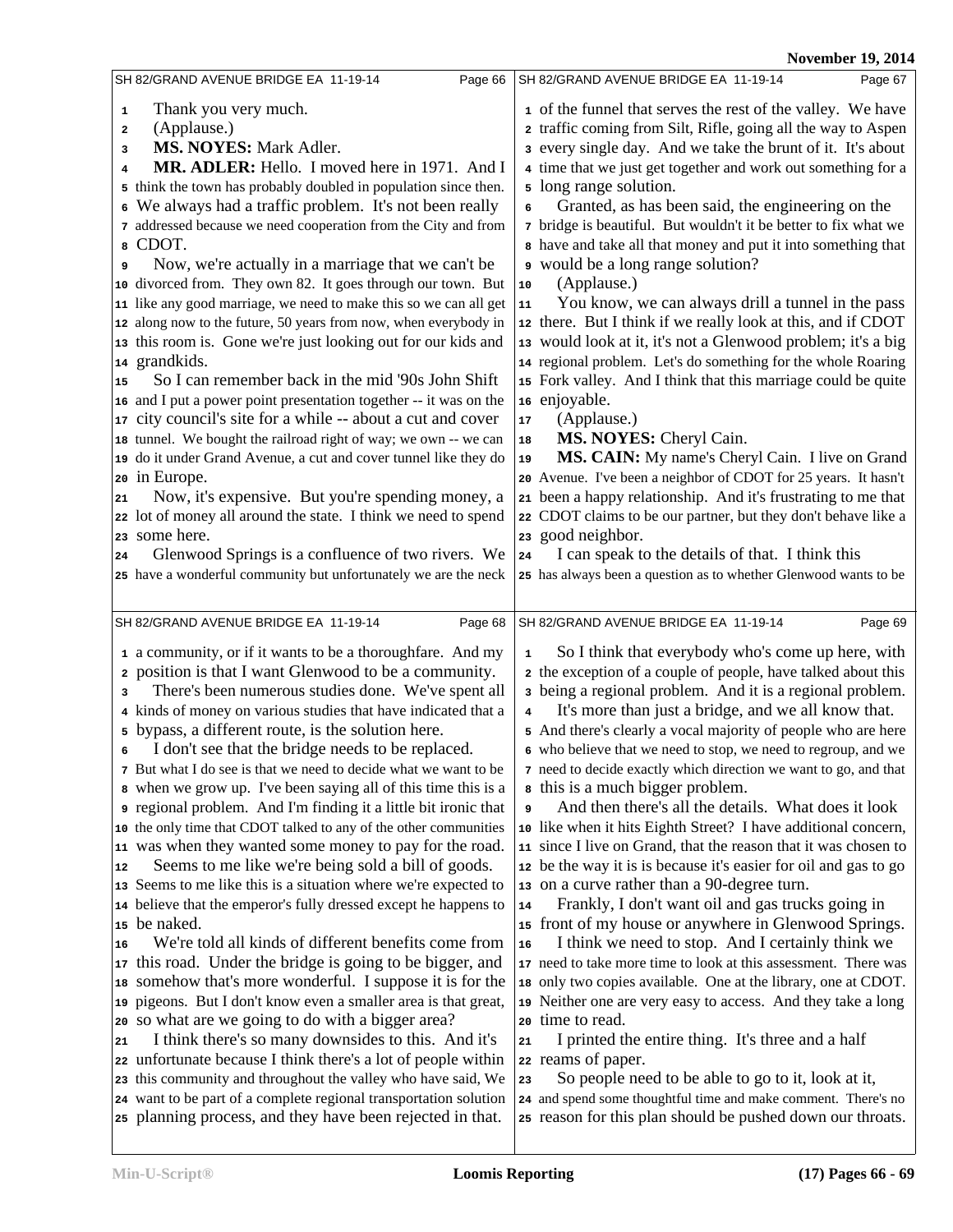|              |                                                                   |                         | <b>INOVEHIDEL 17, 2014</b>                                        |
|--------------|-------------------------------------------------------------------|-------------------------|-------------------------------------------------------------------|
|              | SH 82/GRAND AVENUE BRIDGE EA 11-19-14<br>Page 70                  |                         | SH 82/GRAND AVENUE BRIDGE EA 11-19-14<br>Page 71                  |
| $\mathbf{1}$ | (Applause.)                                                       |                         | 1 great. I believe the same thing.                                |
| $\mathbf{2}$ | We need to be able to make comments as we're able.                | $\overline{a}$          | We don't need more traffic in Glenwood Springs. We                |
| 3            | I think my time is out. Thank you.                                |                         | 3 don't need to have a better bridge for people to go up valley.  |
| 4            | (Applause.)                                                       |                         | 4 The people up valley need a better way to get there. They       |
|              | <b>MS. NOYES:</b> That is everybody who signed up to              |                         | 5 don't need necessarily to have a new bridge in Glenwood         |
| 5            | 6 speak. If you'd like to come up and give us your name and       |                         | 6 Springs over Grand Avenue.                                      |
|              |                                                                   |                         |                                                                   |
|              | 7 spelling of your name, we will get your comments in the         | 7                       | There's got to be a way, even though I appreciate                 |
| a record.    |                                                                   |                         | 8 that CDOT is limited by what the state legislature allows it    |
| 9            | <b>MR. STARK:</b> Thank you. My name is Terry Stark. I            |                         | to do and how they appropriate money, there's got to be a way     |
|              | 10 live at 809 Blake Avenue.                                      |                         | 10 for CDOT to go back to the governor, the legislature, all of   |
| 11           | I've listened to a lot of this. And my real                       |                         | 11 the politicians and tell them that Glenwood Springs doesn't    |
|              | 12 question is how do we stop the city council from going forward |                         | 12 need a new bridge now; we need a bypass somewhere that they    |
|              | 13 and letting CDOT do what they want to do. They've got to be    |                         | 13 have to figure out.                                            |
| 14 stopped.  |                                                                   | ${\bf 14}$              | <b>MS. NOYES:</b> All right. We are passed our scheduled          |
| 15           | The other thing is the quality of life of the                     |                         | 15 time. Stay. I'm just pointing out that we are here until       |
|              | 16 citizens of Glenwood Springs has really got to be considered   | 16                      | 8:00. It is now ten minute after 8:00.                            |
| 17 big time. |                                                                   | 17                      | We will continue to take comments, remembering of                 |
| 18           | There was something else. Oh, yes. I forgot about                 |                         | 18 course that this is not your only opportunity to get your      |
| 19 it.       |                                                                   |                         | 19 comment in the record. So if you did not speak as long as you  |
| 20           | (Applause.)                                                       |                         | 20 wanted or did not feel that you had the opportunity tonight to |
| 21           | MS. NOYES: All right.                                             |                         | 21 express all of your concerns, please make sure that you        |
| 22           | MR. KELLY: Thanks. My name is Nick Kelly. I'm new                 |                         | 22 provide comments in the written form through the various       |
| 23           | to Glenwood Springs. I've only lived here for two years.          |                         | 23 channels that have been made available to you.                 |
| 24           | But I got to say I'm really pleased with all the                  | 24                      | <b>JOHN DUVEN:</b> John Duven. I'm a county resident. I           |
|              | 25 people here who are standing up for what they believe. That's  |                         | 25 used to live in Glenwood Springs for about eight years.        |
|              |                                                                   |                         |                                                                   |
|              |                                                                   |                         |                                                                   |
|              | SH 82/GRAND AVENUE BRIDGE EA 11-19-14<br>Page 72                  |                         | SH 82/GRAND AVENUE BRIDGE EA 11-19-14<br>Page 73                  |
|              |                                                                   |                         |                                                                   |
| 1            | <b>MS. NOYES:</b> How do you spell your last name?                |                         | 1 Grand Avenue.                                                   |
| $\mathbf{2}$ | MR. DUVEN: D-u-v-e-n.                                             | $\overline{\mathbf{c}}$ | It takes a lot of intersections out. It takes a lot               |
| 3            | A couple comments. First thing is, you know, the                  |                         | 3 of access to stores and moves some stoplights. Please look at   |
|              | 4 bridge that's there right now is really adequate for Glenwood   |                         | 4 that. Basically what we're going to have is a freeway off of    |
| 5            | Springs. It's really what we're doing with the upper valley       |                         | 5 I-70 all the way through Glenwood to 27th Avenue.               |
|              | 6 towns that do need this bridge improved because of the traffic  | 6                       | Take a look at that. See what we can do. This                     |
|              | <sup>7</sup> that's going up there.                               |                         | 7 bridge, Glenwood Springs doesn't need it. Glenwood Springs is   |
| 8            | This new bridge doesn't fix one problem except an                 |                         | a doing fine.                                                     |
|              | inadequate bridge. It doesn't fix pollution, doesn't take one     | 9                       | <b>MS. NOYES:</b> All right. Is there anyone else that            |
|              | 10 car off the road, the noise and the smell will still be on     |                         | 10 wants to speak so I have some sense of time? I'm trying to be  |
| 11           | Grand Avenue.                                                     |                         | 11 respectful of the staff that needs to stay. We said we would   |
| 12           | This new bridge -- and it's hard to see on this                   |                         | 12 be wrapping up at 8:00.                                        |
|              | 13 model. But there's a computer over there, one of the laptops.  | 13                      | I have one and then another. Anyone else? At the                  |
| 14           | There's still three lighted intersections, there's three          |                         | 14 you can have 30 second. We don't have a great deal of time     |
|              | 15 stoplights that are going to make you stop, traffic flow. One  |                         | 15 for questions. A lot of questions have come up tonight, all    |
|              | 16 of them's on I-70 to Sixth Avenue west.                        |                         | 16 of which will be part of the record for the EA in response to  |
| 17           | You'll get off of I-70 and go west. You'll head                   |                         | 17 the comments that we've heard tonight.                         |
|              | 18 kind of over the bridge and take a left-hand turn and go back  | 18                      | You all will have responses to all the issues raised              |
|              | 19 westbound on Sixth Avenue.                                     |                         | 19 tonight.                                                       |
| 20           | Those things are not going to help the traffic flow.              | 20                      | Please, name and spelling.                                        |
|              | 21 It's not going to be like it looks on that where the traffic's | 21                      | MR. DENTON: Jim Denton, D-e-n-t-o-n.                              |
|              | 22 just going to flow through. There's going to be stops.         | 22                      | I want to add one thing briefly. I have no doubt                  |
| 23           | I guess one other question I had, I just found this               |                         | 23 that CDOT, that our guys have worked hard creating this. But   |
|              | 24 out that the Highway 82 access plan was already approved I     |                         | 24 the solution is the regional solution, and it does require a   |
|              | 25 guess. You all need to look at that and see what that does to  |                         | 25 bypass much more than a bridge.                                |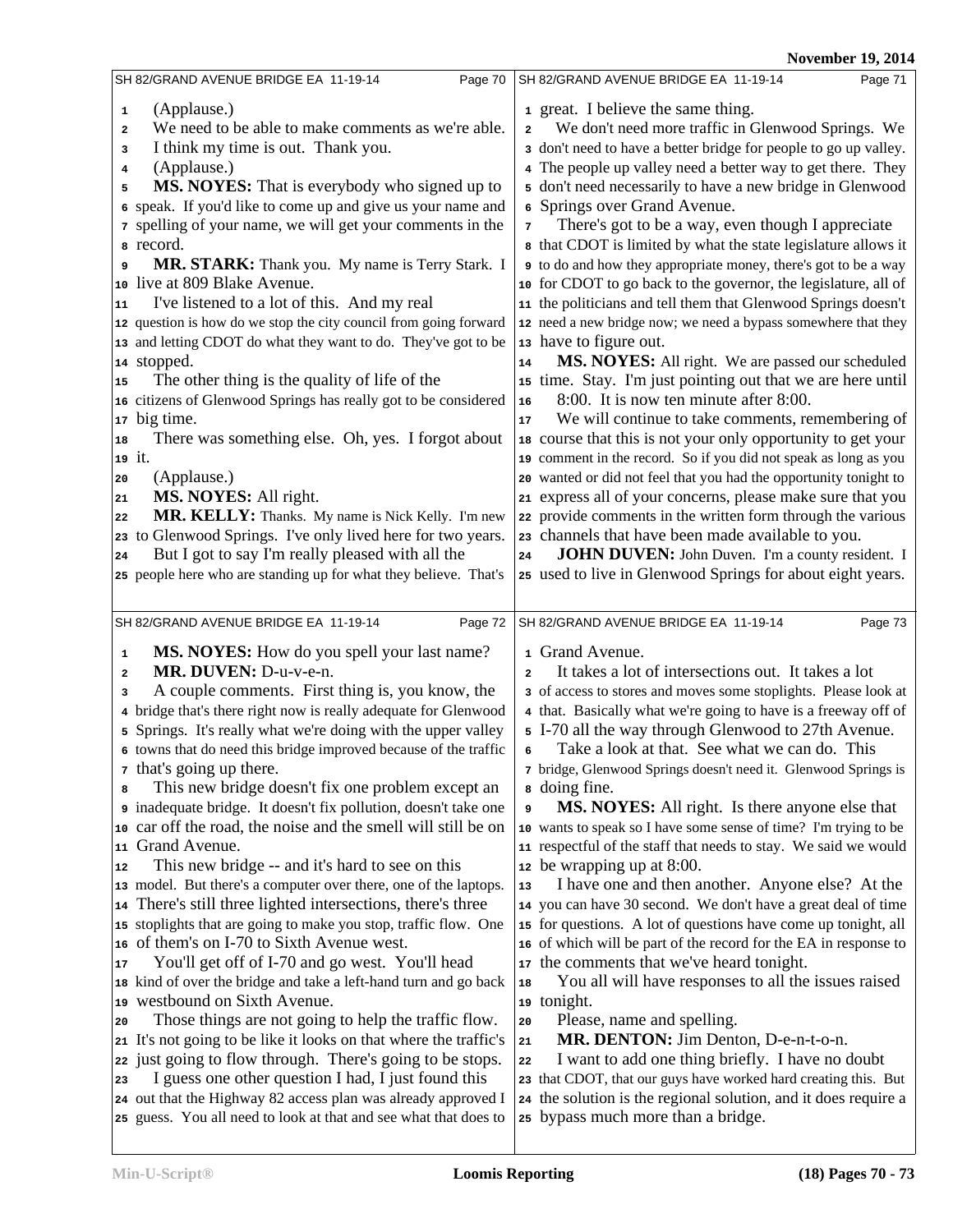|              | Page 74<br>SH 82/GRAND AVENUE BRIDGE EA 11-19-14                                                                              | SH 82/GRAND AVENUE BRIDGE EA 11-19-14<br>Page 75                                                                                 |  |
|--------------|-------------------------------------------------------------------------------------------------------------------------------|----------------------------------------------------------------------------------------------------------------------------------|--|
| $\mathbf{1}$ | I remember two or three years ago talking to John                                                                             | 1 Briarwood Canyon. It was supposed to make Highway 82 safer.                                                                    |  |
|              | 2 Haines. He had been in Snow Mass at the meeting that John                                                                   | 2 It's a nightmare.                                                                                                              |  |
|              | 3 Hickenlooper attended. He tried to talk with the governor                                                                   | So I see nothing that we're gaining by putting<br>3                                                                              |  |
|              | about this issue.                                                                                                             | 4 something faster, because we're going to have more lanes to                                                                    |  |
| 5            | And I remember him telling me the governor blew him                                                                           | 5 drive us through town.                                                                                                         |  |
|              | 6 off and said, The people of Glenwood Springs want more than                                                                 | That's basically it. Thank you. We're not gaining<br>6                                                                           |  |
|              | 7 they can afford.                                                                                                            | z a thing.                                                                                                                       |  |
| 8            | I'd like for him to see what they can afford to do                                                                            | (Applause.)<br>8                                                                                                                 |  |
|              | or Estes Park right now. They're rebuilding three highways                                                                    | MS. NOYES: All right. Anybody else?<br>9                                                                                         |  |
|              | 10 in a town of 7,500 people. They're building a new highway to                                                               | Okay, John. You may have 30 seconds. And I'm going<br>10                                                                         |  |
|              | 11 Heaven in Estes Park that will cost in excess of \$300 million                                                             | 11 to hold you to that.                                                                                                          |  |
|              | 12 that will include beautiful new parks, everything imaginable.                                                              | MR. HAINES: My name is John Haines. This probably<br>$\bf 12$                                                                    |  |
|              | 13 It is something that will really deserve to have his name on                                                               | 13 won't take 30 seconds.                                                                                                        |  |
|              | 14 it.                                                                                                                        | As much as Joe and Craig and the folks at city<br>14                                                                             |  |
| 15           | The person, the one person who's not here tonight                                                                             | 15 council would like to think that these are all plants that I                                                                  |  |
|              | 16 who should be here listening and doing something about this to                                                             | 16 have here tonight, none of them are. These are honest to                                                                      |  |
|              | 17 help us is the governor. We need a political solution and we                                                               | 17 goodness citizens of Glenwood Springs that have come out to                                                                   |  |
|              | 18 need political support for this.<br>(Applause.)                                                                            | 18 share what's in their heart with you people.<br>You talk about all the people that you talked to at                           |  |
| 19           | MS. NOYES: Did you want to say something? Please                                                                              | 19<br>20 the market. I'm not sure where they are tonight, but they                                                               |  |
| 20           | 21 come up.                                                                                                                   | 21 certainly aren't here.                                                                                                        |  |
| 22           | MS. REED: Sherry Reed, R-e-e-d.                                                                                               | You guys, look at what's going on. I think you need<br>22                                                                        |  |
| 23           | I live in Glenwood Springs. My heart is in Glenwood                                                                           | 23 to revisit it. I asked Don Hunt to come tonight so that he                                                                    |  |
|              | 24 Springs. I work and commute up to Aspen. I've had to endure                                                                | 24 would hear this forum. But he has another meeting so he                                                                       |  |
|              | 25 Highway 82 for 25 years on my commute, and especially at                                                                   | 25 couldn't come.                                                                                                                |  |
|              |                                                                                                                               |                                                                                                                                  |  |
|              |                                                                                                                               |                                                                                                                                  |  |
|              | Page 76<br>SH 82/GRAND AVENUE BRIDGE EA 11-19-14                                                                              | SH 82/GRAND AVENUE BRIDGE EA 11-19-14<br>Page 77                                                                                 |  |
| 1            |                                                                                                                               |                                                                                                                                  |  |
|              | And I just hope you'll take some of this back to him                                                                          | $\frac{1}{2}$<br>CERTIFICATION                                                                                                   |  |
|              | 2 and the other people that are involved in city council, and<br>a listen to what these citizens are saying. They're not here | 3<br>$\overline{\mathbf{4}}$                                                                                                     |  |
|              | 4 for fun; this comes from their heart. Please listen.                                                                        | 5                                                                                                                                |  |
| 5            | Thank you.                                                                                                                    | I, Martha Loomis, Certified Shorthand Reporter,<br>appointed to take the within proceedings hereby<br>6                          |  |
| 6            | (Applause.)                                                                                                                   | 7                                                                                                                                |  |
| 7            | MS. NOYES: Thank you.                                                                                                         | certify that the proceedings was taken by me, then reduced to<br>typewritten form by means of computer-aided transcription;<br>8 |  |
| 8            | I want to reiterate that all these comments will be                                                                           | that the foregoing is a true transcript of the proceedings had<br>9                                                              |  |
|              | in the public record. And all the comments that you submit on                                                                 | 10<br>subject to my ability to hear and understand, and that I have                                                              |  |
| 10           | line, in writing, by mail, by fax, on your comment sheets                                                                     | no interest in the proceedings.<br>11                                                                                            |  |
|              | 11 tonight, and any other way you get them in will be part of the                                                             | 12                                                                                                                               |  |
| 12           | public record.                                                                                                                | 13<br>IN WITNESS WHEREOF, I have hereunto set my hand.                                                                           |  |
| 13<br>14     | Very much appreciate the time that you've taken to                                                                            | 14                                                                                                                               |  |
| 15           | provide that input to us so that we can further consider your                                                                 | 15                                                                                                                               |  |
| 16           | concerns as part of this EA process.<br>With that, I'll thank you all very much for your                                      | 16                                                                                                                               |  |
| 17           | patience, participation, and your passion. Thank you.                                                                         | Martha Loomis<br>17                                                                                                              |  |
| 18           |                                                                                                                               | 18<br>Certified Shorthand Reporter                                                                                               |  |
| 19           | (Whereupon the within proceedings adjourned at                                                                                | 19                                                                                                                               |  |
| 20           | 8:20 PM.)                                                                                                                     | 20                                                                                                                               |  |
| 21           |                                                                                                                               | 21<br>Proofread by E. Williams                                                                                                   |  |
| 22           |                                                                                                                               | 22                                                                                                                               |  |
| 23           |                                                                                                                               | 23                                                                                                                               |  |
| 24           |                                                                                                                               | 24                                                                                                                               |  |
| 25           |                                                                                                                               | 25                                                                                                                               |  |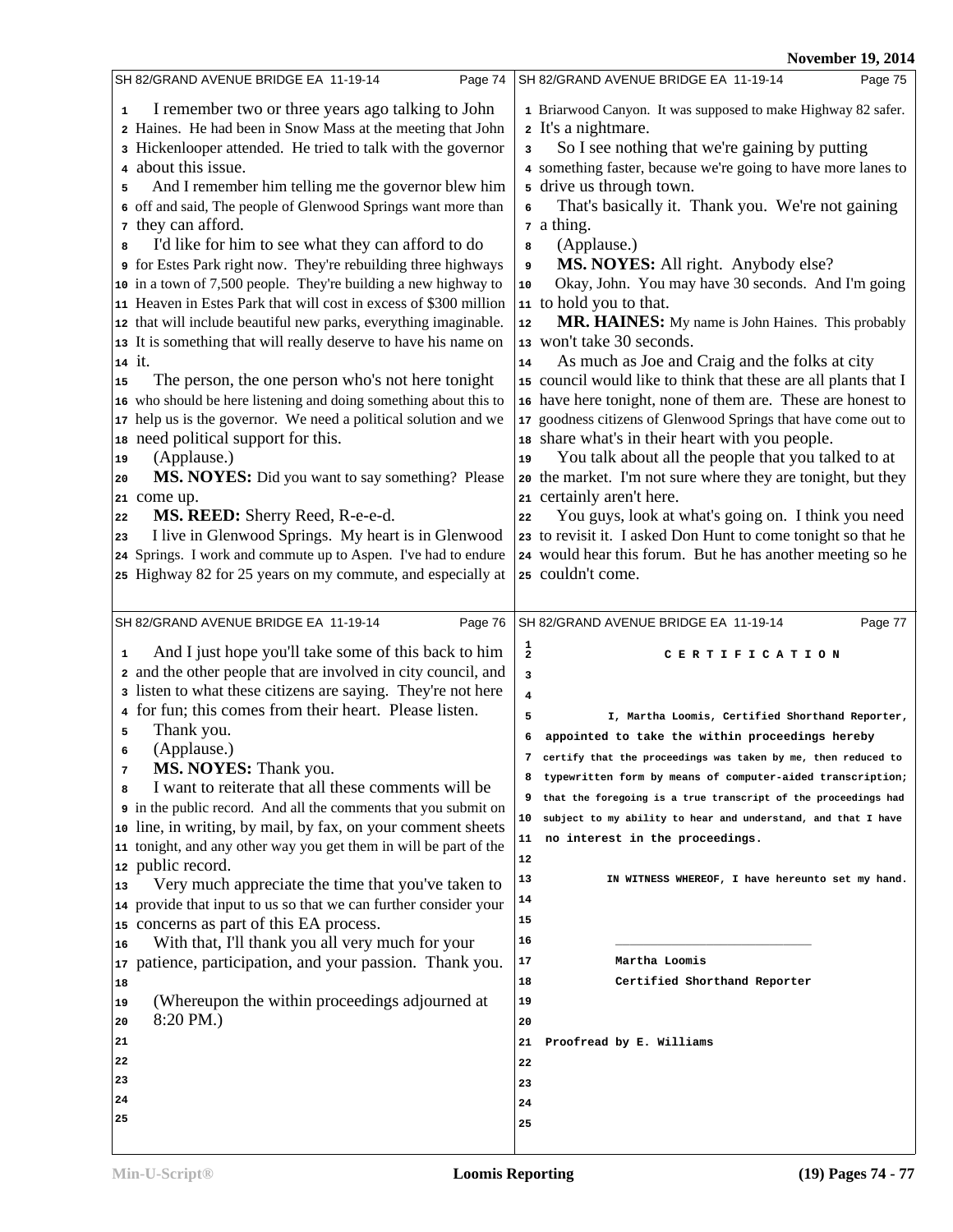#### in re: S

4:13

| n re: SH82 Grand Avenue Bridge  |                                          |                      |
|---------------------------------|------------------------------------------|----------------------|
|                                 | 49:5                                     | aesthetic            |
| \$                              | $\arccos(6)$                             | 20:17,2              |
|                                 | 11:3;20:8,13;25:23;                      | affected<br>20:4;53  |
| \$100(3)                        | 45:24;64:24<br>Act(5)                    | 25                   |
| 23:15;34:11;60:9<br>$$110-(1)$  | 24:13;29:19;48:14,                       | affecting            |
| 26:2                            | 14;57:25                                 | 19:18                |
| \$115(1)                        | action (4)                               | affects (1           |
| 26:2                            | 22:16;35:6;46:11;                        | 53:25                |
| \$130(2)                        | 48:16<br>active(1)                       | afford (2<br>74:7,8  |
| 4:6;7:20                        | 36:1                                     | again (7)            |
| \$2,400(1)<br>3:18              | activity <sub>(2)</sub>                  | 7:14;8:              |
| \$2,500(1)                      | 18:21;59:16                              | 56:21;               |
| 47:19                           | actual(2)                                | against (2           |
| \$300(1)                        | 9:15;61:4                                | 11:21;               |
| 74:11                           | actually (7)                             | agencies             |
| \$5.5(1)                        | 14:24,25;23:22;<br>26:20;56:7;57:23;66:9 | 54:5                 |
| 50:24                           | add(5)                                   | agency (2<br>25:22;  |
| $$50-(1)$<br>3:3                | 4:7,18;32:5;54:11;                       | ago(8)               |
| \$6(1)                          | 73:22                                    | 8:24;1               |
| 37:15                           | added $(3)$                              | 25:12;               |
| \$60(1)                         | 13:18,18;55:1                            | 62:11;               |
| 3:3                             | adding $(1)$                             | agree (2)            |
|                                 | 32:8                                     | 56:1;57              |
| A                               | addition (9)<br>16:25;17:23;19:6,11;     | agreed (1<br>39:19   |
| abandoned (1)                   | 21:8;24:11;25:13,20;                     | agreemer             |
| 59:24                           | 60:9                                     | 8:7;33               |
| ability $(1)$                   | additional (6)                           | agreeme              |
| 35:25                           | 17:1;49:4,22;54:25;                      | 26:17                |
| able $(6)$                      | 57:5;69:10                               | ahead $(2)$          |
| 6:12;41:16;44:5;                | address (13)<br>11:8;13:7;14:15;         | 57:7;6:              |
| 69:23;70:2,2                    | 15:6;17:25;23:2,4,6;                     | air(2)<br>24:2;52    |
| above $(3)$<br>48:21;52:16;63:8 | 26:10;28:15;45:10;                       | airport (            |
| abrupt $(1)$                    | 56:2,4                                   | 56:15                |
| 36:4                            | addressed (3)                            | Alice (2)            |
| Absolutely (4)                  | 64:3;65:4;66:7                           | 30:20,2              |
| 2:12;6:11;7:20,22               | addresses (6)                            | alignmen             |
| absorb $(3)$                    | 3:19;26:14;27:11;<br>33:9;47:20;51:20    | 17:17;<br>25:17,1    |
| 35:20,21;52:6                   | addressing (2)                           | alleviate            |
| absurd $(1)$<br>7:20            | 40:21;46:20                              | 23:3                 |
| abutment (1)                    | adds(1)                                  | allow $(2)$          |
| 19:1                            | 2:20                                     | 36:1,13              |
| accelerates (1)                 | adequate $(1)$                           | allows (2            |
| 61:15                           | 72:4                                     | 14:24;               |
| accept(1)                       | adjourned (1)<br>76:19                   | almost (2<br>33:25;  |
| 37:2                            | Adler (2)                                | along $(5)$          |
| accepted(1)<br>54:3             | 66:3,4                                   | 4:2;28               |
| access(8)                       | <b>Administration (1)</b>                | 61:23;               |
| 3:6;20:3,3;23:11,11;            | 16:19                                    | Alps $(1)$           |
| 69:19;72:24;73:3                | admire $(1)$                             | 56:13                |
| accommodate (2)                 | 53:15                                    | alternate            |
| 33:6;45:20                      | admit(1)<br>64:5                         | 30:8;49<br>alternate |
| accomplished (2)                | adverse (4)                              | 13:9                 |
| 36:15;46:3<br>account(1)        | 24:17,19,23,25                           | alternati            |
|                                 |                                          |                      |

**aesthetic (2)** 60:23;61:5

**aetically** (3) 20:17,21;24:7 **affected (5)** 20:4;53:13;54:18,18, **affecting (1) affects (1) d** (2) 7:14;8:9,15;10:14; 56:21;60:6,12 **nst** (2) :21;29:12 **acies** (1) **agency (2)**  25:22;26:18 8:24;11:13;12:8; 25:12;29:9;39:16; 62:11;74:1 **agree (2)** 56:1;57:19 **agreed (1) agreement** (2) 8:7;33:25 ements (1) **d** (2) 57:7;65:8  $:2;52:9$ **art (1)**  $:20,20$ **alignment (5)** 17:17;19:15,19; 25:17,17 *diate* (1) **allow (2)** 36:1,13 **as** (2) 14:24;71:8 **ast** (2) 33:25;34:6 **along (5)** 2:28:23;60:6; :23;66:12 **rnate** (2) 30:8;49:8 mates (1) mative (10) 14:13;15:18;17:8,9, 10,16;18:12;26:5;46:6; 49:1 **although (1)** 25:10 **always (4) amenities (1)** 18:5 **amenity (1)** 51:3 **American (1)** 25:5 **amount (3) analysis (3)** 15:5,7,12 **Anderson (3) Angie (1)** 38:25 2:23 **Antlers (1)** 63:8 **anymore (2)** 52:16 **apologize (1)** 51:13 57:14 **appears (3) appendix (1)** 60:19 **applied (1)** 25:24 **apply (2)** 25:22,24 76:13 **approach (1)** 60:22 58:15

**alternatives (8)** 15:10,12,16;42:21, 21;46:5;48:15;49:5 31:24;66:6;67:11,25 3:3;35:16;36:21 35:10,11;46:25 **ANONYMOUS (1)** 54:20;64:23 **apartments (1) appearance (1)** 9:4;37:4;54:18 **Applause (36)** 30:9,17;31:8,14; 32:1,19;33:16;35:9; 37:23;40:11;41:14; 42:2;43:18;45:1;46:22; 47:25;49:9;50:2;51:15; 52:23;55:4,23;56:23; 58:4;59:9;60:13;62:25; 66:2;67:10,17;70:1,4, 20;74:19;75:8;76:6 **appreciate (8)** 28:1;29:4;30:18; 35:15;54:16;55:6;71:7; **approached (1) appropriate (3)** 45:15;55:15;71:9 **approved (1)** 72:24 **aquatic (1)** 24:1 **architect (1)** 59:11 **area (22)** 11:4,7;18:21,22,24; 19:2,17;21:21;25:19; 29:9;31:10;42:23;43:3; 53:8;54:17;57:11,12; 61:19;62:3,22;68:19, 20 **areas (5)** 2:6;7:5,7;22:17; 31:24 **Arline (1)** 41:23 **around (14)** 12:13;29:9;34:17; 36:5;41:1,4,7;42:7,7; 45:10;51:9;61:19; 64:18;66:22 **articles (1)** 33:21 **ashamed (1)** 47:2 **aside (1)** 48:25 **aspect (1)**  $55.2$ **aspects (3)** 4:14;12:11;53:22 **Aspen (7)** 31:23;34:19;37:12; 40:19,22;67:2;74:24 **asphalt (1)** 7:1 **Assessment (11)** 9:16;14:16,17;21:5; 22:15,17,23;23:5;33:2; 56:4;69:17 **associated (1)** 14:10 **assuming (1)** 26:13 **asthma (3)** 63:5,8,12 **atrocious (1)** 6:11 **attended (1)** 74:3 **attention (1)** 39:9 **attract (1)** 52:17 **attractive (4)** 44:9,11,12;57:12 **Australian (1)** 8:7 **authenticity (1)** 62:9 **Authority (1)** 58:11

**November 19, 2014**

**acknowledged (1)**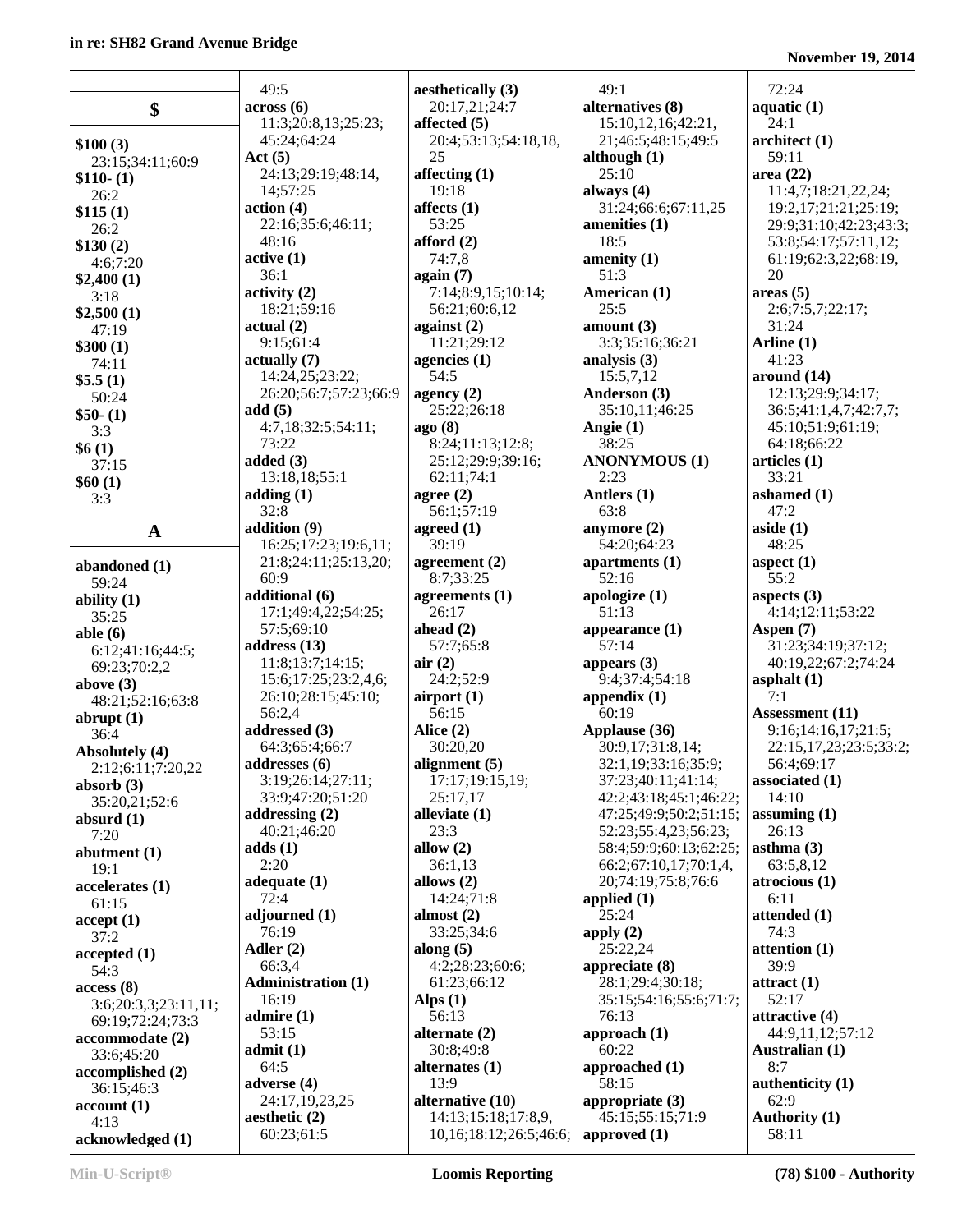| available (4)              | Basin $(1)$            | 40:5                  | <b>Breasted</b> (3)            | 17;23:22;24:24;31:6;    |
|----------------------------|------------------------|-----------------------|--------------------------------|-------------------------|
| 17:12,13;69:18;            | 7:6                    | Bill $(2)$            | 40:12,13,13                    | 44:11;60:1,6            |
|                            |                        |                       |                                |                         |
| 71:23                      | basis $(1)$            | 60:14;68:12           | breathe $(2)$                  | building $(4)$          |
| Avenue (60)                | 56:13                  | bit $(10)$            | 35:22;63:5                     | 2:23;13:15;59:25;       |
| 3:12,18;5:13;9:1,17;       | beautiful (4)          | 9:14,24;13:11;22:4;   | Breckenridge (1)               | 74:10                   |
|                            | 34:23;39:4;67:7;       | 25:9;28:4;39:2;54:13; | 7:6                            | buildings $(2)$         |
| 13:13,20,22;17:17;         |                        |                       |                                |                         |
| 18:7,25;21:15,16,23;       | 74:12                  | 60:25;68:9            | Briarwood (1)                  | 24:21;52:12             |
| 22:13;24:18,22;27:6;       | beauty $(1)$           | Blair $(3)$           | 75:1                           | built $(5)$             |
| 31:1,11,16;32:5,7,11,      | 61:1                   | 52:24,25,25           | brick(1)                       | 4:25;7:1;33:5;56:12;    |
| 17, 24; 33: 1; 36: 12, 16; | Beaver $(1)$           | Blake $(1)$           | 58:19                          | 59:13                   |
|                            |                        |                       |                                |                         |
| 39:3,5;41:7;44:1;          | 7:5                    | 70:10                 | bridge (148)                   | bumper $(2)$            |
| 45:11,21;47:14;49:2;       | became (1)             | Blanc $(1)$           | 2:3,3,5,7,16,19,20,            | 33:12,12                |
| 51:7;60:2,7;61:9,9,19,     | 19:7                   | 56:11                 | 22;3:2,5;4:7,14,15,16,         | bunch $(2)$             |
| 19,21,22;63:3,16,16,       | become $(2)$           | blew $(2)$            | 19, 24; 5: 4, 5, 6, 14; 9: 17; | 12:13;13:1              |
|                            |                        |                       |                                |                         |
| 24;64:24;66:19;67:20;      | 29:18;61:12            | 40:16;74:5            | 10:23,24,24;11:9,13,           | burden $(2)$            |
| 70:10;71:6;72:11,16,       | becomes $(1)$          | blind $(1)$           | 20, 22, 24; 12: 7; 13: 11,     | 37:3;55:21              |
| 19;73:1,5                  | 61:13                  | 37:6                  | 12, 13, 21, 22, 23, 25;        | buried $(1)$            |
| <b>Avenue-Highway</b> (1)  | begin $(1)$            | block $(2)$           | 14:4, 10; 17: 17, 23, 24,      | 51:25                   |
| 33:10                      | 34:2                   | 50:19;51:19           | 25;18:1,4,13,14,16,17,         | bus(2)                  |
|                            |                        |                       |                                |                         |
| avoid(1)                   | beginning $(4)$        | blocked (1)           | 25;19:1,7,9,9,17;20:2,         | 36:1,6                  |
| 36:17                      | 13:2;14:7;24:4;        | 31:16                 | 4,5,11,14,17,19,20,20,         | buses $(1)$             |
| away (4)                   | 54:22                  | blue $(2)$            | 24;21:8,10,11;22:8,14;         | 35:25                   |
| 5:11;19:16;29:21;          | behave $(1)$           | 13:19;21:18           | 24:8,9,19,24;26:25;            | business $(9)$          |
| 39:5                       | 67:22                  | board $(1)$           | 27:2,3,6;29:16;30:11;          | 13:14;17:2;23:7,9,      |
| awesome (1)                | behind $(1)$           | 58:22                 | 31:2,3,5,6,11,24;32:5,         | 11,13;34:4;55:19;       |
|                            |                        |                       |                                |                         |
| 38:3                       | 64:13                  | boards $(3)$          | 24;33:3,19;34:1,6,6,8,         | 61:11                   |
| awful(1)                   | Bell $(1)$             | 17:12,13;27:19        | 9, 13, 16; 36: 9, 13, 16, 19,  | businesses (8)          |
| 34:22                      | 41:20                  | Bob $(2)$             | 23;37:21;41:15;42:11,          | 19:16;20:9;23:7,18;     |
|                            | below $(4)$            | 50:3,4                | 15;45:6,14,16;46:13;           | 34:21;37:1;50:18;       |
| B                          | 11:20;12:5,9;62:18     | Bobbi (2)             | 48:2,3;52:21;54:7;             | 58:25                   |
|                            | benefit $(1)$          | 51:16,17              | 56:2,19;57:5,9,11,13,          | button $(2)$            |
|                            |                        |                       |                                |                         |
| back $(15)$                | 46:4                   | <b>Boos</b> $(1)$     | 16,17,19;59:20;60:24;          | 64:14,16                |
| 3:24;5:6;12:6;20:14;       | benefits (2)           | 40:11                 | 62:21,22;63:23,24;             | button's $(1)$          |
| 40:14;44:5;47:22;51:1;     | 37:5;68:16             | booths $(1)$          | 64:4,6,7,25;67:7;68:6,         | 64:13                   |
| 57:12,15;63:4;66:15;       | Bernes $(2)$           | 17:6                  | 17;69:4;71:3,5,12;             | bypass $(27)$           |
| 71:10;72:18;76:1           | 57:1,2                 | bore $(1)$            | 72:4,6,8,9,12,18;73:7,         | 4:5;31:23;32:13;        |
|                            | besides $(1)$          | 56:15                 | 25                             |                         |
| backed (3)                 |                        |                       |                                | 33:20;34:1,5,15,25;     |
| 5:19;6:1;7:13              | 18:4                   | born $(1)$            | bridges (8)                    | 35:5;41:1,10,17;42:25;  |
| background (2)             | best $(14)$            | 38:24                 | 13:15,16,17,18,20;             | 43:1;50:8;65:17,19,20,  |
| 42:6;53:3                  | 14:14;15:17,24;        | borne $(1)$           | 14:5;31:4,5                    | 20, 21, 21, 22, 22, 25; |
| backing (1)                | 21:15;23:2;25:3;27:10; | 55:21                 | brief (1)                      | 68:5;71:12;73:25        |
|                            |                        |                       |                                |                         |
| 5:17                       | 38:18;46:5;48:8;50:11, | both $(11)$           | 12:16                          |                         |
| backup $(1)$               | 21;57:24;58:15         | 7:3;18:25;19:10;      | briefly $(1)$                  | $\mathbf C$             |
| 36:3                       | Bethel (3)             | 20:19;22:18,25;26:18; | 73:22                          |                         |
| bad(2)                     | 58:9,10,10             | 40:24;42:13;44:3;45:8 | bright $(1)$                   | Cain $(4)$              |
| 35:16;63:20                | better $(19)$          | bottleneck (1)        | 60:18                          | 41:24;67:18,19,19       |
| ballot $(3)$               | 7:18;12:25;15:22,22;   | 56:8                  | bring $(2)$                    | call(8)                 |
|                            |                        |                       |                                |                         |
| 3:14;47:14,14              | 19:9, 12, 24; 20:13;   | Bottlenecks (1)       | 2:17;58:22                     | 4:12,16;8:19;28:11,     |
| ballots $(3)$              | 32:16;37:9,11,11;      | 56:8                  | bringing $(2)$                 | 24;40:23;43:14,15       |
| 3:19,23;47:20              | 50:10:51:12:55:25;     | bottom $(3)$          | 23:14;47:18                    | called $(4)$            |
| barges $(1)$               | 64:19;67:7;71:3,4      | 12:3,5,9              | broader $(1)$                  | 8:22;16:15;25:21;       |
| 2:17                       | beyond $(1)$           | bought $(1)$          | 46:18                          | 38:3                    |
| barrier $(1)$              | 62:17                  | 66:18                 | brought (4)                    | calming $(1)$           |
|                            |                        |                       |                                |                         |
| 52:15                      | bicycles (1)           | Boulder (1)           | 53:22;58:21;59:7;              | 57:25                   |
| barriers (1)               | 44:20                  | 62:8                  | 63:14                          | came $(6)$              |
| 51:5                       | bicyclists (1)         | <b>Boulevard</b> (1)  | brunt(1)                       | 6:12;8:24;16:24;        |
| <b>Basalt</b> $(2)$        | 18:7                   | 8:11                  | 67:3                           | 17:24;18:18;50:11       |
| 34:19;65:20                | big(7)                 | box (3)               | brushed (1)                    | Campbell (1)            |
| based $(4)$                | 32:14;39:4,10;43:8;    | 3:20,21;47:21         | 48:25                          | 41:24                   |
|                            |                        |                       |                                |                         |
| 13:3;15:18;19:13;          | 61:13;67:13;70:17      | <b>Bradford</b> (1)   | budget $(3)$                   | campuses $(1)$          |
| 29:12                      | bigger $(3)$           | 41:21                 | 49:3;57:4,4                    | 34:21                   |
| <b>Basically</b> (2)       | 68:17,20;69:8          | brains(1)             | build $(10)$                   | can $(74)$              |
| 73:4;75:6                  | bikeable (1)           | 4:10                  | 19:17;20:17;21:11,             | 2:5,7,13,18;3:4;4:1;    |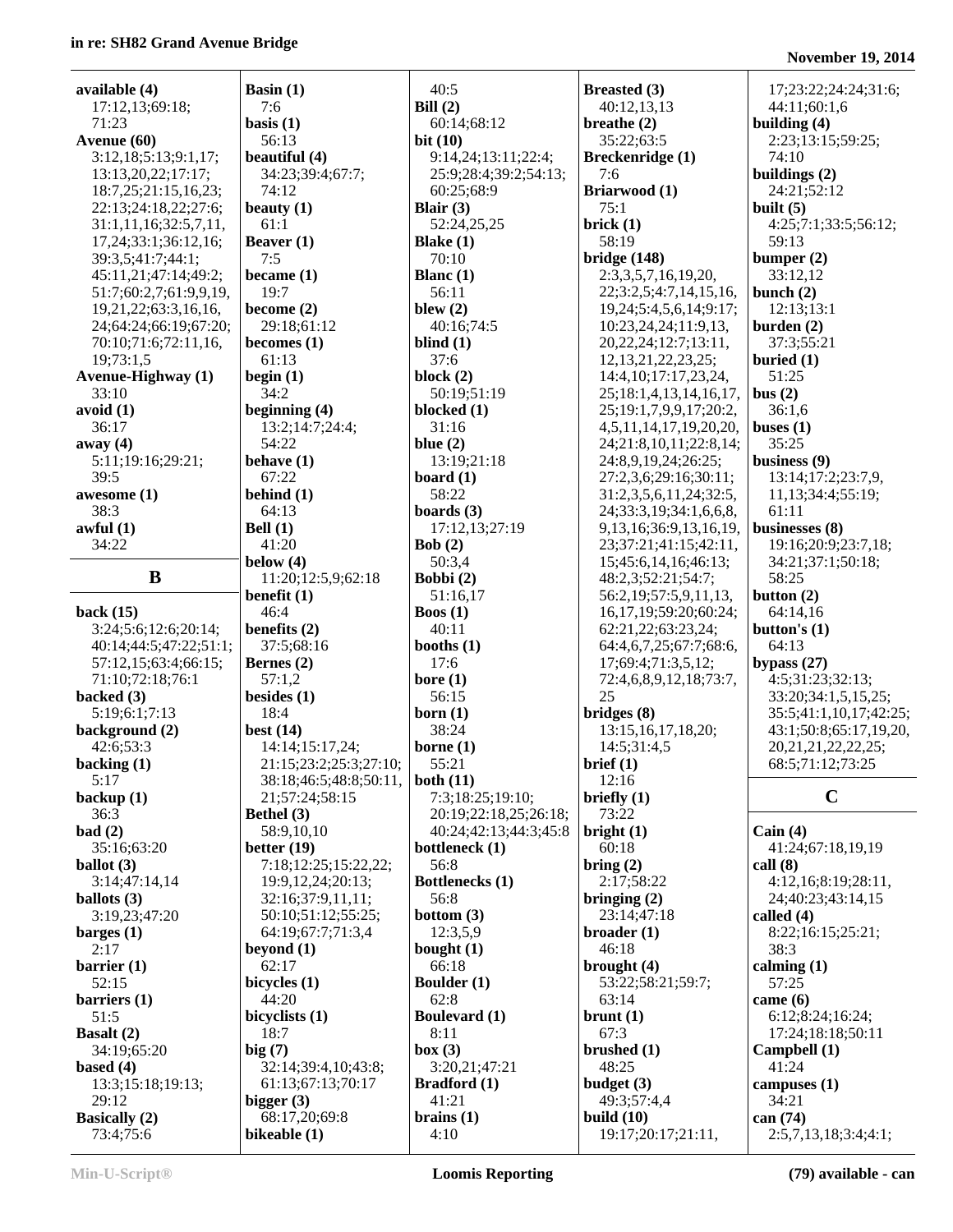| 5:19,24;7:4;9:13;                                   | 37:9,10,11,18;44:17;   | 3:13,14,17;6:7;                        | 27:9,13,16,17,22;                   | concerned (3)                            |
|-----------------------------------------------------|------------------------|----------------------------------------|-------------------------------------|------------------------------------------|
| 11:11,18;12:25;13:4,                                | 45:4;46:2;47:23;49:16, | 40:20;47:13,20;50:19;                  | 69:24;71:19;76:10                   | 51:8;57:4;59:3                           |
| 19;14:24;15:11;18:18;                               | 24;50:6,6,11,14,20;    | 55:21;58:7;70:16;                      | commentary $(2)$                    | concerning $(1)$                         |
| 22:1,2;23:22;26:7,20;                               | 54:7;66:8;67:12,20,22; | 75:17;76:3                             | 12:18;38:5                          | 59:13                                    |
| 27:10,13,14,14,15,16,                               | 68:10;69:18;70:13;     | city(46)                               | Comments (21)                       | concerns (8)                             |
| 17, 17; 30: 22; 31: 5, 6, 6,                        | 71:8,10:73:23          | 3:13,15,24;4:15;                       | 2:1;10:1,4,15;26:11;                | 52:5;53:18;57:3,8;                       |
| 24;35:7;36:15,19;                                   | CDOT's $(4)$           | 8:17,25;16:20;17:3;                    | 27:10;28:10,14,17;                  | 58:22;59:7;71:21;                        |
| 37:21;38:17,18;40:15;                               | 5:17;6:14,16;45:9      | 20:18;26:18;32:25;                     | 43:12;51:18;58:18,20;               | 76:15                                    |
| 43:14,15;44:11;48:6,8;                              | Centennial (2)         | 34:23;37:1,14;38:3,7,                  | 70:2,7;71:17,22;72:3;               | conclusion (3)                           |
| 50:10,21,24,25;53:16;                               | 8:22;49:7              | 10;39:9;42:21,22,23;                   | 73:17;76:8,9                        | 8:25;37:17;48:12                         |
| 55:25;56:5,18;59:2,16,                              | center $(8)$           | 47:14,15,24;49:2,16,                   | commission (2)                      | concrete $(4)$                           |
| 21, 23, 25; 64: 8; 65: 23,                          | 6:8,10;12:4;40:7;      | 17,22;50:14;51:1,12;                   | 38:13:53:2                          | 7:2;11:19,21;61:1                        |
| 24;66:11,15,18;67:11,                               | 47:6;49:20;61:10,20    | 53:2,18;54:1,9,11,11,                  | committed (1)                       | conditions (2)                           |
| 24;73:6,14;74:7,8;                                  | certain(1)             | 12;59:12;61:20;62:14;                  | 13:24                               | 24:2,3                                   |
| 76:14                                               | 10:21                  | 66:7,17;70:12;75:14;                   | committee (2)                       | confluence (1)                           |
| Canyon $(5)$                                        | certainly $(3)$        | 76:2                                   | 3:17;16:8                           | 66:24                                    |
| 7:1;65:11,12,12;75:1                                | 25:18;69:16;75:21      | citywide (1)                           | common $(1)$                        | congestion (3)                           |
| capabilities (1)                                    | Chain $(1)$            | 51:20                                  | 4:10                                | 9:3;10:25;33:1                           |
| 36:12                                               | 41:21                  | claims $(1)$                           | communities (3)                     | connect $(1)$                            |
| capacity (3)                                        | challenge (1)          | 67:22                                  | 13:25,25;68:10                      | 17:17                                    |
| 19:8;21:23;45:21                                    | 11:23                  | clean(1)                               | community (28)                      | connection (8)                           |
| car(3)                                              | chance (5)             | 27:7                                   | 3:9;6:8,10;14:4,9,18;               | 4:16;11:2;17:21;                         |
| 40:16;64:24;72:10                                   | 10:8;29:3,5;32:23;     | clear(1)                               | 16:9,12;24:6;36:25;                 | 19:9,12;21:17;59:2,3                     |
| Carbondale (4)                                      | 43:6                   | 53:24                                  | 47:6;49:20;53:11,12,                | connectivity (9)                         |
| 34:18;40:15,22;                                     | change $(2)$           | clearly $(1)$                          | 13, 16; 54: 5, 6; 55: 8, 13,        | 4:18;11:6;19:4;44:4;                     |
| 59:14                                               | 20:3;56:18             | 69:5                                   | 16;56:3,5;65:6;66:25;               | 45:22,23;46:1;48:17;                     |
| Cardiff $(1)$                                       | changes $(4)$          | close $(4)$                            | 68:1,2,23                           | 56:7                                     |
| 41:20                                               | 32:15;58:1;61:23,25    | 21:10;27:3;39:13;                      | commute (2)                         | connects (3)                             |
| care $(4)$                                          | channel $(1)$<br>56:11 | 62:13                                  | 74:24,25                            | 4:21;17:21;18:8                          |
| 9:9;12:19;28:22;<br>31:23                           | channels (1)           | closed $(2)$<br>6:10;47:6              | company (1)<br>8:7                  | cons(1)<br>15:20                         |
| carless $(1)$                                       | 71:23                  | closely $(1)$                          | comparative $(1)$                   | consensus $(1)$                          |
| 40:16                                               | chaos $(1)$            | 9:5                                    | 15:12                               | 41:3                                     |
| Carol(1)                                            | 36:18                  | closing $(1)$                          | comparatively (1)                   | Consequently (1)                         |
| 41:19                                               | charm $(2)$            | 36:16                                  | 15:16                               | 33:7                                     |
| carry $(1)$                                         | 2:20;34:25             | closure $(3)$                          | compared (1)                        | consider (6)                             |
| 5:3                                                 | charming $(1)$         | 26:25;58:23,23                         | 7:10                                | 12:25;53:6,22;54:4,                      |
| carrying (1)                                        | 2:22                   | clue $(4)$                             | comparing (1)                       | 16;76:14                                 |
| 45:21                                               | charts $(1)$           | 6:23;7:24;8:2,3                        | 46:5                                | consideration (4)                        |
| cars $(5)$                                          | 22:24                  | coalitions (1)                         | compatibility $(1)$                 | 33:4;46:14;55:1;                         |
| 2:5;29:19,23;36:5;                                  | cheaply $(1)$          | 65:23                                  | 45:19                               | 62:17                                    |
| 52:10                                               | 7:10                   | code(2)                                | compatible (1)                      | considerations (1)                       |
| case $(2)$                                          | check $(1)$            | 51:21,22                               | 33:5                                | 54:16                                    |
| 42:1;47:8                                           | 57:6                   | cofree(1)                              | compensate $(1)$                    | considered (2)                           |
| $\text{catch} (1)$                                  | Cheryl (3)             | 5:9                                    | 49:16                               | 53:19;70:16                              |
| 52:10                                               | 41:24;67:18,19         | collaborative (2)                      | compete $(1)$                       | considering (3)                          |
| categories (2)                                      | child(2)               | 60:21,22                               | 60:17                               | 16:11;53:9;60:25                         |
| 22:22;23:24                                         | 64:21;65:3             | $\text{college} \left( 1 \right)$      | complaints $(1)$                    | consistent $(1)$                         |
| category $(1)$                                      | choice (1)             | 34:21                                  | 40:1                                | 25:10                                    |
| 24:12                                               | 52:21                  | Colorado (21)                          | complete (2)                        | consists $(1)$                           |
| caught $(1)$                                        | choose (1)             | 2:6;5:21;7:3;8:11;                     | 45:17;68:24                         | 45:16                                    |
| 52:11                                               | 29:3                   | 10:23;11:3,25;13:11,                   | comprehensive (4)                   | constant(1)                              |
| cause $(2)$                                         | chosen $(2)$           | 12,23;20:9,15;32:6;                    | 33:8;45:9;46:4;                     | 36:3                                     |
| 9:2;65:2                                            | 28:25;69:11            | 34:17;35:4;40:25;                      | 51:20                               | constantly $(1)$                         |
| caused $(1)$                                        | chunks $(1)$           | 48:18;51:6;53:24;56:6;                 | computer $(1)$                      | 38:7                                     |
| 49:14                                               | 11:21                  | 61:19                                  | 72:13                               | construct $(2)$                          |
| causes $(1)$                                        | circle(1)              | comfortable (1)                        | conceived (1)                       | 14:25,25                                 |
| 36:3                                                | 46:1                   | 9:14                                   | 36:10                               | constructed (3)                          |
| CDOT(45)                                            | circulation (1)        | coming $(7)$                           | concept $(1)$<br>36:8               | 11:13;13:20;45:20                        |
| 3:24;4:2;5:1;6:4,6,<br>13, 15; 7: 16; 8: 18; 9: 19; | 53:11<br>citizen (1)   | 23:16;31:13;54:19;<br>58:8;64:4,4;67:2 |                                     | construction (27)<br>3:25;19:14,16;21:9, |
| 13:14,14;16:19;19:4;                                | 53:3                   | comment $(12)$                         | concern $(5)$<br>43:20;49:12;51:25; | 10;22:3,14;23:8,9,25;                    |
| 25:22;30:1,2;32:4,10;                               | Citizens (13)          | 6:2;8:17;9:9;19:13;                    | 57:13;69:10                         | 24:23;25:9,13;26:21,                     |
|                                                     |                        |                                        |                                     |                                          |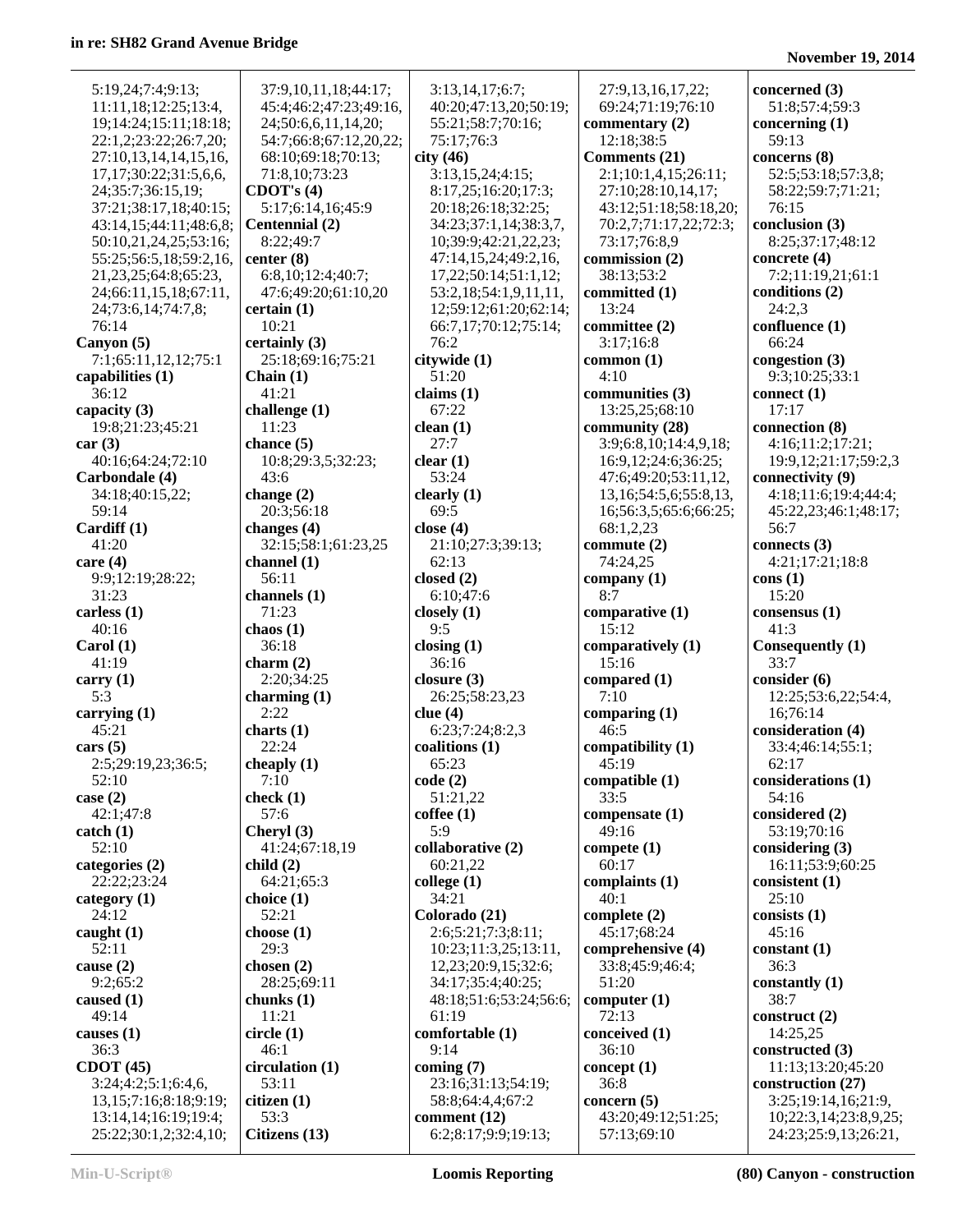| 22, 23, 24; 33: 4; 36: 11,       | 26:1;35:3;36:20,21;                      | 2:16;18:18;34:16;             | 31:12                                           | direction $(1)$                            |
|----------------------------------|------------------------------------------|-------------------------------|-------------------------------------------------|--------------------------------------------|
| 17, 22, 25; 37: 5; 41: 16;       | 57:5;60:8;74:11                          | 51:21                         | <b>DENTON</b> (2)                               | 69:7                                       |
| 45:16;49:3,14                    | costs(7)                                 | currently (4)                 | 73:21,21                                        | directly $(1)$                             |
| consultant $(3)$                 | 8:3;25:13,14,19,20,                      | 13:17;27:4;35:18,19           | D-e-n-t-o-n $(1)$                               | 27:15                                      |
| 9:20;58:17;62:7                  | 21;26:3                                  | curve $(1)$                   | 73:21                                           | director $(1)$                             |
| consultation (1)<br>25:1         | council (9)                              | 69:13                         | Denver $(1)$                                    | 58:11                                      |
| consulted (1)                    | 3:13,15;17:3;20:18;<br>50:14;51:1;70:12; | cut(4)<br>6:12;29:2;66:17,19  | 8:6<br>Department (5)                           | disagree $(1)$<br>35:14                    |
| 55:12                            | 75:15;76:2                               | cycles(1)                     | 3:1;8:5;19:4;49:3,15                            | discussed (1)                              |
| consulting $(1)$                 | council's (1)                            | 64:17                         | derive(1)                                       | 41:3                                       |
| 9:21                             | 66:17                                    |                               | 18:12                                           | district(2)                                |
| contacts $(1)$                   | countdown (1)                            | D                             | deserve $(1)$                                   | 21:24,25                                   |
| 17:1                             | 28:22                                    |                               | 74:13                                           | divers $(1)$                               |
| contain $(1)$                    | counties $(1)$                           | Dale $(3)$                    | design(14)                                      | 12:6                                       |
| 15:4                             | 41:12                                    | 41:25;43:19,20                | 13:21;16:17,23;21:4;                            | Divide $(1)$                               |
| context(5)<br>16:11;19:23;60:19; | country $(1)$<br>42:8                    | dangerous (1)<br>35:23        | 25:14;26:6,12,14;30:6;<br>41:15;49:21;54:7,9,10 | 53:25<br>divorced (1)                      |
| 61:4;62:20                       | County $(9)$                             | Daniels (2)                   | design's $(1)$                                  | 66:10                                      |
| Continental (1)                  | 6:16;8:18;37:15;                         | 33:17,18                      | 21:4                                            | Document (12)                              |
| 53:25                            | 38:9;40:24,24;49:22,                     | Darek (1)                     | Despite $(1)$                                   | 14:23,24;22:16;                            |
| continue (5)                     | 22;71:24                                 | 59:10                         | 48:23                                           | 23:21;26:10,11,13;                         |
| 22:1;59:2;60:2;                  | couple(8)                                | Dave $(3)$                    | destroy(1)                                      | 27:11;38:12;47:12;                         |
| 65:10;71:17                      | 6:14;8:24;12:7;45:3;                     | 6:16;42:3;58:5                | 2:22                                            | 55:15:57:10                                |
| continued (1)                    | 49:12;58:22;69:2;72:3                    | David $(1)$                   | destroyed (1)                                   | documentation (2)                          |
| 41:7                             | couplet $(1)$                            | 50:13                         | 59:14                                           | 25:15;26:8                                 |
| continues (1)                    | 21:20                                    | day $(3)$                     | $\text{destroying}(1)$                          | documentations (1)                         |
| 27:2<br>contract $(1)$           | course $(4)$<br>25:15;29:21;30:10;       | 34:6;64:21;67:3<br>days $(2)$ | 36:8<br>delta(1)                                | 26:7<br>documented (2)                     |
| 26:19                            | 71:18                                    | 27:3;38:17                    | 17:11                                           | 23:13,25                                   |
| contractor $(1)$                 | court (3)                                | DC(2)                         | detailed (2)                                    | documents (2)                              |
| 26:20                            | 27:15;28:13;30:21                        | 7:23,24                       | 15:17;16:23                                     | 14:17;55:8                                 |
| contrarian $(3)$                 | cover(5)                                 | deal(4)                       | details(5)                                      | $\text{dogs}(1)$                           |
| 38:23,23;40:9                    | 12:11,16;13:5;66:17,                     | 32:25;39:11;61:13;            | 16:17;18:10;22:22;                              | 44:21                                      |
| conversation (1)                 | 19                                       | 73:14                         | 67:24;69:9                                      | dollars $(4)$                              |
| 28:6                             | covers $(1)$                             | deals(1)                      | determination (2)                               | 3:8;49:18;50:1;                            |
| conversations (1)                | 30:12                                    | 37:19                         | 43:7,8                                          | 55:25                                      |
| 28:7                             | Craig(6)                                 | Dean $(1)$                    | determine (1)                                   | Don $(3)$                                  |
| converted (1)                    | 9:19;10:10;12:10;                        | 41:19                         | 14:24                                           | 6:16;57:1;75:23                            |
| 11:14                            | 28:6;47:2;75:14                          | dear(1)                       | determined (3)                                  | done $(20)$                                |
| $\text{cool}(2)$<br>40:7;52:14   | create $(3)$<br>35:1;36:9,24             | 54:19<br>death(1)             | 18:14;21:14;41:5<br>$\text{detour}(6)$          | 6:14;8:13,19;9:5;<br>13:22;20:16;26:12,13, |
| color(1)                         | creating $(3)$                           | 30:24                         | 21:13,15;22:6,6,10;                             | 20;27:5;36:20;38:7;                        |
| 40:3                             | 36:17;37:20;73:23                        | decades(1)                    | 30:13                                           | 43:7;46:7;47:13;48:6,                      |
| cooling $(1)$                    | creative $(1)$                           | 12:8                          | develp(1)                                       | 10;53:14;65:11;68:3                        |
| 52:13                            | 60:11                                    | December (1)                  | 55:12                                           | doubled $(1)$                              |
| cooperation (1)                  | $\text{credit}(1)$                       | 14:22                         | developed $(3)$                                 | 66:5                                       |
| 66:7                             | 62:5                                     | decide(2)                     | 13:2;14:12;19:22                                | doubt(1)                                   |
| coordination (2)                 | Creek(1)                                 | 68:7;69:7                     | development(3)                                  | 73:22                                      |
| 25:5.7                           | 7:5                                      | decided $(4)$                 | 14:11;26:6;58:11                                | Doug $(1)$                                 |
| Copenhaver (1)<br>41:25          | criteria (1)<br>15:19                    | 19:24;28:24;41:3;             | device(1)<br>57:25                              | 6:17                                       |
| copies $(1)$                     | cross(12)                                | 63:21<br>Decision (7)         | dialogue $(2)$                                  | down (29)<br>3:12;6:12,19;7:2;             |
| 69:18                            | 4:17,18;21:18;31:17;                     | 14:23,23;23:22;26:9,          | 6:6,11                                          | 8:14;12:9;21:10;22:8;                      |
| Copper $(1)$                     | 32:6;34:6;44:1,5;60:5;                   | 11,13;27:10                   | diameter $(1)$                                  | 24:19;27:3;28:14;35:7;                     |
| 7:5                              | 61:9;64:10,11                            | deep $(1)$                    | 51:23                                           | 39:4;42:16;44:22;52:7;                     |
| corridor (8)                     | crossing $(6)$                           | 12:2                          | different $(12)$                                | 53:24;56:6;59:19;62:1,                     |
| 8:20,24;32:8;42:16;              | 2:4;32:9;34:7;35:22,                     | deficiencies (1)              | 15:25;16:3,17,25;                               | 10,12;63:5,15,18,23;                       |
| 45:9;46:11;48:25;60:5            | 22,24                                    | 11:9                          | 22:17,20;23:21;24:16;                           | 64:4;65:13;69:25                           |
| corroding $(1)$                  | crossroad (1)                            | deficient (4)                 | 40:5;45:17;68:5,16                              | downsides (1)                              |
| 11:19                            | 56:8                                     | 29:17,19;33:7;45:13           | difficult $(2)$                                 | 68:21                                      |
| cost(18)                         | Crow(3)                                  | delivering $(1)$              | 23:12;61:12                                     | downstream (1)                             |
| 3:4;18:14;25:8,8,9,              | 32:20,21,21                              | 59:16                         | direct(1)                                       | 48:21                                      |
| 11, 14, 14, 16, 18, 22;          | current $(4)$                            | demise $(1)$                  | 42:13                                           | downtown (37)                              |

**Min-U-Script® Loomis Reporting (81) consultant - downtown**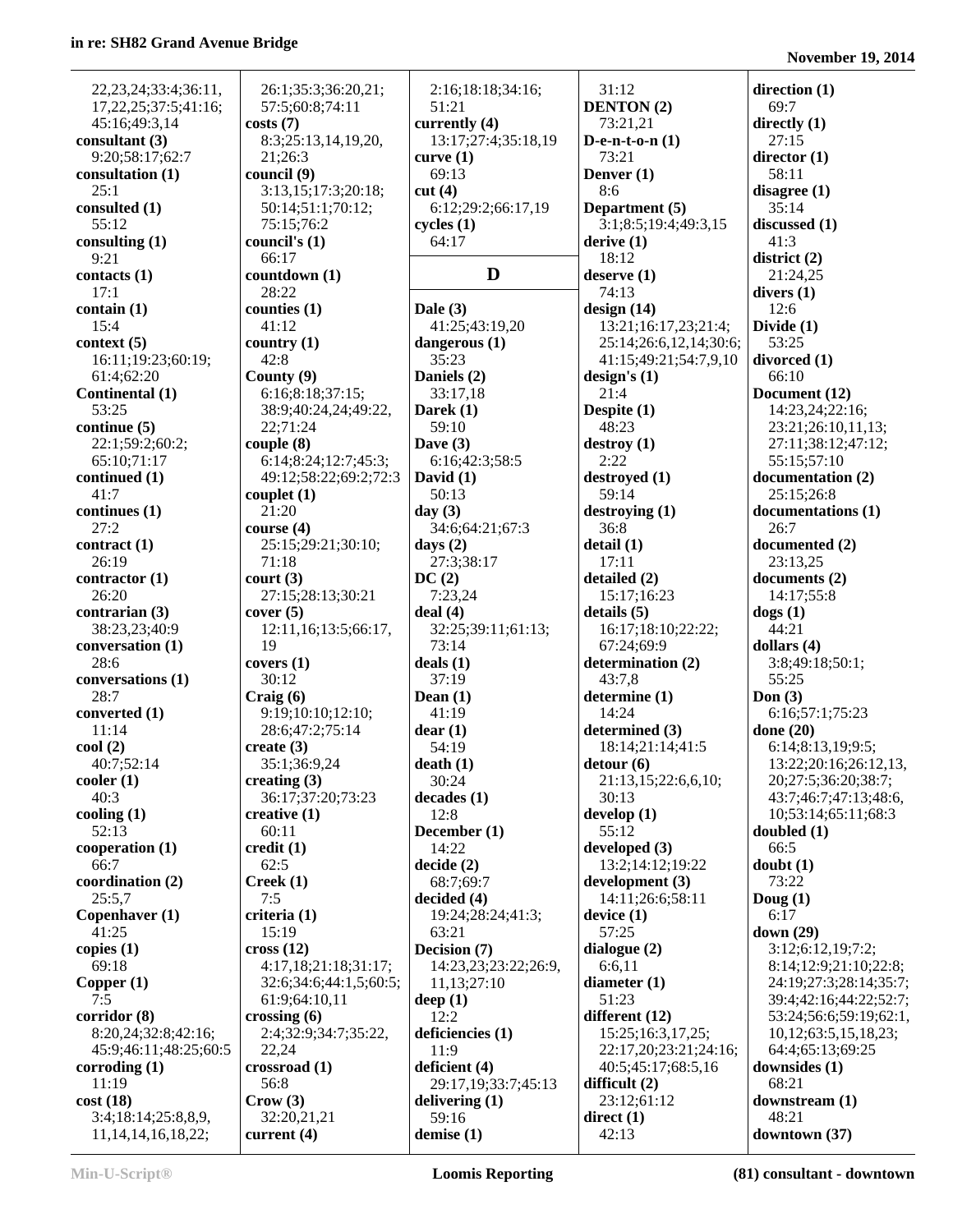**November 19, 2014**

| 5:9;11:2,6;17:5,18;    |                        |                            |                                  |                             |
|------------------------|------------------------|----------------------------|----------------------------------|-----------------------------|
|                        | earlier $(2)$          | 51:4                       | 61:18                            | existing $(13)$             |
| 18:21,24;20:2,3,4,5,7, | 60:12;62:7             | emperor's $(1)$            | Erlandsen (2)                    | 2:2;19:16,19;22:8;          |
|                        | early $(1)$            | 68:14                      | 37:24,25                         | 24:18;25:17;33:3;           |
| 7;21:19;30:3;32:22;    |                        |                            |                                  |                             |
| 35:18;37:1;40:6,8;     | 12:6                   | encountered (1)            | Ernie $(1)$                      | 34:13;36:12,19;37:19,       |
| 48:18;50:18,18;51:6,8; | easier $(2)$           | 12:8                       | 41:18                            | 21;45:14                    |
| 54:17,20,24,24;56:9,   | 9:2;69:12              | encouraged $(1)$           | eroding $(1)$                    | exists $(1)$                |
| 17;58:11,24;59:15;     | easily $(1)$           | 49:2                       | 30:3                             | 56:19                       |
| 60:9;61:8,11           | 56:18                  | end $(6)$                  | erosion $(2)$                    | Exit $(3)$                  |
| drainage $(2)$         | east $(4)$             | 26:8,21,22;42:22;          | 11:24;52:7                       | 17:18;21:15;59:18           |
|                        |                        |                            | escalator $(2)$                  |                             |
| 44:15:56:6             | 3:6;61:8;62:1,5        | 47:9;63:12                 |                                  | exiting $(2)$               |
| drawings $(1)$         | easy $(4)$             | ended $(1)$                | 44:22,23                         | 37:10;46:13                 |
| 59:23                  | 39:19;50:21;56:14;     | 59:14                      | especially $(2)$                 | exists(1)                   |
| dressed $(1)$          | 69:19                  | ends $(2)$                 | 32:14;74:25                      | 17:20                       |
| 68:14                  | eating $(1)$           | 14:22;19:10                | <b>Essentially (2)</b>           | expanded $(1)$              |
| drill(1)               | 40:8                   | endure $(1)$               | 15:3;17:16                       | 30:12                       |
| 67:11                  | Ed(2)                  | 74:24                      | Estes $(3)$                      | expected $(3)$              |
| Drive $(2)$            | 35:12;41:24            | engineer $(4)$             | 65:21;74:9,11                    | 14:25;37:15;68:13           |
| 34:3;75:5              | editors $(1)$          | 2:11;9:19;34:12;           | etvalley $(1)$                   | expend $(1)$                |
|                        | 33:23                  | 48:11                      | 53:24                            |                             |
| driven $(1)$           |                        |                            |                                  | 15:8                        |
| 43:23                  | education (1)          | engineered $(1)$           | Europe $(1)$                     | expense (1)                 |
| drivers $(1)$          | 53:4                   | 53:16                      | 66:20                            | 7:3                         |
| 36:4                   | effect(2)              | engineering (7)            | evaluate $(2)$                   | expensive $(1)$             |
| driving $(2)$          | 4:7;54:17              | 36:11;46:4;53:5,15;        | 13:8:43:1                        | 66:21                       |
| 61:23;62:2             | effective $(2)$        | 56:1;57:18;67:6            | evaluation (1)                   | expertise (1)               |
| drop(2)                | 11:2;18:15             | engineers $(2)$            | 15:18                            | 62:17                       |
|                        |                        | 53:14,17                   |                                  |                             |
| 36:2;40:15             | effects $(3)$          |                            | even $(12)$                      | explanation (1)             |
| drugstore $(2)$        | 53:7,9,10              | English $(1)$              | 2:16,17;35:22;36:21;             | 48:14                       |
| 32:22;61:13            | efficient (1)          | 56:11                      | 40:3;49:5;63:11,13;              | exposed(1)                  |
| due $(2)$              | 35:1                   | enhance $(1)$              | 64:7,20;68:19;71:7               | 11:19                       |
| 11:24;35:23            | effort(3)              | 51:3                       | evening $(2)$                    | express $(3)$               |
| Dunn $(2)$             | 12:7;15:9;24:7         | enhanced (1)               | 27:25;43:25                      | 6:13;32:23;71:21            |
| 56:24,24               | egress $(1)$           | 50:16                      | eventually $(2)$                 | expressing $(1)$            |
| Durango (1)            | 51:4                   | enjoyable (1)              | 5:17;63:7                        | 38:14                       |
|                        |                        |                            |                                  |                             |
| 65:20                  | eight $(4)$            | 67:16                      | everybody (10)                   | expressway (2)              |
| duration (1)           | 16:17;24:21;64:8;      | enough $(4)$               | 4:11;6:10;9:13;10:8;             | 30:3,7                      |
|                        |                        |                            |                                  |                             |
| 22:6                   | 71:25                  | 38:3;39:9;49:15;           | 31:22;49:22;64:6;                | extends $(1)$               |
| during $(10)$          | Eighth $(8)$           | 60:18                      | 66:12;69:1;70:5                  | 56:5                        |
| 21:9;22:3,11;23:7;     | 4:17;21:16,16;48:2;    |                            |                                  |                             |
|                        |                        | Enterprise (6)             | Everyone (4)                     | extension (1)               |
| 32:11;36:17,25;48:25;  | 50:24;51:5;59:1;69:10  | 10:23;13:11,12,23;         | 11:25;29:3,5;33:25               | 38:5                        |
| 49:14;50:16            | EIS(5)                 | 14:5;18:13                 | evolved $(1)$                    | eye(1)                      |
| Durrett (1)            | 4:12;33:8;43:7;        | entire $(6)$               | 45:5                             | 37:6                        |
| 41:19                  | 46:20;48:10            | 25:23;34:16;43:9;          | exacerbated (1)                  |                             |
| dust(1)                | either $(4)$           | 54:1,4;69:21               | 63:11                            | $\mathbf{F}$                |
| 23:10                  | 2:8;27:13;30:6;47:8    | entirely $(1)$             | exactly $(2)$                    |                             |
| Duven $(3)$            | electricity $(1)$      | 45:17                      | 5:25;69:7                        | fabric $(1)$                |
| 71:24,24;72:2          | 44:21                  | entity $(2)$               | examination $(1)$                | 55:17                       |
|                        |                        |                            | 48:15                            |                             |
| D-u-v-e- $n(1)$        | elements $(6)$         | 13:14,14                   |                                  | facilitating $(1)$          |
| 72:2                   | 14:20;16:9;18:9;       | entrance $(2)$             | example $(1)$                    | 9:22                        |
| dynamic $(1)$          | 19:5;20:20,25          | 36:9;59:15                 | 23:6                             | facilities $(1)$            |
| 11:25                  | elevator $(4)$         | environment (8)            | exceeding(1)                     | 24:1                        |
| dysfunctional (2)      | 20:12;44:19,20,22      | 4:22;13:1;14:17;           | 45:20                            | facing $(1)$                |
| 4:24;5:2               | else (6)               | 26:8;30:7;42:18;53:10;     | excellent $(1)$                  | 46:19                       |
|                        | 5:6;49:22;70:18;       | 58:2                       | 48:20                            | fact $(3)$                  |
| E                      | 73:9,13;75:9           | environmental (23)         | except (2)                       | 24:16;55:11;64:20           |
|                        | Elsen $(3)$            | 4:13;9:16;14:6,16,         | 68:14;72:8                       | failed $(1)$                |
|                        |                        |                            |                                  |                             |
| EA(19)                 | 6:15;9:19;10:12        | 19;21:5;22:15,17,23;       | exception (1)                    | 55:7                        |
| 9:17;10:15;23:13,25;   | email $(2)$            | 23:5;25:15;30:15;33:2,     | 69:2                             | fails $(1)$                 |
| 24:10;28:3;43:2;45:12, | 27:17;28:15            | 8;42:6,20;46:6;48:13;      | excess(1)                        | 33:3                        |
| 15;46:9,12,17;48:12;   | embarrass (1)          | 52:2;56:4;60:16,23;        | 74:11                            | fair $(1)$                  |
| 49:6;53:6,8;54:3;      | 30:23                  | 61:5                       | exclusively (2)                  | 54:14                       |
| 73:16;76:15            | embellishments (1)     | <b>Environmentally</b> (1) | 33:2;46:12                       | fairly $(2)$                |
| Eagle $(1)$<br>41:11   | 54:12<br>emergency (1) | 30:6<br>equal $(1)$        | exist $(3)$<br>11:11;37:18;48:21 | 12:16;23:23<br>fallen $(1)$ |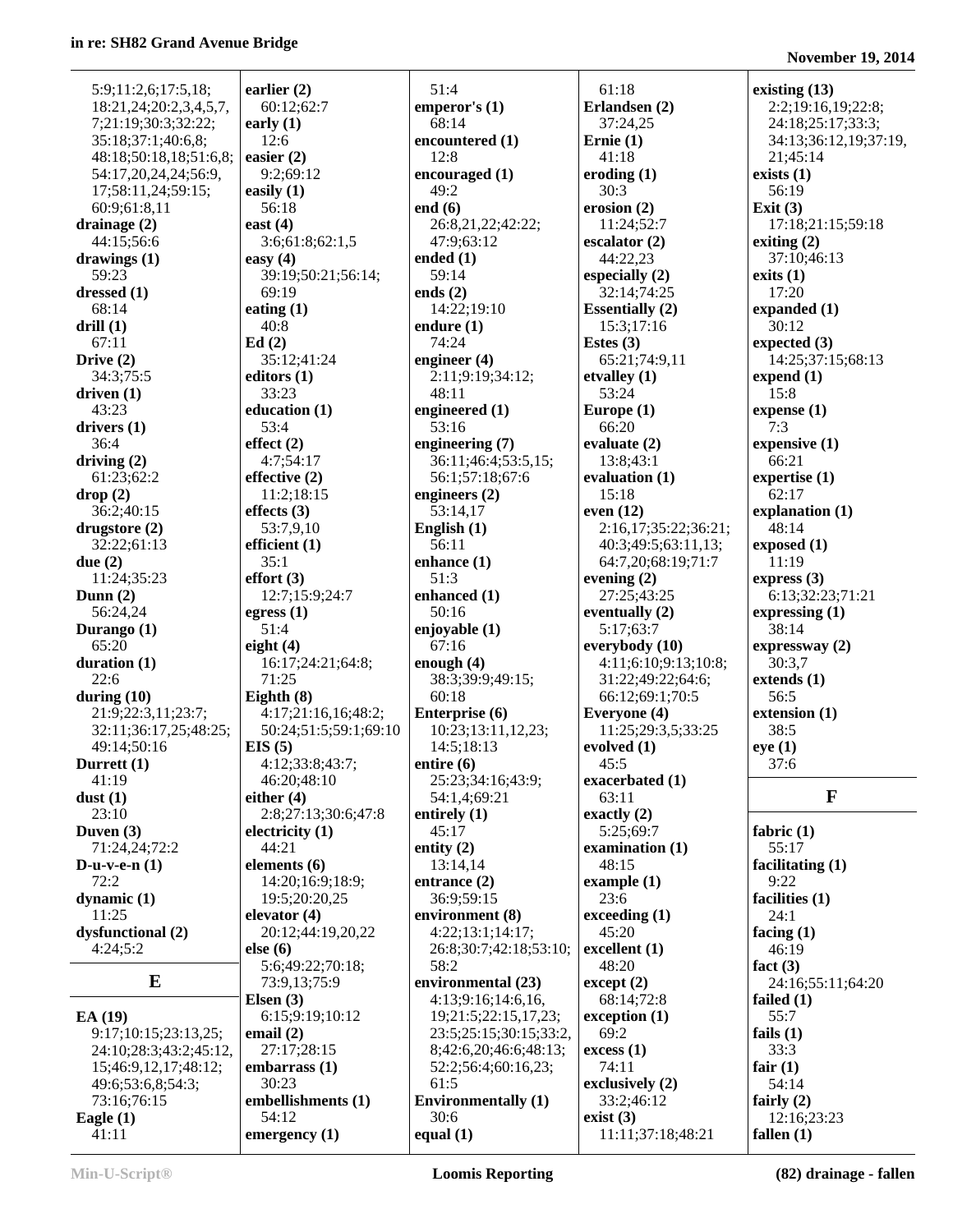| 11:21                | 29:6,14,16;35:13;     | Fork $(9)$           | 45:11                 | Glenwood (79)                 |
|----------------------|-----------------------|----------------------|-----------------------|-------------------------------|
| far $(4)$            | 40:14;49:13;59:22;    | 11:7;32:11;40:25;    | funner $(1)$          | 3:11,13,20,21;4:5;            |
| 3:4;9:6;24:17;65:5   | 62:11;63:3,19;72:3    | 46:10,19;53:24;54:1; | 61:14                 | 6:7,20,22,25;8:18;9:1,        |
| farms $(1)$          | fit(5)                | 60:6;67:15           | further $(6)$         | 2;11:2,4,6,7;16:20;           |
| 34:21                | 12:25;13:25;24:6,9;   |                      | 19:1;35:7;41:15;      |                               |
|                      | 30:7                  | form $(1)$<br>71:22  |                       | 17:18,21;23:15;24:15;         |
| fast $(7)$           |                       |                      | 46:8;52:5;76:14       | 29:10;30:2,8;32:22;           |
| 59:17;63:17,24;64:4, | fits $(4)$            | formal $(4)$         | future $(14)$         | 34:3,23;35:18;37:1,2,         |
| 5,6,8                | 4:19;54:9;57:14,20    | 9:16;28:9,10;43:2    | 3:25;4:3,3;6:23;      | 13, 14; 38: 18; 39: 15;       |
| faster $(1)$         | five $(2)$            | forth $(3)$          | 7:17;9:6;19:8;33:6,9; | 40:4,7,22;41:1;42:9,14,       |
| 75:4                 | 12:4;63:3             | 44:5;62:2,14         | 37:20;46:14,16;57:22; | 22, 23; 43: 4; 45: 8; 47: 20; |
| fatal $(2)$          | fix(6)                | forum $(1)$          | 66:12                 | 48:19,20;49:8;53:1;           |
| 15:4.7               | 7:12:12:22:13:7;      | 75:24                | future's $(1)$        | 54:1,9;55:17,22;56:9,         |
| fathers $(1)$        | 67:7;72:8,9           | forward $(4)$        | 9:8                   | 15, 17; 57: 6; 58: 12; 63: 7, |
| 39:9                 | fixed $(2)$           | 16:21;26:13;58:21;   |                       | 18;66:24;67:13,25;            |
| favor $(1)$          | 31:6,25               | 70:12                | G                     | 68:2;69:15;70:16,23;          |
| 39:23                | fixing $(2)$          | Foulkrod (1)         |                       | 71:2,5,11,25;72:4;73:5,       |
| favorable $(1)$      | 13:15;36:19           | 41:20                | gaining(2)            | 7,7;74:6,23,23;75:17          |
| 54:8                 | flat $(1)$            | found $(2)$          | 75:3,6                | goal(3)                       |
| fax $(2)$            | 12:3                  | 34:8;72:23           | Gallagher (1)         | 46:12:48:17.22                |
| 27:17;76:10          | flaw $(2)$            | foundations (2)      | 41:23                 | $\text{goals}$ (10)           |
| feasible (2)         | 15:4,7                | 12:2,3               | gallon (1)            | 13:1,2,4,4,6;15:17,           |
| 46:5;50:7            | flip $(1)$            | founded (1)          | 8:2                   | 19;16:4,10;18:3               |
| federal(4)           | 23:23                 | 31:10                | Gamba (1)             | God(2)                        |
| 4:21;14:2;16:19;     | flow $(7)$            | four $(7)$           | 38:25                 | 29:19:39:11                   |
| 26:14                | 36:1,2,24;37:12;      | 5:1;11:16;22:21;     | Garfield (3)          | goes(6)                       |
| feel $(7)$           | 72:15,20,22           | 29:22,22,23;39:11    | 8:18;37:15;41:11      | 4:2;17:10;19:1;57:4;          |
| 6:20;44:20;47:15;    | focus $(4)$           | four-lane $(2)$      | gas(2)                | 64:6;66:10                    |
| 54:7,22;58:24;71:20  | 16:23;51:18;60:25;    | 7:13;11:14           | 69:12,14              | good (13)                     |
| feet $(3)$           | 61:2                  | fraction $(1)$       | Gaskill (3)           | 2:9;6:20;18:2;32:12;          |
| 5:11;12:5;48:21      | focused (2)           | 36:20                | 9:20;12:10,12         | 40:10;44:19;55:24,24;         |
| felt $(1)$           | 10:23;46:12           | Frankly (2)          |                       | 56:1;63:20;65:3;66:11;        |
| 63:19                |                       |                      | gasoline $(1)$        | 67:23                         |
|                      | focuses $(1)$<br>33:2 | 18:12;69:14          | 8:2                   |                               |
| fencing $(1)$        |                       | frees $(1)$          | gave(1)               | goodness (1)                  |
| 52:21                | focusing $(1)$        | 17:18                | 46:25                 | 75:17                         |
| ferret $(1)$         | 37:5                  | freeway $(1)$        | $\text{Gay}(2)$       | $\mathbf{goods}\$ $(4)$       |
| 38:11                | folks $(2)$           | 73:4                 | 63:1,2                | 21:25;34:18,22;               |
| few $(4)$            | 51:13;75:14           | front $(4)$          | gen(1)                | 68:12                         |
| 29:13;38:24;54:12,   | follow $(2)$          | 47:5;52:14;62:14;    | 32:15                 | gorgeous (1)                  |
| 20                   | 16:11;29:5            | 69:15                | general(1)            | 39:5                          |
| figure $(1)$         | following $(2)$       | frustrating $(1)$    | 53:12                 | government (1)                |
| 71:13                | 29:11;35:19           | 67:21                | geographer (1)        | 55:25                         |
| filter $(1)$         | Foods $(1)$           | frustration $(1)$    | 53:4                  | governments $(1)$             |
| 52:9                 | 44:11                 | 40:1                 | Gerbaz(1)             | 40:23                         |
| final $(5)$          | foot $(1)$            | full $(1)$           | 41:20                 | governor $(4)$                |
| 9:9;23:22;26:12,14;  | 11:16                 | 28:22                | gets(7)               | 71:10;74:3,5,17               |
| 52:20                | footing $(2)$         | fully $(1)$          | 10:8;16:6;27:5,6;     | Grafta (2)                    |
| finally $(2)$        | 12:3,9                | 68:14                | 29:5;38:18;64:8       | 21:25;38:9                    |
| 2:24;59:14           | Force $(4)$           | fun $(2)$            | Gianetti (1)          | Grand (57)                    |
| financial $(2)$      | 20:18,22;21:3;39:18   | 61:14;76:4           | 41:19                 | 3:11,18;5:13;6:17;            |
| 8:6;37:5             | forced $(1)$          | functional (3)       | girders(1)            | 9:1,17;13:13,20,21;           |
| find $(7)$           | 30:2                  | 5:4;11:8,10          | 22:7                  | 17:17:18:7,25:21:16:          |
| 15:21,23;20:19;      | forces $(4)$          | functionally $(2)$   | Gish(3)               | 24:18,22;27:6;31:1,4,         |
| 29:14;37:9,11,11     | 11:25;16:22,22;21:7   | 29:16,18             | 50:3,4,4              | 11, 16; 32: 5, 7, 11, 17, 24; |
| finding $(1)$        | foresee $(1)$         | funded $(1)$         | given (1)             | 33:1,10;36:12,16;39:3,        |
| 68:9                 | 64:21                 | 10:22                | 41:12                 | 5;40:22;41:7;44:1;            |
| fine $(5)$           | forest $(1)$          | funding $(4)$        | gives $(1)$           | 45:11,21;47:14;49:2;          |
| 28:23;30:7,11;31:3;  | 55:10                 | 10:23;13:13,15;      | 16:2                  | 51:19;56:7;60:2;61:9,         |
| 73:8                 | forever $(1)$         | 26:18                | giving $(2)$          | 9, 18, 21, 22; 63: 3, 15, 16, |
| finished $(1)$       | 31:18                 | funds $(2)$          | 10:11;65:9            | 24;64:24;66:19;67:19;         |
| 2:24                 | forget $(1)$          | 37:20;49:23          | glad(1)               | 69:11;71:6;72:11;73:1         |
| first $(17)$         | 43:11                 | funnel $(1)$         | 39:22                 | grandiose(1)                  |
| 12:21;15:4;18:22;    | forgot $(1)$          | 67:1                 | glaring $(1)$         | 49:20                         |
| 20:10;22:21;27:23;   | 70:18                 | funneled $(1)$       | 45:12                 | grandkids(1)                  |
|                      |                       |                      |                       |                               |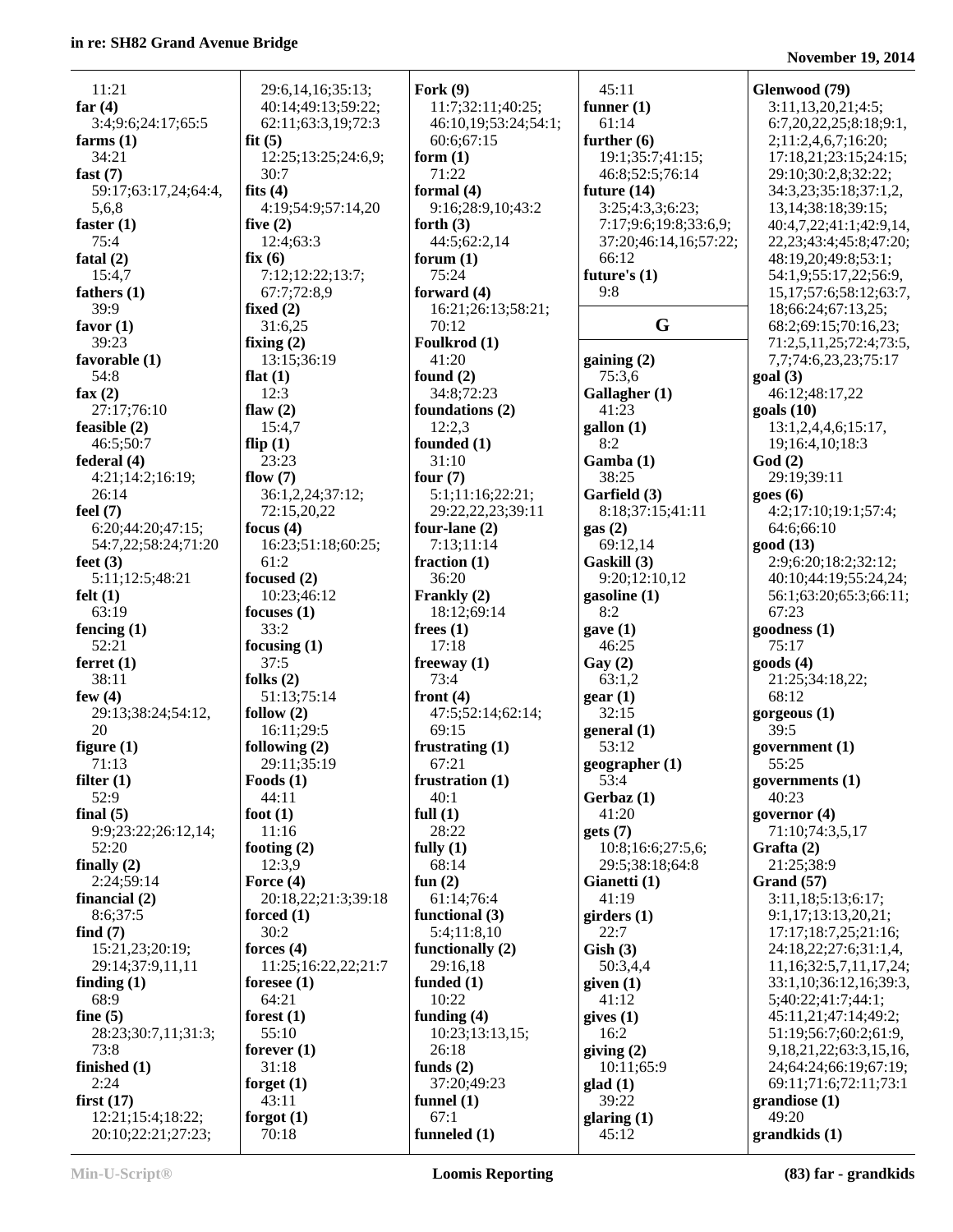| 66:14                   |                          |
|-------------------------|--------------------------|
| granted (2)             | hai                      |
| 65:11;67:6              |                          |
| graphical (1)           | haj                      |
| 11:10                   |                          |
| $great (11)$            | ha                       |
| 18:6;20:22;34:9;        |                          |
| 49:21;53:14;57:18,19;   | ha                       |
| 65:11;68:19;71:1;       | ť                        |
| 73:14                   | ť                        |
| greatly (1)             | ha                       |
| 54:25                   | ξ                        |
| Gregg(2)                | ť                        |
| 49:10,11                | haı                      |
| Gregory (1)             | Î                        |
| 41:19                   |                          |
| $g$ rew $(1)$           |                          |
| 59:12                   | haı                      |
| group(9)                |                          |
| 10:18;16:15,16,16,      | haı                      |
| 18, 19; 19: 23; 47: 13; |                          |
| 62:6                    | hai                      |
| groups (4)              |                          |
| 16:7,23;41:2;48:24      | Ha                       |
| grow(2)                 |                          |
| 7:8;68:8                | hea                      |
| growing (2)             | ۷                        |
| 31:24;51:25             |                          |
| $grown (1)$             | hea<br>۷                 |
| 38:10                   |                          |
| guarantee (1)           | hea                      |
| 8:9                     | t                        |
| guardrail (1)           | hea                      |
| 54:10                   |                          |
| guess $(4)$             |                          |
| 38:22;39:7;72:23,25     | j                        |
| Gunnison (1)            |                          |
| 41:12                   | hea                      |
| guy(1)                  |                          |
| 48:5                    | hea                      |
| guys (13)               |                          |
| 35:13;38:4,8;39:2;      |                          |
| 47:13;49:15;50:5;       | hea                      |
| 60:17;62:17,18;64:2;    |                          |
| 73:23;75:22             | He                       |
|                         |                          |
| Н                       | hea                      |
|                         |                          |
| <b>HAINES</b> (7)       | He                       |
| 3:1;43:15;46:23,24;     |                          |
| 74:2;75:12,12           | hel                      |
| Hal $(1)$               | $\overline{\phantom{a}}$ |
|                         |                          |

| 17:13;22:24                  |
|------------------------------|
| hands $(1)$                  |
| 36:5                         |
| happen (3)                   |
| 39:23;49:24;50:18            |
| happened (2)                 |
| 39:10,20                     |
|                              |
| happens (5)                  |
| 6:18;15:21;48:21;            |
| 64:22;68:14                  |
| happy (4)                    |
| $\overline{8:}12;10:2;65:2;$ |
| 67:21                        |
| hard $(8)$                   |
| 23:6;42:17;44:1;             |
| 55:9;59:5;63:5;72:12;        |
| 73:23                        |
|                              |
| hardscape (1)                |
| 20:24                        |
| hardship (1)                 |
| 36:24                        |
| hardships (1)                |
| 37:20                        |
| Hatner (2)                   |
| 30:20,23                     |
| head $(3)$                   |
|                              |
| 42:5;60:17;72:17             |
| healthiest (1)               |
| 42:24                        |
| hear $(6)$                   |
| 5:12;27:10;30:22;            |
| 65:7,7;75:24                 |
| heard $(8)$                  |
| 18:20,22;19:3;20:1;          |
|                              |
| 24:4;25:11;33:23;            |
| 73:17                        |
| hearing (6)                  |
| 9:16,18,23,25;16:21;         |
| 28:9                         |
| heart $(4)$                  |
| 37:8;74:23;75:18;            |
| 76:4                         |
|                              |
| heartache (2)                |
| 39:6,25                      |
| Heaven (1)                   |
| 74:11                        |
| heavy $(1)$                  |
|                              |
| 56:19                        |
|                              |
| Hello $(3)$                  |
| 50:4;51:17;66:4              |
| hellova (1)                  |
| 40:10                        |
| help(6)                      |
| 14:14;18:2;37:15;            |
| 50:22;72:20;74:17            |
| helped (1)                   |
| 16:7                         |
|                              |
| helping $(1)$                |
| 54:13                        |
| helps $(1)$                  |
| 23:21                        |
| Here's $(2)$<br>11:10;48:11  |

**Hi (6)** 32:21;38:2;40:13; 49:11;58:10;59:11 **Hickenlooper (1)** 74:3 **higher (1)** 25:16 **highlights (1)** 12:16 **Highway (26)** 3:1,6,10;4:21,21;8:4; 16:19;17:20;19:12; 39:4;41:1,4,7,17;44:4, 10;45:5;48:11;55:20; 59:15,18;61:2;72:24; 74:10,25;75:1 **Highways (2)** 49:3;74:9 **hill (1)** 59:19 **historic (17)** 11:3,7;14:19;24:12, 13,14,15,21;25:2,2,4; 34:10;48:19;51:21; 52:12;60:23;61:5 **historically (1)** 57:14 **history (2)** 2:21;57:15 **hit (3)** 58:1;59:17;64:24 **hits (2)** 36:21;69:10 **Hodge (3)** 51:16,17,17 **hold (2)** 9:15;75:11 **holes (1)** 12:8 **home (4)** 6:10;7:25;34:2;47:7 **homeowners (1)** 60:7 **honest (1)** 75:16 **honestly (1)** 50:11 **hope (5)** 43:5;47:8;53:20; 62:16;76:1 **hopefully (1)** 53:17 **horizontally (1)** 18:25 **horrendous (1)** 63:4 **horrible (1)** 65:14 **Hot (4)** 11:4,7;48:20;61:20 **Hotel (1)** 2:6 **hour (4)**

 5:16,23,24;10:7 **hours (1)** 22:11 **house (2)** 63:16;69:15 **houses (3)** 10:17;33:22;62:13 **huge (1)** 7:2 **humanize (1)** 62:19 **hundred (1)** 37:3 **Hunt (1)** 75:23 **Hunter (1)** 41:25 **Hunt's (1)** 6:16 **hurt (1)** 31:9 **husband (1)** 32:21 **I I-25 (1)** 8:11 **I-70 (18)** 5:15,19;6:1;7:6; 8:10;11:3,8;19:20; 22:7,11;37:10;42:16; 48:20;55:20;58:1; 72:16,17;73:5 **Idaho (1)** 7:9 **idea (4)** 2:9;59:25;60:3,4 **ideal (1)** 59:20 **identified (1)** 22:21 **identifies (1)** 22:18 **identify (3)** 13:7;14:14;25:3 **identifying (1)** 14:9 **IGAs (1)** 26:17 **ignorance (1)** 46:13 **ill (1)** 36:10 **image (1)** 11:10 **images (1)** 11:18 **imaginable (1)** 74:12 **immediate (1)** 23:8 **immediately (1)**

**November 19, 2014**

| 63:8                    |
|-------------------------|
| impact (28)             |
| 4:13,22;21:20;23:3,     |
| 7,8,13,14,19;24:17,20,  |
| 25;25:4;26:25;33:8;     |
| 42:6,18,20;43:9;46:7;   |
| 49:17;50:15,18,19;      |
| 52:2;57:21;61:17,17     |
| impacted (1)            |
| 23:9                    |
| impacts (24)            |
| 14:17;19:15;21:21;      |
| 22:1,16,18,19,19,20,24, |
| 25;23:2,3,4,4,21,25;    |
| 24:11,12,23;42:13,14,   |
| 15;49:13                |
| imperative (1)          |
| $\bar{5}2:7$            |
| importance (1)          |
| 55:20                   |
| important (10)          |
| 10:15,21;13:5;16:8;     |
| 20:6;21:1;24:4;33:19;   |
| 34:5;52:11              |
| improve (5)             |
| 11:5;15:11;37:9;        |
| 45:23;48:17             |
| improved (3)            |
| 19:4;63:8;72:6          |
| improvements (1)        |
| 45:6                    |
| improves (1)            |
| 46:1                    |
| inadequate (1)          |
| 72:9                    |
| inception $(2)$         |
| 29:11;49:19             |
| inches (3)              |
| 11:16;51:22,23          |
| Incidentally (1)        |
| 45:22                   |
| include (6)             |
| 25:14;33:4;45:5;        |
| 61:5,8;74:12            |
| included (1)            |
| 49:1                    |
| includes (2)            |
| 14:19;16:1              |
| including (1)           |
| 20:24                   |
| inclusion (1)           |
| 48:23                   |
| incorporated (1)        |
| 21:3                    |
| increased (1)           |
| 52:5                    |
| increasing (3)          |
| 33:1;37:10;45:24        |
| indeed (1)              |
| 60:20                   |
|                         |
| indicated (1)           |
| 68:4<br>indirect (2)    |

 12:10;27:16 **handle (1)** 43:14 **handouts (2)**

 45:2 **half (4)**

 69:21 **halted (1)** 41:16 **hand (2)**

11:16;12:4;58:14;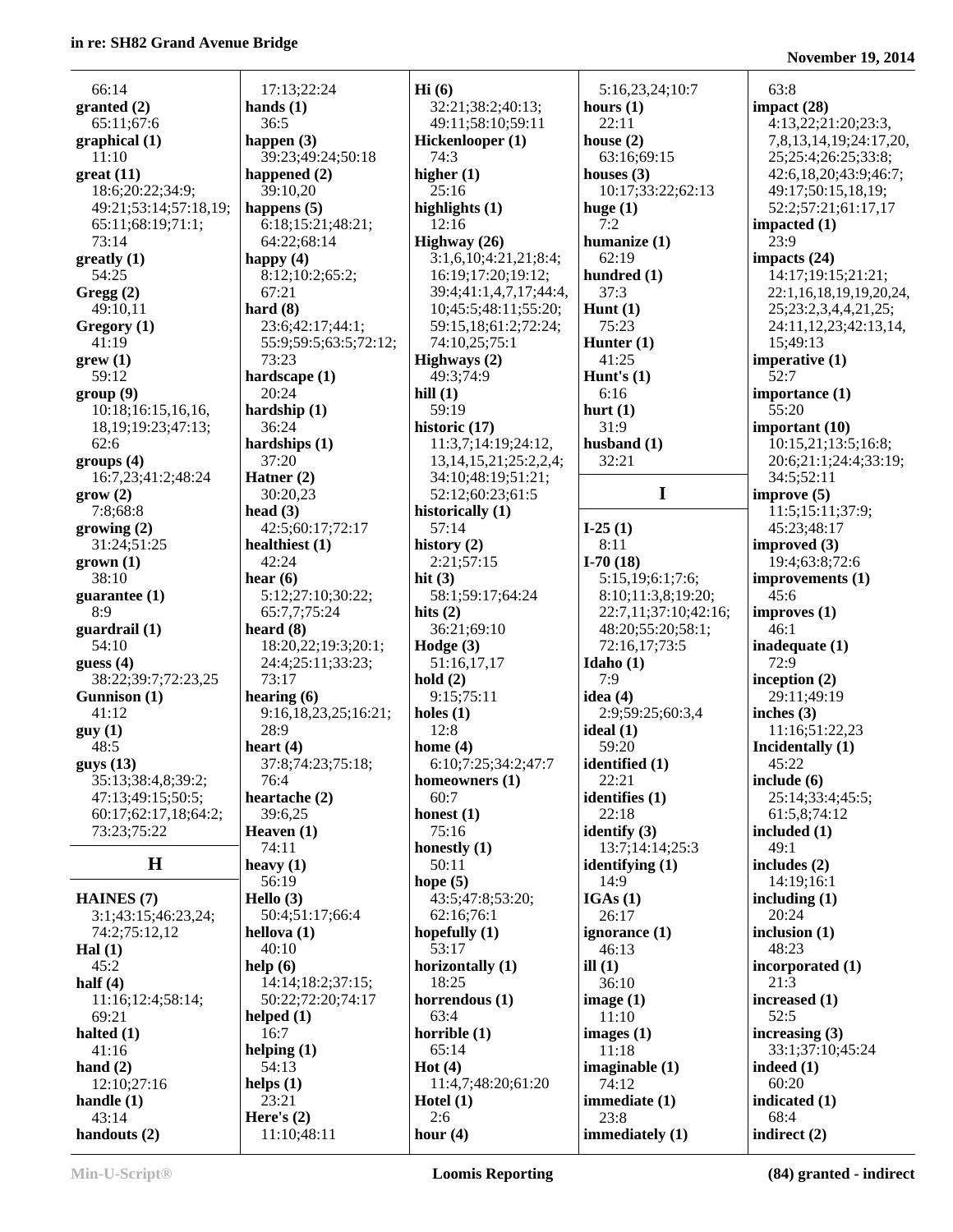| 25:21;42:14                      | 43:10;44:8;59:12;            | Keith $(1)$                 | 5:21                    | 10:6                   |
|----------------------------------|------------------------------|-----------------------------|-------------------------|------------------------|
|                                  |                              | 41:23                       |                         |                        |
| indiscernible (1)                | 62:20;76:2                   |                             | Layburn (2)             | limits $(2)$           |
| 61:23                            | involvement (2)              | KELLY(2)                    | 55:5.6                  | 42:22,23               |
| Individual (2)                   | 6:3,3                        | 70:22,22                    | layers $(1)$            | line $(3)$             |
| 2:1;17:1                         | iron(1)                      | key(2)                      | 55:12                   | 2:12;32:8;76:10        |
| individuals (1)                  | 52:21                        | 16:9;26:24                  | layman $(1)$            | lined $(1)$            |
| 48:24                            | ironic $(2)$                 | Keystone (1)                | 37:4                    | 39:4                   |
| information (10)                 | 60:25;68:9                   | 7:6                         | Leadership (3)          | lines $(1)$            |
| 10:3,14;12:14,14;                | irreplaceable (1)            | kick(1)                     | 16:8;39:18;58:14        | 28:16                  |
| 15:15:16:3:17:14:                | 62:15                        | 35:6                        | learned $(1)$           | lip(1)                 |
| 27:12,18;28:16                   | irresponsible (1)            | kid(1)                      | 52:9                    | 65:9                   |
|                                  | 36:9                         | 39:3                        |                         |                        |
| infrastructure (1)               |                              |                             | learning $(1)$          | list $(4)$             |
| 23:15                            | issue $(11)$                 | kids(1)                     | 52:5                    | 10:4;28:15,18;29:6     |
| inherited (1)                    | 11:24;16:22;28:25;           | 66:13                       | least $(2)$             | listed $(1)$           |
| 50:9                             | 44:17;47:15;51:24;           | $\;$ kind $\;$ (8)          | 7:13;19:17              | 44:18                  |
| initial $(1)$                    | 55:16;56:3;59:24;60:8;       | 2:9;17:3;26:4;43:25;        | leave $(3)$             | listen $(6)$           |
| 53:19                            | 74:4                         | 49:12;50:8;59:22;           | 49:25;56:20;58:1        | 47:11,23;58:20;59:6;   |
| initially $(1)$                  | issues $(12)$                | 72:18                       | led(2)                  | 76:3,4                 |
| 60:16                            | 10:25;11:11;14:9;            | kinds $(4)$                 | 14:11;17:9              | listened (1)           |
| input $(27)$                     | 16:22;20:18,22;27:11;        | 3:8;65:24;68:4,16           | $left$ -hand $(1)$      | 70:11                  |
| 8:8;10:9,19;16:2,2,5,            | 38:12;42:10;43:21;           | <b>KINNEY</b> (1)           | 72:18                   | listening $(2)$        |
|                                  | 44:3;73:18                   | 38:2                        |                         | 39:7;74:16             |
| 6, 12, 16, 20, 24; 17: 7, 8, 9;  |                              |                             | legal(1)                |                        |
| 18:11;20:1,18,23;21:2,           | items $(1)$                  | knew $(6)$                  | 48:24                   | little $(10)$          |
| 7;25:7;26:9,10;43:6;             | 19:3                         | 18:15;24:8,8;29:23,         | legislature $(2)$       | 5:16;9:24;10:7;        |
| 47:3,11;76:14                    |                              | 24;31:20                    | 71:8,10                 | 13:11;21:20;28:4;39:2; |
| insight $(2)$                    | $\mathbf J$                  | knows $(1)$                 | length $(1)$            | 54:13;65:13;68:9       |
| 39:2,15                          |                              | 31:22                       | 45:24                   | livability (2)         |
| instead $(3)$                    | jacking (1)                  |                             | lengthened (1)          | 53:10,13               |
| 2:23;11:16;45:15                 | 2:16                         | L                           | 19:20                   | live $(21)$            |
| intended $(1)$                   | Jahani (3)                   |                             | lengthy $(1)$           | 3:21;6:15,17,17;       |
| 18:15                            | 29:7,8,8                     | lack $(2)$                  | 28:7                    | 8:12;22:8;31:7;41:10;  |
|                                  |                              |                             |                         |                        |
| interchange (1)                  | Jerry(1)                     | 35:23,25                    | Leo $(2)$               | 42:10;50:19;52:16;     |
| 45:6                             | 41:20                        | land $(3)$                  | 38:1,2                  | 61:6;62:1,12;63:8,22;  |
| interconnective (1)              | $\text{Jim} (3)$             | 43:1;52:12;53:3             | Leslie $(2)$            | 67:19;69:11;70:10;     |
| 61:6                             | 40:12,13;73:21               | landscaping (1)             | 58:9,10                 | 71:25;74:23            |
| interdisciplinary (1)            | job $(3)$                    | 20:25                       | less(2)                 | lived $(3)$            |
| 60:22                            | 7:19;32:12;53:14             | lane $(5)$                  | 34:14;52:1              | 50:5;63:2;70:23        |
| interested (1)                   | Joe (9)                      | 11:17;29:22;36:3;           | letter $(3)$            | lives $(1)$            |
| 48:24                            | 6:15;9:19;10:10;             | 39:11,11                    | 40:18,21;41:18          | 2:11                   |
| interesting $(2)$                | 12:12,20;14:12;47:2;         | lanes $(13)$                | letters $(1)$           | living $(1)$           |
| 48:12;54:8                       | 50:11;75:14                  | 2:3;4:25;5:1,3,15;          | 33:22                   | 61:8                   |
| interests $(1)$                  | John(11)                     | 7:12;11:12,15;20:6;         | letting $(1)$           | load $(2)$             |
|                                  |                              |                             |                         |                        |
| 53:7                             | 41:20;43:15;46:23;           | 32:11,13;36:16;75:4         | 70:13                   | 5:7;56:18              |
| intergovernmental (1)            | 47:16;66:15;71:24,24;        | laptops $(1)$               | level $(2)$             | local(8)               |
| 26:17                            | 74:1,2;75:10,12              | 72:13                       | 15:3;52:16              | 5:7;7:21;14:1;17:20,   |
| intersection (3)                 | joined $(2)$                 | large $(1)$                 | library $(2)$           | 22;25:2;49:25;61:24    |
| 17:21;19:22;45:18                | 46:2,2                       | 55:8                        | 60:15:69:18             | located $(1)$          |
| intersections (2)                | joint $(1)$                  | larger(6)                   | life $(4)$              | 54:8                   |
| 72:14;73:2                       | 48:1                         | 16:16;18:21,24;46:9;        | 38:22;42:10;43:9;       | location(5)            |
| interstate $(1)$                 | Judy(1)                      | 53:5,9                      | 70:15                   | 18:18;45:15,17;        |
| 59:19                            | 41:20                        | last $(7)$                  | light $(5)$             | 59:20,20               |
| into $(26)$                      | Junction $(3)$               | 27:8;32:23;33:13;           | 44:2;59:17;64:9,17,     | locations(1)           |
| 2:3,4;4:13,19;7:17;              | 6:17;40:22;56:7              | 38:13;52:6;54:20;72:1       | 25                      | 17:6                   |
|                                  |                              |                             |                         |                        |
| 9:6;12:25;13:10,25;              | June $(1)$                   | late $(1)$                  | lighted $(2)$           | Lockwood (2)           |
| 14:13;15:11;16:16;               | 41:25                        | 11:14                       | 44:12;72:14             | 60:14,15               |
| 20:7;21:3;23:21;26:9;            |                              | later $(1)$                 | lighting $(1)$          | logistics $(1)$        |
| 29:22;36:1;51:25;                | K                            | 15:1                        | 21:1                    | 28:4                   |
| 57:12,14,20;59:15;               |                              | laugh $(1)$                 | limit(5)                | long(8)                |
| 62:19;65:23;67:8                 | Keep $(5)$                   | 7:4                         | 5:7, 20, 23, 24; 56: 18 | 10:8;33:18;50:22;      |
| inviting $(1)$                   | 5:8;17:15;23:11;             | Laurel $(6)$                | limited (4)             | 56:12;67:5,9;69:19;    |
| 19:2                             | 51:3,5                       | 17:19;19:21,25;             | 21:23;22:12;23:10;      | 71:19                  |
|                                  |                              |                             |                         |                        |
|                                  |                              |                             |                         |                        |
| involved (8)<br>8:19;15:13;16:6; | keeping $(2)$<br>36:16;44:13 | 45:18;59:19;61:19<br>law(1) | 71:8<br>limiting $(1)$  | longer $(1)$<br>45:13  |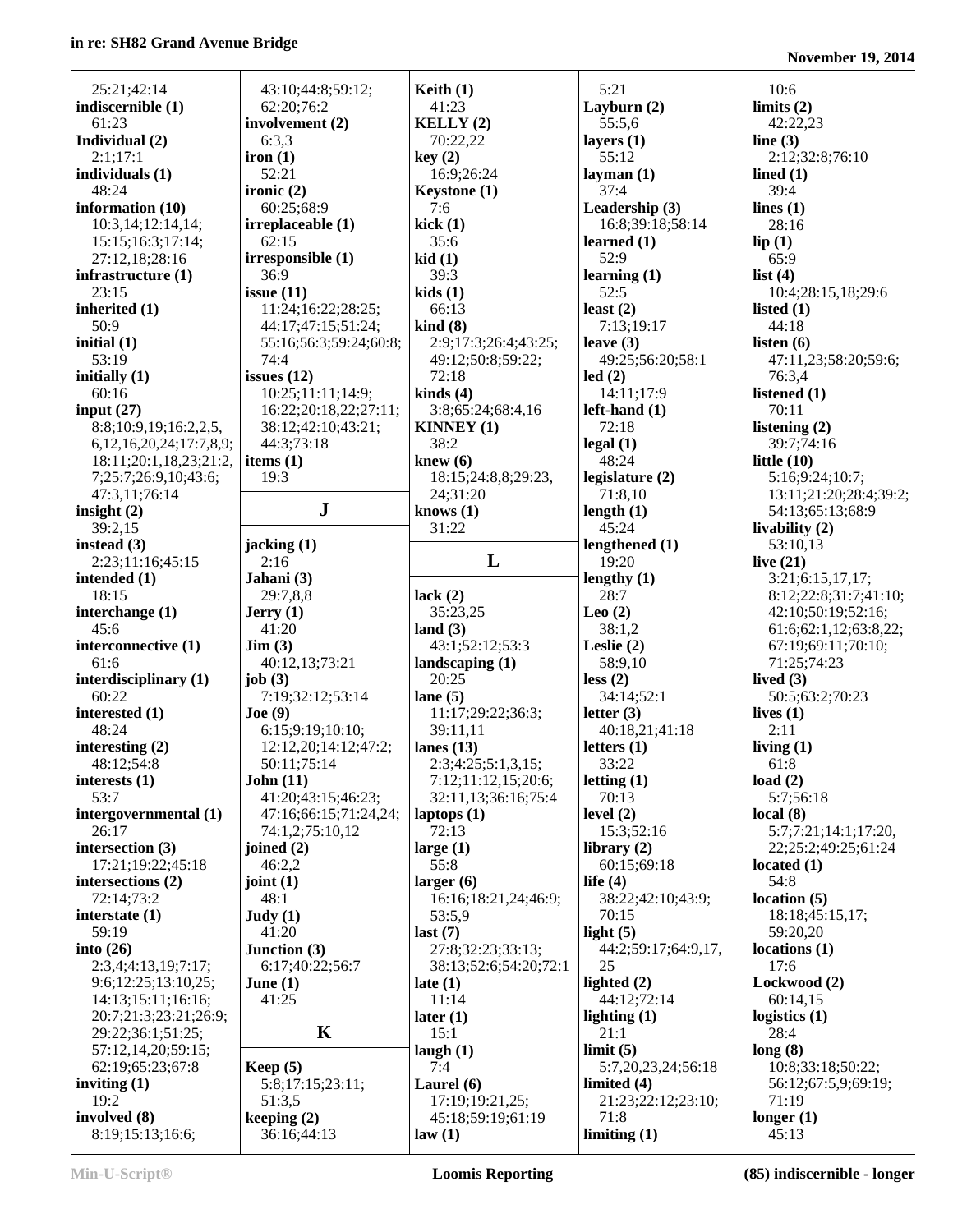**look (52)**

 6;75:22 **looked (8)**

 62:12 **looking (17)**

59:1;62:12 66:13 **looks (5)** 22:17;57:1

 73:2,2,15 **lots (5)**

 62:14 **love (7)** 29:9;30:25

**lovely (1)** 56:21 **lowest (1)** 21:21 **lucky (1)** 38:2

**mail (1)** 76:10 **main (5)** 18:9;31:21 57:2;61:2 **maintain (2)** 2:13;20:8 **maintains (1)** 26:18 **major (4)**

**loss (1)** 44:21 **lot (42)**

| ok (52)                                  | 43:9;56:8;57:13,21                |
|------------------------------------------|-----------------------------------|
| 2:12;3:8,10,25;4:20;                     | majority $(1)$                    |
|                                          |                                   |
| 5:5;6:4,14,25;7:4,5,18,                  | 69:5                              |
| 21,21,23;8:5,10;9:6;                     | makes $(2)$                       |
| 15:5,11;16:3;20:25;                      | 14:3;57:19                        |
| 22:22,22;24:9;42:17,                     | making (1)                        |
| 20;44:17;48:2,2,3,3,7;                   | 36:4                              |
| 51:10;55:8;57:15,22;                     |                                   |
|                                          | management (1)                    |
| 59:21;60:5,12;62:10;                     | 6:7                               |
| 64:13;65:6;67:12,13;                     | manager $(2)$                     |
| 69:9,17,23;72:25;73:3,                   | 9:20,21                           |
| 6;75:22                                  | maneuvers $(1)$                   |
| oked (8)                                 | 36:5                              |
| 6:22;9:5;19:23;                          |                                   |
|                                          | manner $(1)$                      |
| 20:10;23:20;24:12,13;                    | 36:14                             |
| 62:12                                    | $\boldsymbol{\mathrm{many}}$ (10) |
| oking (17)                               | 2:14;23:7;36:4;37:4;              |
| 3:7;4:19;7:17;14:18,                     | 44:20,20,21;49:4;58:7             |
| 19;19:5;23:1,2,24;                       | 68:21                             |
| 34:8;51:14;53:4;55:16;                   |                                   |
|                                          | map(2)                            |
| 59:1;62:12;64:18;                        | 13:16;60:5                        |
| 66:13                                    | maps(1)                           |
| oks (5)                                  | 59:24                             |
| 22:17;57:17;59:15;                       | Margi (2)                         |
| 65:11;72:21                              | 32:20,21                          |
|                                          |                                   |
| ss(1)                                    | Margi's (1)                       |
| 44:21                                    | 61:13                             |
| t(42)                                    | Mark $(2)$                        |
| 15:13,14;16:5,5,6,                       | 41:21;66:3                        |
| 16;17:11,14;18:2;                        | Market (2)                        |
| 19:17;20:18,22;21:6,                     | 17:6;75:20                        |
| 14;22:20;23:1,10,16,                     |                                   |
|                                          | markets (1)                       |
| 18;25:19,22;27:1;                        | 17:5                              |
| 30:25;34:14;35:14,15;                    | marriage $(3)$                    |
| 38:22;39:6,13,25;42:5;                   | 66:9,11;67:15                     |
| 54:5;55:25;63:9;64:11,                   | Mass(2)                           |
| 15;66:22;68:22;70:11;                    | 34:19;74:2                        |
| 73:2,2,15                                | material $(1)$                    |
|                                          |                                   |
| ts(5)                                    | 25:6                              |
| 19:14;47:5,5;52:13;                      | materials (1)                     |
| 62:14                                    | 20:23                             |
| ve (7)                                   | math(1)                           |
| 29:9;30:25,25;31:12;                     | 10:6                              |
| 43:16;54:21;63:21                        | matter $(5)$                      |
|                                          |                                   |
| $\text{vely}(1)$                         | 30:10;33:19;50:21;                |
| 56:21                                    | 62:19;64:20                       |
| west (1)                                 | maximize (1)                      |
| 21:21                                    | 22:2                              |
| cky(1)                                   | may(9)                            |
| 38:2                                     | 4:7;32:23;45:19;                  |
|                                          | 46:14;57:24;60:11;                |
|                                          |                                   |
| M                                        | 63:12;65:21;75:10                 |
|                                          | maybe $(8)$                       |
| ail (1)                                  | 9:6;16:13;32:4;                   |
| 76:10                                    | 39:13;42:11;43:21;                |
| $\sin(5)$                                | 50:6;56:1                         |
|                                          |                                   |
|                                          |                                   |
| 18:9;31:21;37:8;                         | mayor $(2)$                       |
| 57:2;61:2                                | 38:3;50:14                        |
|                                          | MC(1)                             |
|                                          | 38:2                              |
|                                          |                                   |
| aintain (2)<br>2:13;20:8<br>aintains (1) | McKinney (2)                      |
| 26:18                                    | 38:1,2                            |
| ajor (4)                                 | meal(1)                           |

|   | 5:10                                      |
|---|-------------------------------------------|
|   | mean(4)                                   |
|   | 26:10;29:22;35:14;                        |
|   | 61:12<br>means(1)                         |
|   | 61:21                                     |
|   | measure (1)                               |
|   | 16:3                                      |
|   | meet(2)                                   |
|   | 14:1;15:17                                |
|   | meeting $(11)$                            |
|   | 18:23;27:9;47:4,9;                        |
|   | 48:13;59:23;62:7;<br>63:19;65:18;74:2;    |
|   | 75:24                                     |
|   | meetings (8)                              |
|   | 15:14;17:2,2,3,3;                         |
| ; | 20:19;33:22;58:19                         |
|   | meets $(2)$                               |
|   | 15:24;48:21<br>Mehrdad (2)                |
|   | 29:6,8                                    |
|   | Melanie (1)                               |
|   | 41:19                                     |
|   | member (2)                                |
|   | 3:17;53:2                                 |
|   | memorandum (1)<br>25:3                    |
|   | mention $(2)$                             |
|   | 29:16;63:14                               |
|   | mentioned (1)                             |
|   | 49:5                                      |
|   | merely (1)                                |
|   | 45:14<br>message(1)                       |
|   | 38:4                                      |
|   | met(3)                                    |
|   | 16:13,17;58:19                            |
|   | Michael (4)                               |
|   | 52:24,25;56:24,24<br>microcosm (1)        |
|   | 55:16                                     |
|   | microphone (2)                            |
|   | 28:12;30:21                               |
|   | mid(1)                                    |
|   | 66:15                                     |
|   | middle (2)<br>31:20;44:5                  |
|   | Midland (4)                               |
|   | 21:15,16,23;60:7                          |
|   | might $(12)$                              |
|   | 2:18;13:5;20:2,25;<br>22:18;23:8,14;26:1; |
|   | 31:3;38:12;54:8;60:8                      |
|   | might've (1)                              |
|   | 25:11                                     |
|   | Mike $(1)$                                |
|   | 38:25                                     |
|   | mile $(1)$<br>56:12                       |
|   | miles $(4)$                               |
|   | 5:16,23,24;56:12                          |
|   | million (16)                              |
|   |                                           |

 3:3,5,7;4:6;7:20; 23:15;25:10,12;26:2; 34:11;37:15;44:18; 50:24,25;60:9;74:11 **mind (1)** 44:6 **minimize (6)** 19:14;20:7;21:20; 22:1;23:4;50:15 **minute (2)** 28:21;71:16 **minutes (4)** 10:6;28:22;29:2; 47:1 **missing (1)** 32:4 **mission (3)** 16:10;25:2;39:18 **mistake (1)** 59:17 **mitigate (2)** 23:3;25:4 **mitigation (1)** 57:8 **mobility (1)** 10:25 **model (1)** 72:13 **modernizing (1)** 37:21 **Moffatt (1)** 41:19 **money (17)** 3:3,18;7:14,15; 23:18;34:14;47:16,19; 49:3;54:13;65:22; 66:21,22;67:8;68:4,11; 71:9 **monitor (1)** 5:22 **Mont (1)** 56:11 **Moore (3)** 63:1,2,2 **more (42)** 7:14,15;9:24;12:15; 16:24;18:9;19:2;23:12; 30:4,12;32:6;34:5,24; 35:1,1;38:6,11,14,17; 39:13;40:6,8;41:22; 45:6;48:1,6;51:22; 52:3,17;53:23;54:5; 55:1;60:11;62:5;64:7; 68:18;69:4,17;71:2; 73:25;74:6;75:4 **morning (1)** 43:24 **most (7)** 3:21;13:19;16:7; 21:2,2;24:3;33:24 **mother (3)** 64:21,23;65:3 **motorists (4)**

| 61:22,23,24;62:2                                |
|-------------------------------------------------|
| <b>Mountain (2)</b><br>7:5;56:16                |
| move (10)<br>16:21;19:16;21:12;                 |
| 27:2;28:23;29:1;32:5,<br>10;37:11;63:7          |
| moved $(3)$                                     |
| 42:9;65:15;66:4<br>moves $(2)$                  |
| 26:13;73:3<br>much (39)                         |
| 5:3,12;8:1,2,5;9:2;<br>13:5;15:8;18:24;21:2;    |
| 22:6;24:7;25:16;27:7;                           |
| 28:1,1;30:3,12,18;<br>35:19,19,20,21;41:22;     |
| 46:9;47:1;50:24,25;<br>52:6;58:3;61:14,14,18;   |
| 66:1;69:8;73:25;75:14;                          |
| 76:13,16<br>multimodal (2)                      |
| 11:2,5<br>multiple (1)                          |
| 10:17<br>municipal (2)                          |
| 40:24,24                                        |
| municipality (3)<br>35:3;41:4,5                 |
| myself(2)<br>30:23;34:9                         |
|                                                 |
| N                                               |
| naked (1)                                       |
| 68:15<br>name (18)                              |
| 10:3;28:11,14,17,24;                            |
| 29:6,8;40:13;63:2;<br>65:14;70:6,7,9,22;        |
| 72:1;73:20;74:13;<br>75:12                      |
| name's (1)                                      |
| 67:19<br>narrow (1)                             |
| 4:25<br>narrowly (1)                            |
| 10:23<br>narrow-sighted (1)                     |
| 7:19                                            |
| nation (1)<br>34:17                             |
| <b>National (2)</b><br>24:13;48:13              |
| Native (1)<br>25:5                              |
| Naturally (2)                                   |
| 29:15,24<br>near(3)                             |
| 5:3;26:8;44:10<br>necessarily (2)<br>35:17;71:5 |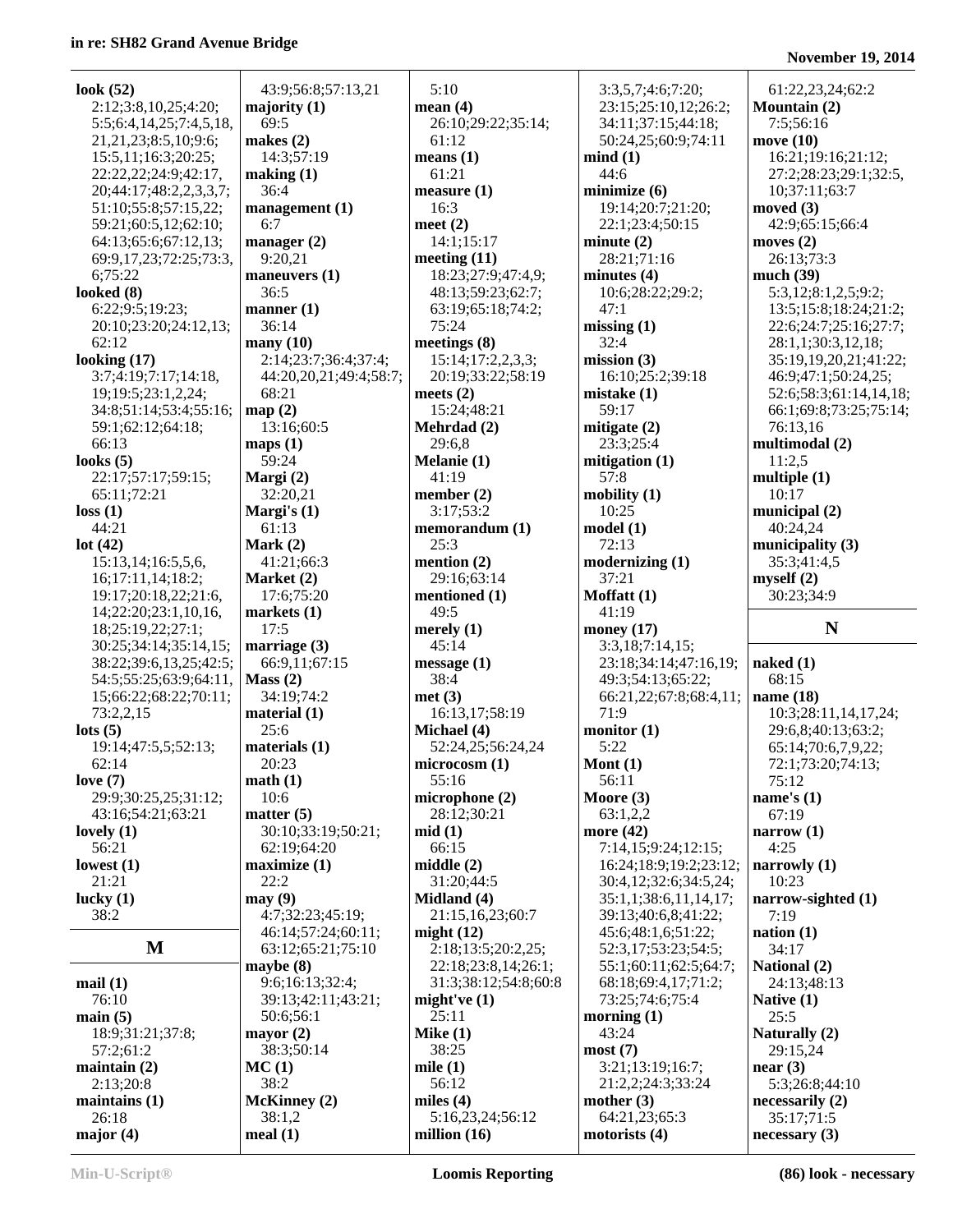| 2:7,16,17               | nicely $(1)$           | 34:20                            | 59:20                    | 2:5;8:19;10:5,7,16;         |
|-------------------------|------------------------|----------------------------------|--------------------------|-----------------------------|
| neck(1)                 | 64:12                  | Obviously (2)                    | open $(6)$               | 11:13;12:10;14:13;          |
| 66:25                   | Nicholson (1)          | 24:19:34:12                      | 6:6;10:17;19:2;          | 21:11,18;22:7,23;           |
| need (58)               | 41:21                  | occur(1)                         | 23:11;33:22;36:17        | 34:11;40:3;41:6;51:11;      |
| 2:4;3:15;4:20;5:16;     | Nick(1)                | 14:25                            | opinion $(4)$            | 55:14,14;57:4;59:13;        |
| 7:13;8:13;10:20;11:8;   | 70:22                  | o'clock(2)                       | 6:13;32:23;49:24;        | 60:6,6,17;61:13;62:5;       |
| 12:22;13:7;14:12,12;    | night(4)               | 43:24;47:6                       | 52:1                     | 71:6;72:13,18               |
| 15:19;16:4;24:5;31:23;  | 6:7;33:13;38:13;       | off $(22)$                       | opinions (3)             | overall $(1)$               |
| 33:5;34:10,15;38:6,11,  | 63:16                  | 3:11;5:8,13,15;9:1;              | 33:24;39:23;58:7         | 53:12                       |
| 14;42:17;43:1;45:10;    | nightmare (1)          | 10:10;11:21;27:1;                | opportunities (2)        | overdue $(1)$               |
| 47:10,11;48:10;50:1;    | 75:2                   | 28:18;29:2;32:7;36:2;            | 18:2;48:9                | 65:25                       |
| 51:5;52:14;54:16;55:1;  | nighttime (2)          | 37:10;42:5;56:19;57:2;           | opportunity (8)          | overpass $(1)$              |
| 61:9;62:16;66:7,11,22;  | 22:11,13               | 59:18,18;72:10,17;               | 5:5;18:2;41:12;          | 44:18                       |
| 68:7;69:6,6,7,16,17,23; | nine $(3)$             | 73:4;74:6                        | 48:20;55:6;58:6;71:18,   | overpasses $(1)$            |
| 70:2;71:2,3,4,5,12,12;  | 11:15;24:16;47:1       | office $(2)$                     | 20                       | 59:12                       |
| 72:6,25;73:7;74:17,18;  | nobody's (1)           | 25:2;61:10                       | oppose(1)                | overrides $(1)$             |
| 75:22                   | 4:19                   | official (1)                     | 42:4                     | 44:3                        |
| needed (4)              | noise $(3)$            | 28:20                            | opposed $(1)$            | own(5)                      |
| 16:24;45:19;46:10,      | 23:10;35:20;72:10      | offsite $(1)$                    | 43:2                     | 45:9;47:19;61:8;            |
| 14                      | none(1)                | 19:18                            | optimization (3)         | 66:10,18                    |
| needs $(17)$            | 75:16                  | often(1)                         | 8:20,24;45:9             | owned $(1)$                 |
| 8:22;11:5;15:17;        | nonprofit $(1)$        | 44:1                             | option $(2)$             | 34:2                        |
| 24:5;30:21;37:9,10,11;  | 34:4                   | oil(2)                           | 18:15:42:25              | owners $(1)$                |
| 42:11;44:8;46:10,18,    | nonstop(1)             | 69:12,14                         | options $(3)$            | 34:4                        |
| 20;49:24;53:16;68:6;    | 32:14                  | old(6)                           | 15:5, 10; 35:5           |                             |
| 73:11                   | nontechnical (1)       | 3:2;39:8;42:11;57:9,             | order(2)                 | ${\bf P}$                   |
| negative(3)             | 53:10                  | 11;64:22                         | 21:19;60:22              |                             |
| 22:19,25;23:13          | north (6)              | Once $(3)$                       | organization (1)         | packets(1)                  |
| negotiation (1)         | 17:21;40:7;48:19;      | 15:16;26:20;59:17                | 34:4                     | 22:24                       |
| 26:14                   | 57:16;63:7,18          | one (52)                         | organizing $(1)$         | Page $(3)$                  |
| negotiations (1)        | noted(1)               | 2:10;3:2;6:7;8:21,               | 17:3                     | 60:19;61:16,16              |
| 26:19                   | 44:13                  | 23;11:23;12:4;15:4;              | original (4)             | paid(1)                     |
| neighbor(2)             | notes(1)               | 16:8;18:20,22;19:3,15;           | 19:23;20:10;25:11;       | 3:7                         |
| 67:20,23                | 50:13                  | 20:1;21:22;22:15;24:2,           | 31:19                    | $\operatorname{pain}(1)$    |
| neighborhood (1)        | notice $(2)$           | 3,18;26:24;28:21;                | originally (1)           | 39:25                       |
| 62:10                   | 26:25;27:4             | 31:21;32:6;33:11;34:8,           | 11:12                    | paper $(4)$                 |
| neighborhoods (1)       | noticed (2)            | 24;38:4;44:3,6,9;45:7,           | others $(2)$             | 25:9;26:1;65:17;            |
| 62:4                    | 33:11;64:13            | 22;53:18;59:4;60:3;              | 15:22;41:21              | 69:22                       |
| Neither $(1)$           | November (1)           | 62:7;63:9,13,21;64:1,            | ought $(1)$              | Park $(7)$                  |
| 69:19                   | 14:7                   | 5;69:18,18,19;72:8,9,            | 47:2                     | 18:8;19:12;34:3;            |
| NEPA(3)                 | <b>NOYES</b> (38)      | 13, 15, 23; 73: 13, 22;          | ourselves (1)            | 62:22;65:22;74:9,11         |
| 4:20;46:11;48:14        | 9:13,22;27:23;30:18;   | 74:15                            | 65:2                     | parking (1)                 |
| nephew's $(1)$          | 32:2,20;33:17;35:10,   | one-on-one $(1)$                 | out (47)                 | 63:20                       |
| 2:11                    | 12;37:24;38:1,20;      | 17:2                             | 3:14,18,23,23;9:2;       | parts(1)                    |
| neutral (1)             | 40:12;42:3;43:19;45:2; | one-on-ones $(1)$                | 12:2,17,21;14:5;15:8;    | 74:12                       |
| 61:24                   | 46:23;49:10;50:3;      | 10:18                            | 17:11, 19, 24, 25; 18:1, | part(21)                    |
| new (33)                | 51:16;52:24;55:5;      | ones $(2)$                       | 18;21:6;22:10;27:12;     | 2:15,21;4:20;12:7;          |
| 2:5,8,19;13:18;         | 56:24;58:5,9;59:10;    | 5:2;13:19                        | 28:6;29:14;31:3,19;      | 14:4;18:3,4;19:7,18;        |
| 17:16,20,23;18:4,5,5;   | 60:14;63:1;66:3;67:18; | one-way $(2)$                    | 35:25;38:11;43:5;        | 25:1;39:23;47:10;48:7,      |
| 19:15;21:11,17;24:24;   | 70:5,21;71:14;72:1;    | 21:20;51:9                       | 47:14,20,22,22,23;       | 24;54:24;58:13;65:12;       |
| 25:16;27:6,12;31:6;     | 73:9;74:20;75:9;76:7   | ongoing $(1)$                    | 51:2,5;52:14;56:16;      | 68:24;73:16;76:11,15        |
| 34:5;36:9;45:16,20;     | number $(3)$           | 21:4                             | 57:6,9;60:12;65:16;      | participate (3)             |
| 54:23;57:3;59:12,22;    | 16:7;24:15;38:25       | only $(22)$                      | 66:13;67:4;70:3;71:13,   | 29:4:54:6:59:2              |
| 70:22;71:5,12;72:8,12;  | numbers $(3)$          | 5:19;13:15;21:23;                | 15;72:24;73:2;75:17      | participation (1)           |
| 74:10,12                | 3:20,21;47:21          | 22:11,21;30:10;31:20;            | outdoor (1)              | 76:17                       |
|                         |                        |                                  |                          |                             |
| newspapers $(1)$        | numerous $(3)$         | 34:7;36:24;37:20;38:4,           | 40:8                     | particular (1)              |
| 40:21                   | 33:22;55:12;68:3       | 16;42:19;48:21;50:5;             | outer $(1)$              | 53:18                       |
| next(10)                |                        | 54:14,24;59:16;68:10;            | 2:3                      | partner(1)                  |
| 16:1;23:9,23;24:2;      | $\mathbf 0$            | 69:18;70:23;71:18                | outraged (1)             | 67:22                       |
| 26:22;27:20;29:1;       |                        | onramp $(1)$                     | 8:8                      | parts(2)                    |
| 30:20;37:3;63:23        | object $(1)$           | 19:20                            | outside (1)              | 35:2;54:24                  |
| nice(1)<br>31:6         | 54:13<br>obvious $(1)$ | onto $(4)$<br>21:12;22:13;45:11; | 5:10<br>over $(28)$      | Parvin $(2)$<br>37:24;46:25 |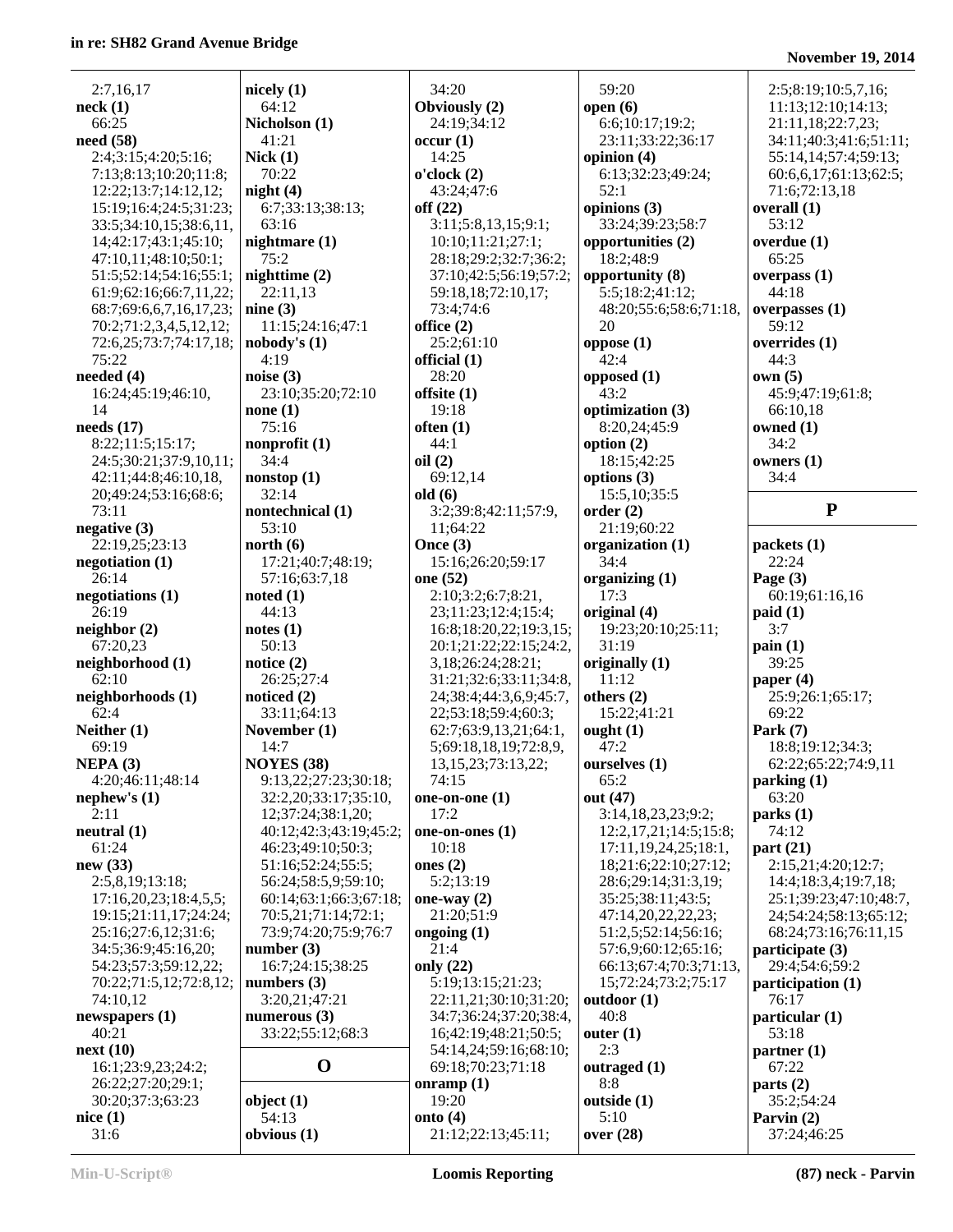> 20;37:6,16,17;38:8; 39:18,24;40:10;42:5; 45:4,13,23;46:7,9; 57:3;58:14,16;60:21 **projected (1)** 36:21 **projects (5)** 4:3;8:18;38:9,10; 42:7 **promises (1)** 61:15 **promising (1)** 60:20 **propensity (1)** 46:2 **properties (5)** 24:14,15,16,18,21 **propose (1)** 56:10 **proposed (7)** 22:16;32:24;33:4; 36:23;46:15;48:15,16 **Min-U-Script® Loomis Reporting (88) pass - proposed**

| 52:13;53:22,23<br>11,15;57:25;60<br>7,20;63:9,11;64<br>65:24;68:22;69<br>70:25;71:3,4;74<br>75:18,19;76:2 |
|-----------------------------------------------------------------------------------------------------------|
| percent(1)                                                                                                |
| Min-U-Script <sup>®</sup>                                                                                 |

| pass(3)                              | 45:25                      |
|--------------------------------------|----------------------------|
| 35:11;37:25;67:11                    | perfect(1)                 |
| passed $(2)$                         | 15:23                      |
| 34:7;71:14                           | perhaps(1)                 |
| passengers (1)                       | 44:17                      |
| 36:2                                 | period (4)                 |
| passion(1)                           | 14:21,22;21:12;            |
| 76:17                                | 50:17                      |
| passionate (2)                       | periods (1)                |
| 50:5;51:13                           | 22:12                      |
| past (2)                             | permanent (4)              |
| 41:6;54:21                           | 50:24;51:3;59:2,4          |
| Pat $(6)$                            | person(5)                  |
| 9:22;10:12;12:18;                    | 5:11;29:1;64:22;           |
| 27:20;41:25;46:24                    | 74:15,15                   |
| $\mathbf{pathetic}\left(1\right)$    | personal (1)               |
| 44:16                                | 39:15                      |
| pathways (1)                         | phase(1)                   |
| 59:13                                | 36:25                      |
| patience (2)                         | Phil $(1)$                 |
| 28:1;76:17                           | 41:23                      |
| patiently (1)                        | physical (2)               |
| 27:25                                | 3:19;51:5                  |
| Patrick (1)                          | pick $(2)$                 |
| 41:25                                | 36:1;57:5                  |
| Patsy $(1)$                          | picture $(2)$              |
| 41:21                                | 53:5,9                     |
| Patty $(1)$                          | picture (5)                |
| 33:17                                | 33:12,14;47:3;53:6;        |
| paving $(1)$<br>32:11                | 57:15                      |
|                                      | piece $(1)$                |
|                                      |                            |
| pay(6)                               | 37:12                      |
| 34:23;39:9;49:25;                    | pieces $(1)$               |
| 54:13;57:11;68:11                    | 26:24                      |
| pedestrian (18)                      | pigeons (1)                |
| 2:4,5;17:23,24;18:1,                 | 68:19                      |
| 4,5;19:6,6,9,11;20:11;               | pilings $(1)$              |
| 35:22,24;43:22;44:18;                | 2:8                        |
| 50:16;51:4                           | pill(1)                    |
| pedestrian-bicycle (2)               | 40:10                      |
| 18:5;19:4                            | Pine $(1)$                 |
| pedestrians (4)                      | 17:20                      |
| 18:7;44:15;53:11;<br>56:20           | Pitkin (4)                 |
|                                      | 41:11;49:22;50:19;         |
| Pennsylvania (1)<br>2:11             | 51:6                       |
|                                      | place $(7)$                |
| people (77)<br>2:8;3:19,21,24;4:9,9, | 4:21;20:25;52:15;          |
| 23;5:1;6:9,12,13,15,20,              | 56:21;57:9;59:14;<br>62:12 |
| 22, 23; 7: 21, 23, 24; 8: 4,         | placed (1)                 |
| 12, 15, 16; 10: 5; 23: 16;           | 52:2                       |
| 28:5;30:25;31:6,10,12,               | places $(2)$               |
| 15, 20; 34: 18; 37: 2, 5, 12;        | 31:5;62:13                 |
| 39:1,8,12,12,14,14;                  | plan $(21)$                |
| 41:10,18;42:10,15;                   | 8:20,22;17:24;19:17;       |
| 47:5,23;48:9;50:17;                  | 20:10;32:4,16;35:16,       |
| 52:13;53:22,23;54:5,                 | 17;37:9,11,11;45:9,9;      |
| 11,15;57:25;60:2;62:1,               | 46:16;48:1,4;51:20;        |
| 7,20;63:9,11;64:9,15;                | 57:20;69:25;72:24          |
| 65:24;68:22;69:2,5,23;               | planned(1)                 |
| 70:25;71:3,4;74:6,10;                | 57:6                       |
| 75:18,19;76:2<br>percent(1)          | planners (1)<br>55:24      |

| planning (5)                      |
|-----------------------------------|
| 12:11;38:13;53:2,4;               |
| 68:25                             |
| plans $(1)$<br>49:20              |
| plants(1)                         |
| 75:15                             |
| please (9)                        |
| 28:11,17;38:17;                   |
| 43:10;71:21;73:3,20;              |
| 74:20;76:4                        |
| pleased (2)                       |
| 58:7;70:24                        |
| pleasing (3)<br>20:17,21;24:6     |
| Pleasure (1)                      |
| 10:12                             |
| plenty (2)                        |
| 50:13;58:6                        |
| PLT(2)                            |
| 39:17;58:13                       |
| plus $(3)$                        |
| 37:3;39:16;54:23                  |
| PM(1)                             |
| 76:20<br>point(6)                 |
| 10:5;21:6;52:13;                  |
| 60:10;62:22;66:16                 |
| pointed (1)                       |
| 28:6                              |
| pointing $(1)$                    |
| 71:15                             |
| points (1)                        |
| 49:12                             |
| police (1)<br>49:14               |
| Policy (2)                        |
| 48:13;55:12                       |
| political (2)                     |
| 74:17,18                          |
| politically (1)                   |
| 62:6                              |
| politicians (1)                   |
| 71:11<br>pollutants (2)           |
| 52:10,11                          |
| pollution (2)                     |
| 35:21;72:9                        |
| pool(2)                           |
| 2:6;11:7                          |
| poor(3)                           |
| 13:15,16,17                       |
| population (1)                    |
| 66:5                              |
| Portion (6)<br>2:1;9:12,23;25:23; |
| 27:22,25                          |
| position (3)                      |
| 38:21;50:9;68:2                   |
| positive (6)                      |
| 22:18,25;23:14,19;                |
| 51:2,10<br>possibilities (1)      |
|                                   |

 15:5 **possible (4)** 38:18;58:16,25;62:3 **possibly (1)** 15:8 **post (1)** 61:10 **postage (1)** 8:1 **posted (1)** 11:20 **potential (1)** 23:18 **pound (1)** 5:7 **power (2)** 12:1;66:16 **powerful (1)** 62:6 **preconstruction (2)** 25:14,20 **predicted (1)** 61:24 **Preferred (4)** 17:9,10,16;18:12 **prepare (1)** 42:17 **present (5)** 9:18;10:14;33:9; 45:14;57:24 **Presentation (7)** 9:12,14,25;10:11; 17:4;61:3;66:16 **presentations (2)** 17:6;55:10 **Preservation (2)** 24:13;25:2 **preserve (1)** 60:22 **pretty (6)** 13:5;21:1,2;27:7; 58:3;63:4 **prevent (1)** 52:7 **previous (2)** 15:14;33:21 **price (1)** 34:24 **primarily (2)** 10:22;17:1 **primary (2)** 13:13;17:24 **printed (2)** 40:18;69:21 **priority (1)** 24:3 **probably (9)** 12:15;16:7;25:8; 26:2;30:23;38:25; 49:15;66:5;75:12 **problem (17)** 5:18;9:8;14:15;15:6; 29:14;33:1;37:7;39:14;  56:4;66:6;67:13,14; 68:9;69:3,3,8;72:8

 4:1;7:17;12:21,22; 13:7,8;33:10;35:19; 36:8;37:18,19;63:10,

9:24;30:15;35:17;

 10:16;14:6,14;15:2, 3;16:1,2,11;17:8; 18:19;20:2;22:5;25:4, 23;26:6,6,15,15;27:9; 36:22;39:20;40:2;43:2, 12;55:7;68:25;76:15

7:12;8:8;9:19;47:10,

 9:15,17,20,20;10:11, 21;11:1,5,8,23;12:17, 18,20,23,24,25;13:1,2, 3;14:7,17;16:18,18; 18:13;19:7;20:24;24:4, 17;25:24,25;26:5;28:8; 29:11,12;30:2,2,12; 32:24;34:16;36:7,18,

**productive (1)** 36:14 **products (1)** 52:19 **program (6)**

 15;48:7 **progressed (1)** 21:5 **prohibited (1)** 46:11 **project (59)**

**problems (13)**

 12 **proceed (4)**

 46:15 **proceedings (1)** 76:19 **proceeds (1)** 46:8 **process (27)**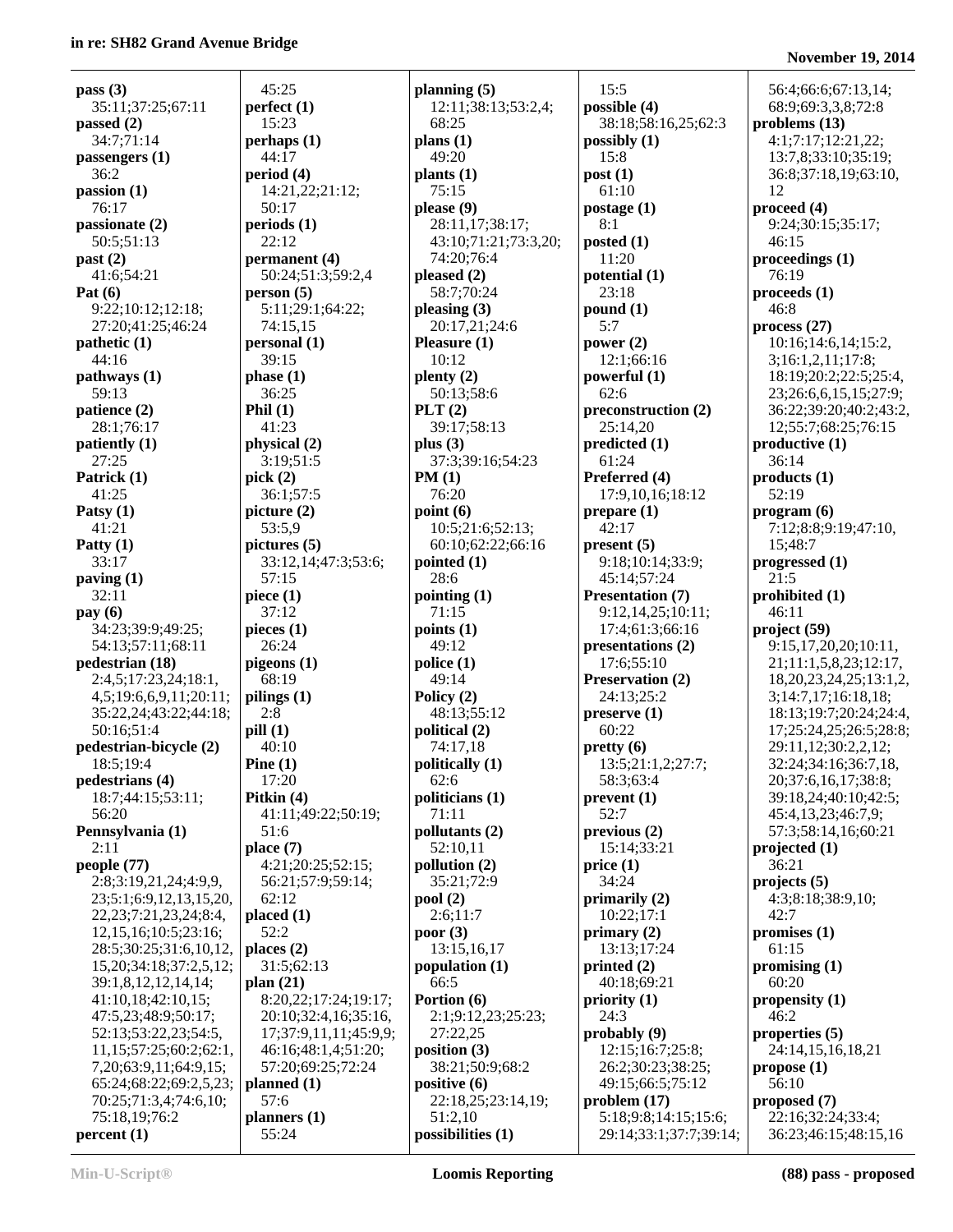| proposing $(2)$        | 22:4;25:9,11;27:24;    | reasons $(6)$         | reinforcement (1)   | resident $(3)$             |
|------------------------|------------------------|-----------------------|---------------------|----------------------------|
| 36:18;57:18            | 67:15                  | 13:3;19:15;22:15;     | 11:19               | 52:25;55:18;71:24          |
| prox(1)                | quote $(1)$            | 42:5;45:12;63:22      | reinforcing (1)     | residential (1)            |
| 15:20                  | 61:22                  | rebuilding $(1)$      | 2:15                | 56:20                      |
| provide (18)           | quotes $(1)$           | 74:9                  | reiterate $(1)$     | residents (2)              |
| 10:1;11:1;18:2;19:9,   | 45:3                   | rebuilt(1)            | 76:8                | 41:11;49:25                |
| 19,24;20:10,12;25:6;   |                        | 34:13                 | rejected $(4)$      | resort $(1)$               |
|                        | $\mathbf R$            |                       |                     |                            |
| 27:10,14,15,16;28:10,  |                        | rec(1)                | 33:7;45:13;46:17;   | 61:20                      |
| 14;34:22;71:22;76:14   |                        | 61:10                 | 68:25               | resources $(2)$            |
| provided (6)           | rail $(2)$             | recently $(1)$        | relationship (1)    | 60:23;61:6                 |
| 16:16,20;18:24;19:8;   | 52:21;54:10            | 34:6                  | 67:21               | respectful $(1)$           |
| 20:22,23               | railroad (7)           | recognize(1)          | relatively $(2)$    | 73:11                      |
| provides (2)           | 21:18;48:25;57:17;     | 21:22                 | 25:10;62:13         | respiratory $(2)$          |
| 18:6;19:11             | 59:21;60:4,4;66:18     | recommend (1)         | remaining $(1)$     | 63:10,12                   |
| proximity(2)           | railway $(1)$          | 52:20                 | 15:10               | response $(2)$             |
| 24:23,24               | 59:24                  | recommendations (1)   | remember (4)        | 61:25;73:16                |
| public (37)            |                        | 16:21                 | 20:2;66:15;74:1,5   |                            |
|                        | raise $(2)$            |                       |                     | responses $(2)$            |
| 6:3,3;8:7,8;9:16,18,   | 5:20,24                | recommending $(1)$    | remembering $(1)$   | 28:2;73:18                 |
| 23;10:15,17;12:18;     | raised $(4)$           | 46:5                  | 71:17               | responsive $(3)$           |
| 13:3;14:8,8,9,21,22;   | 2:8;28:25;38:24;       | reconfiguration (1)   | remodeled (1)       | 58:18,21;59:6              |
| 15:14;16:2,2,5,6,7;    | 73:18                  | 45:17                 | 34:14               | rest $(4)$                 |
| 17:7,8,9;18:11,20,21;  | raises $(1)$           | reconfigured (1)      | removal (1)         | 6:16;27:1;42:1;67:1        |
| 26:9;27:9,13,22;38:5;  | 45:18                  | 34:14                 | 51:18               | restaurants $(2)$          |
| 47:19;55:12;76:9,12    | ramp $(1)$             | reconsidered (1)      | removed (1)         | 52:14;54:23                |
| pull (1)               | 20:11                  | 54:4                  | 57:12               | restrict $(1)$             |
|                        |                        |                       |                     |                            |
| 35:25                  | ranches $(1)$          | record $(7)$          | repair $(2)$        | 43:3                       |
| purple(1)              | 34:22                  | 39:23;47:19;70:8;     | 3:2;30:11           | restricted $(1)$           |
| 13:21                  | range $(2)$            | 71:19;73:16;76:9,12   | repaired $(1)$      | 44:24                      |
| purpose (11)           | 67:5,9                 | Redstone (2)          | 42:11               | result $(1)$               |
| 9:17;10:20;11:1;       | rather $(3)$           | 34:19;65:21           | repeated (2)        | 8:22                       |
| 13:6;14:11,12;15:19;   | 53:5;55:16;69:13       | reduce $(3)$          | 48:23;55:14         | resultant $(1)$            |
| 16:4;27:8;46:6,17      | reached $(1)$          | 20:6;49:1;58:25       | replace $(5)$       | 36:23                      |
| purposes (1)           | 15:19                  | Reed $(7)$            | 3:2;12:7;18:15,17;  | resulting $(1)$            |
| 45:23                  | read $(8)$             | 41:24,25;43:19,20,    | 32:5                | 36:17                      |
|                        |                        |                       |                     |                            |
| push(2)                | 10:20;33:21,22,24;     | 20;74:22,22           | replaced $(5)$      | results $(1)$              |
| 64:14,16               | 40:18;60:15;62:18;     | $R-e-e-d(1)$          | 33:8;34:11;42:12;   | 36:4                       |
| pushed $(1)$           | 69:20                  | 74:22                 | 46:19:68:6          | review $(5)$               |
| 69:25                  | real $(2)$             | refer $(1)$           | replacement (10)    | 14:21,22;53:19,20,         |
| put (32)               | 34:15;70:11            | 61:16                 | 3:4;10:24;30:11;    | 21                         |
| 2:15;4:6,15,16;5:5,6,  | reality $(1)$          | regarding $(1)$       | 32:24;33:3,20;34:1; | reviewing $(1)$            |
| 6,14;7:2,6,9;8:6;20:1; | 55:14                  | 34:1                  | 45:7,14;51:22       | 26:8                       |
| 22:7,12;37:15;41:9;    | realize $(1)$          | region $(4)$          | replacing $(3)$     | revised $(1)$              |
| 43:6;47:14;48:5,6,6;   | 15:22                  | 53:23;54:4;61:7,8     | 46:13;62:21,21      | 20:12                      |
|                        |                        |                       |                     |                            |
| 49:8;51:1;53:16;56:3;  | realized $(2)$         | regional (17)         | report $(1)$        | revisit $(1)$              |
| 57:11;59:20;62:19;     | 20:5;34:7              | 37:7,16,19;41:3;      | 60:16               | 75:23                      |
| 64:12;66:16;67:8       | really $(30)$          | 53:7,22;54:17;55:2;   | reporter $(3)$      | ride(1)                    |
| putting $(3)$          | 10:18,21;11:24;        | 61:4;62:19;65:24;     | 27:15;28:13;30:21   | 40:14                      |
| 8:10;26:3;75:3         | 26:25;27:4,8;28:7;     | 67:14;68:9,24;69:3,3; | reports $(1)$       | rider $(1)$                |
|                        | 29:4:31:24:34:10:      | 73:24                 | 12:6                | 23:25                      |
| Q                      | 35:14;38:14;39:9,10,   | regret $(1)$          | representatives (1) | Rifle $(2)$                |
|                        | 24;40:7;42:20;50:7;    | 33:18                 | 16:9                | 56:6;67:2                  |
| qualitative $(1)$      | 53:19;56:5;59:24;      | regroup $(1)$         | request $(4)$       | right $(36)$               |
| 15:11                  | 62:19;63:5;66:6;67:12; | 69:6                  | 19:21;20:8,15;49:2  | 3:25;4:12;9:13;14:3;       |
|                        |                        |                       |                     |                            |
| quality $(4)$          | 70:16,24;72:4,5;74:13  | regular $(2)$         | requests $(2)$      | 22:5;25:15,16;26:4,15,     |
| 24:2;42:9;43:9;        | reams $(1)$            | 32:8;56:13            | 19:14;48:23         | 15, 15; 27: 9, 23; 29: 25; |
| 70:15                  | 69:22                  | regulations $(1)$     | require $(1)$       | 30:6,6;32:2;39:14;         |
| quarter $(1)$          | rear-ended (1)         | 46:11                 | 73:24               | 40:4;42:3;43:23,24;        |
| 6:9                    | 33:12                  | rehabilitation (2)    | required $(1)$      | 44:4;46:21;47:24;          |
| quickly $(3)$          | reason $(7)$           | 10:24;18:14           | 4:22                | 56:15;57:1;63:23;64:4;     |
| 23:24;62:3;65:15       | 2:22;6:25;17:24;       | reinforce $(1)$       | requirements $(1)$  | 66:18;70:21;71:14;         |
| quit $(1)$             | 19:19;34:20;69:11,25   | 36:12                 | 48:13               | 72:4;73:9;74:9;75:9        |
| 54:19                  | reasonable $(1)$       | reinforced (1)        | requires $(2)$      | right-hand $(1)$           |
| quite $(5)$            | 4:7                    | 2:7                   | 48:14;51:22         | 36:3                       |
|                        |                        |                       |                     |                            |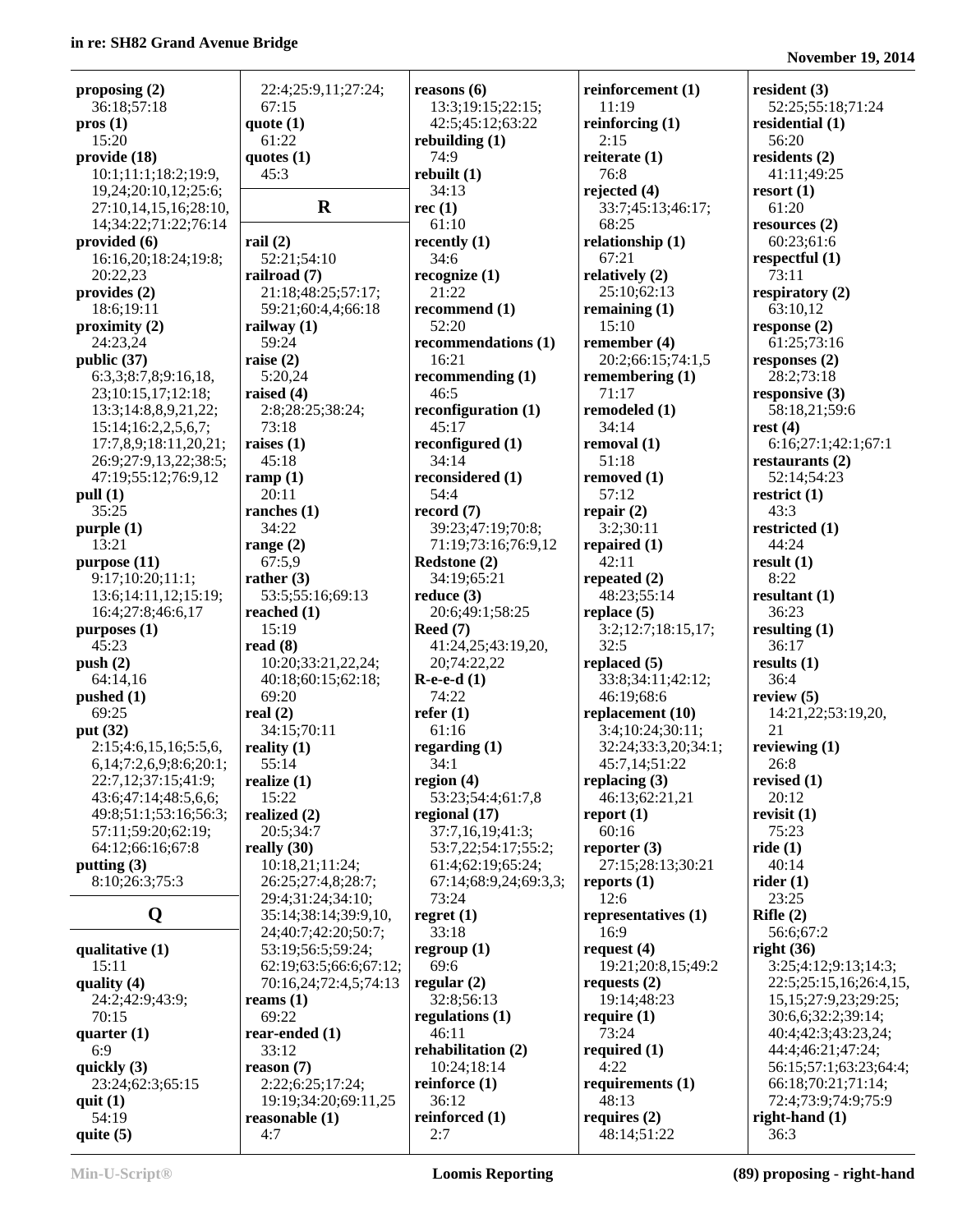| River $(18)$              | 11:1;36:13            | 32:14                | 41:24;74:22           | site $(3)$                    |
|---------------------------|-----------------------|----------------------|-----------------------|-------------------------------|
| 11:3,25;12:4,5;20:9,      | safely $(1)$          | send $(4)$           | Shift $(1)$           | 21:24;44:23;66:17             |
| 13, 16; 32: 6, 9, 15, 15; | 36:1                  | 3:14,18,20;27:17     | 66:15                 | sitting $(1)$                 |
| 40:25;45:24;48:18,19;     | safer $(2)$           | sense $(7)$          | shoppers $(2)$        | 39:7                          |
| 53:24;56:6;60:6           | 35:1:75:1             | 3:9;4:10;14:3;57:19; | 52:17,18              | situation (1)                 |
| Rivers (3)                | safety $(3)$          | 60:16;62:9;73:10     | shored $(1)$          | 68:13                         |
| 18:8;19:12;66:24          | 43:22;50:16;51:4      | sensitive (1)        | 34:13                 | Sixth $(12)$                  |
|                           |                       |                      |                       |                               |
| road $(7)$                | sake $(1)$            | 16:11                | short $(2)$           | 17:19,19,19;19:21,            |
| 31:11;35:7;52:3;          | 54:12                 | sensitivity $(1)$    | 23:7;30:16            | 25;22:13;45:18;57:23,         |
| 61:24;68:11,17;72:10      | same (9)              | 60:20                | shorter $(1)$         | 23;58:1;72:16,19              |
| Roaring (9)               | 3:3,5;8:5,25;25:11;   | sent $(3)$           | 22:6                  | size $(3)$                    |
| 11:6;32:10;40:25;         | 38:14;49:7;54:22;71:1 | 3:23;47:19,22        | shortly $(2)$         | 29:23;35:21,21                |
| 46:10,19;53:24;54:1;      | Save $(4)$            | sentiment (1)        | 7:14;26:12            | ski(2)                        |
| 60:6;67:14                | 3:18;34:25;47:13;     | 38:14                | shoulder $(2)$        | 7:5,7                         |
| Rob(2)                    | 60:9                  | separate $(1)$       | 20:7;52:3             | $\mathrm{Skip}\left(1\right)$ |
|                           |                       |                      |                       |                               |
| 35:10;46:25               | saw $(4)$             | 24:12                | shove $(1)$           | 41:20                         |
| rock(1)                   | 15:14;49:20;61:3;     | separation $(1)$     | 6:18                  | slide $(4)$                   |
| 65:13                     | 62:13                 | 18:6                 | shoved (1)            | 16:2;21:11;27:8,20            |
| Roland $(1)$              | saying $(5)$          | September (1)        | 8:14                  | slides $(1)$                  |
| 6:15                      | 34:2;43:2;57:2;68:8;  | 40:19                | show $(2)$            | 23:23                         |
| role(1)                   | 76:3                  | serious $(1)$        | 33:13;47:4            | slow $(3)$                    |
| 16:13                     | scenic $(2)$          | 45:18                | showing $(1)$         | 5:16;32:13,14                 |
| roll(1)                   | 60:23;61:5            | seriously $(1)$      | 43:10                 | small $(3)$                   |
|                           |                       |                      |                       |                               |
| 63:15                     | schedule $(2)$        | 45:13                | shown $(3)$           | 34:3,4;43:3                   |
| ROMEO (1)                 | 26:23,24              | serve $(3)$          | 44:7;52:17,18         | smaller $(1)$                 |
| 2:2                       | scheduled (3)         | 31:25;46:10;52:15    | shows $(1)$           | 68:19                         |
| room $(3)$                | 26:21;27:5;71:14      | served $(1)$         | 18:11                 | small-town $(1)$              |
| 12:13;52:3;66:13          | school $(2)$          | 39:17                | side $(12)$           | 34:25                         |
| Roosevelt (1)             | 21:24,25              | serves $(3)$         | 18:6;20:11;31:19;     | smell $(1)$                   |
| 31:10                     | scope $(3)$           | 34:16;55:13;67:1     | 42:22;44:15;48:18,19; | 72:10                         |
| roots $(2)$               | 18:22;46:18;55:15     | service $(2)$        | 61:9;62:1,6,11,12     | smooth $(1)$                  |
|                           |                       |                      |                       | 39:19                         |
| 51:25;52:4                | scoping $(5)$         | 18:1;65:9            | sidewalks (1)         |                               |
| Rosenberg (3)             | 13:3,3;14:8,8;26:5    | services $(4)$       | 29:21                 | Show (2)                      |
| 35:12,13;41:24            | Scotts $(1)$          | 22:1,2,3;34:22       | sign(2)               | 34:19;74:2                    |
| roundabout (2)            | 4:17                  | sessions $(1)$       | 10:3;11:20            | sold $(1)$                    |
| 19:22,25                  | scour $(2)$           | 10:18                | signage $(1)$         | 68:12                         |
| route $(6)$               | 11:24;12:8            | set $(1)$            | 19:24                 | solution (14)                 |
| 3:10;8:23,25;35:1;        | screen $(1)$          | 30:19                | signal $(2)$          | 50:7,12;51:14;56:2,           |
| 49:8;68:5                 | 15:8                  | sets $(1)$           | 35:23:64:16           | 10,14;57:19;67:5,9;           |
| routing $(2)$             | screening $(6)$       | 22:21                | signed $(5)$          | 68:5,24;73:24,24;             |
|                           |                       |                      |                       |                               |
| 41:3,7                    | 14:13;15:2,3,18,18;   | Seven $(1)$          | 10:5;28:5;40:19;      | 74:17                         |
| Royal $(2)$               | 26:6                  | 24:22                | 41:18;70:5            | solutions $(1)$               |
| 55:5;59:25                | second $(6)$          | Seventh (2)          | signs $(2)$           | 60:11                         |
| ruined $(1)$              | 14:4;22:6;28:21;      | 20:9;54:23           | 35:24;64:13           | solve $(4)$                   |
| 31:11                     | 45:8;59:1;73:14       | several $(1)$        | sign-up $(1)$         | 4:1;9:7;37:7,17               |
| rules $(1)$               | seconds $(2)$         | 35:5                 | 10:2                  | solving $(2)$                 |
| 29:5                      | 75:10,13              | shake $(1)$          | Silt(1)               | 7:16;36:7                     |
| run $(4)$                 | section $(1)$         | 63:16                | 67:2                  | somehow (1)                   |
| 34:4;50:22;57:19,20       | 65:24                 | sham $(1)$           | simple $(2)$          | 68:18                         |
|                           |                       |                      |                       |                               |
| rundown $(1)$             | secure $(1)$          | 56:3                 | 7:11;45:6             | Someone (2)                   |
| 9:24                      | 11:1                  | shape $(1)$          | simpler $(1)$         | 64:12,22                      |
| running $(2)$             | seem $(1)$            | 28:8                 | 19:24                 | someplace $(1)$               |
| 45:25;65:16               | 33:25                 | Shapiro (2)          | simplicity $(1)$      | 5:6                           |
| runoff $(1)$              | seemed $(1)$          | 59:10,11             | 34:9                  | somewhere (1)                 |
| 52:7                      | 60:25                 | share $(3)$          | simplify $(1)$        | 71:12                         |
| runs $(1)$                | seems $(6)$           | 28:2;55:7;75:18      | 19:21                 | sorry $(1)$                   |
| 57:16                     | 34:12;53:6;61:1,2;    | sheet $(1)$          | simply $(2)$          | 61:19                         |
|                           | 68:12,13              | 10:2                 | 38:6,11               | sound $(2)$                   |
|                           |                       |                      |                       |                               |
| S                         | segmentation $(2)$    | sheets $(2)$         | single $(3)$          | 32:15;52:15                   |
|                           | 46:9,18               | 27:18;76:10          | 46:12,17;67:3         | sounds $(2)$                  |
| sacrifice (1)             | semi $(1)$            | sheriff $(1)$        | $s$ it $(5)$          | 32:15;60:20                   |
| 37:13                     | 11:11                 | 51:4                 | 5:9;6:21;52:14,15;    | source $(1)$                  |
| safe $(2)$                | semis $(1)$           | Sherry $(2)$         | 64:17                 | 13:13                         |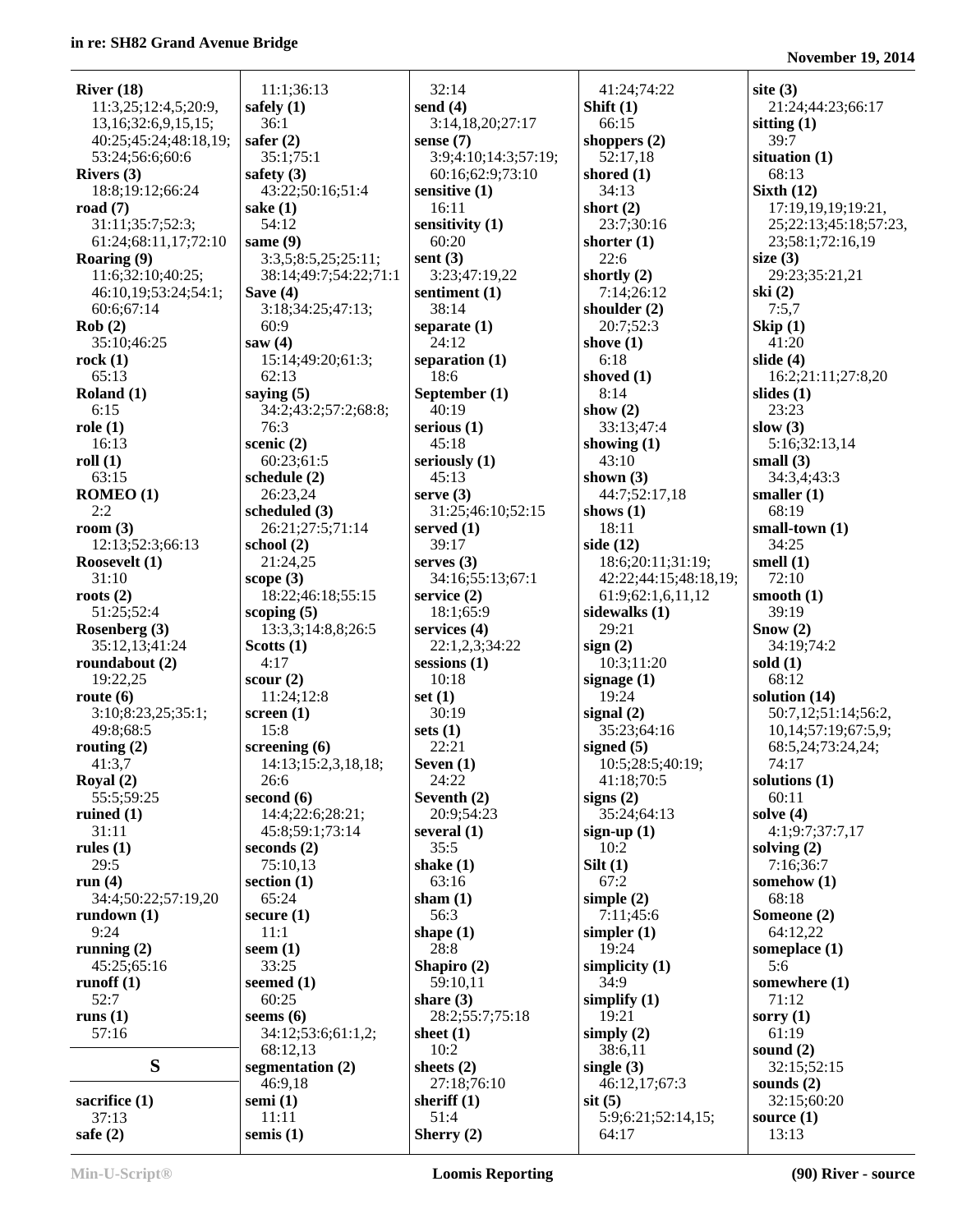| south $(9)$                                | 70:16,23;71:2,6,11,25;                         | Steve $(1)$                         | 4:8;7:22                                 | talked $(14)$                      |
|--------------------------------------------|------------------------------------------------|-------------------------------------|------------------------------------------|------------------------------------|
| 4:15,16;19:1;20:11;                        | 72:5;73:7,7;74:6,23,                           | 41:24                               | Sturges (2)                              | 12:20;14:12;15:2;                  |
| 31:4;39:3;48:2,18;                         | 24;75:17                                       | Stewart (2)                         | 58:5,6                                   | 26:4;50:13,13,14,23;               |
| 57:16                                      | spry $(1)$                                     | 38:20,21                            | style $(1)$                              | 60:20;62:8,9;68:10;                |
| southbound (1)                             | 64:23                                          | still $(8)$                         | 20:20                                    | 69:2;75:19                         |
| 34:7                                       | Stabenou (1)                                   | 3:4,5;5:2;6:9;13:22;                | submit $(1)$                             | talking $(4)$                      |
| space $(1)$                                | 41:23                                          | 31:4;72:10,14                       | 76:9                                     | 2:24;39:10;65:17;                  |
| 60:7                                       | staff $(4)$                                    | stone $(1)$                         | substandard (1)                          | 74:1                               |
| spalling $(1)$                             | 38:10,10;55:9;73:11                            | 58:19                               | 11:15                                    | talks $(2)$                        |
| 11:18                                      | stairs $(1)$                                   | stood $(1)$                         | successful $(1)$                         | 60:19;61:17                        |
| speak $(16)$                               | 20:12                                          | 47:4                                | 41:8                                     | Task $(7)$                         |
| 10:1,6,8;27:14;28:5,<br>25;29:3;53:3;58:6; | Stakeholder (1)<br>16:15                       | stop $(9)$<br>3:24;4:11;30:14;      | sudden $(1)$<br>49:21                    | 16:22,22;20:18,22;<br>21:3,7;39:18 |
| 60:18;61:7;64:2;67:24;                     | stamp $(1)$                                    | 47:24;64:25;69:6,16;                | sufficient (1)                           | tax(4)                             |
| 70:6;71:19;73:10                           | 8:2                                            | 70:12;72:15                         | 53:8                                     | 49:17,25;54:13;                    |
| speaker $(1)$                              | Stan $(2)$                                     | stoplights $(2)$                    | suggest $(1)$                            | 55:25                              |
| 30:20                                      | 32:2,3                                         | 72:15;73:3                          | 43:7                                     | $t$ axpayers $(1)$                 |
| special $(1)$                              | stand $(3)$                                    | stopped $(2)$                       | summarize (1)                            | 7:3                                |
| 24:1                                       | 27:14;30:5;43:23                               | 36:6;70:14                          | 9:15                                     | team $(5)$                         |
| species $(2)$                              | standard $(2)$                                 | stopping $(1)$                      | summer $(1)$                             | 9:21;39:18;58:14,17,               |
| 24:1,1                                     | 11:16;30:19                                    | 36:2                                | 5:10                                     | 17                                 |
| Speck(3)                                   | standards (1)                                  | stops $(2)$                         | Summit (1)                               | team's $(1)$                       |
| 32:2,3,3                                   | 14:2                                           | 36:1;72:22                          | 6:16                                     | 59:6                               |
| speculate $(1)$                            | standing $(1)$                                 | stores $(4)$                        | Sundin $(2)$                             | tearing $(3)$                      |
| 46:3<br>speed $(6)$                        | 70:25<br>Stark $(2)$                           | 51:8,8;52:18;73:3<br>straight $(1)$ | 45:2,3                                   | 7:2;22:8;24:19<br>teased $(1)$     |
| 5:20,22,24;35:20;                          | 70:9,9                                         | 2:5                                 | super $(1)$<br>59:15                     | 65:17                              |
| 36:23;64:3                                 | start $(8)$                                    | <b>Strawberry</b> (1)               | superior $(1)$                           | technical $(1)$                    |
| speeding $(1)$                             | 9:18;10:10;26:21,22;                           | 17:5                                | 52:19                                    | 62:17                              |
| 64:24                                      | 27:23;42:21;57:2;                              | Street $(30)$                       | support $(2)$                            | Teddy(1)                           |
| speeds $(1)$                               | 64:17                                          | 4:17,17,18,18;17:19;                | 35:3;74:18                               | 31:10                              |
| 32:14                                      | started $(4)$                                  | 20:4,9;24:22;31:17,19,              | suppose $(2)$                            | telling $(1)$                      |
| spell $(1)$                                | 14:6,8;18:12;34:8                              | 20,21;37:8;48:2,3;                  | 4:4:68:18                                | 74:5                               |
| 72:1                                       | starting $(1)$                                 | 50:25;51:5,20,22;52:8,              | supposed $(2)$                           | tells $(1)$                        |
| spelling $(3)$                             | 2:19                                           | 16;54:23;57:23,23,24;               | 47:9;75:1                                | 6:4                                |
| 28:18;70:7;73:20                           | starts $(1)$                                   | 58:1;59:1;63:4;64:8;                | supposedly $(1)$                         | temporary $(3)$                    |
| spend $(6)$                                | 5:17                                           | 69:10                               | 44:15                                    | 21:17:50:7:59:3                    |
| 4:6;7:14,19;47:16;                         | state $(20)$                                   | streets $(4)$                       | sure $(12)$                              | ten(2)                             |
| 66:22;69:24<br>spending $(2)$              | 4:21;5:21;7:3;13:15,<br>17, 17; 14: 1; 17: 20; | 17:22;44:15;62:11,<br>12            | 14:1,2;16:10;19:7;<br>27:11;28:16;38:18; | 41:21;71:16<br>Teri $(1)$          |
| 23:18;66:21                                | 19:12;25:2,23;28:17;                           | strict $(1)$                        | 42:25;44:7;51:4;71:21;                   | 10:2                               |
| spent $(6)$                                | 34:16;35:3;41:1,4,17;                          | 10:7                                | 75:20                                    | term(1)                            |
| 3:8,18;24:7;35:16;                         | 44:4;66:22;71:8                                | stroller $(1)$                      | survey $(1)$                             | 23:7                               |
| 47:19;68:3                                 | stated $(2)$                                   | 64:22                               | 47:12                                    | terms $(4)$                        |
| Speranza (1)                               | 48:17,22                                       | strollers $(1)$                     | sustainable (1)                          | 26:3;57:10,20,21                   |
| 41:23                                      | statement (4)                                  | 44:21                               | 35:1                                     | Terry $(1)$                        |
| spoken $(1)$                               | 4:13;33:9;42:18,20                             | strongly $(1)$                      | Suzanne (1)                              | 70:9                               |
| 33:25                                      | statements $(1)$                               | 39:24                               | 38:20                                    | thanking $(1)$                     |
| spread $(1)$                               | 42:6                                           | structural (3)                      | Swiss $(1)$                              | 27:24                              |
| 45:10                                      | states $(1)$                                   | 11:9,11,23                          | 56:13                                    | Thanks (3)                         |
| spring $(2)$                               | 7:25                                           | structure $(3)$                     | sympathetic $(1)$                        | 43:10;46:24;70:22                  |
| 15:1;27:5<br>Springs (59)                  | statewide (1)<br>34:16                         | 11:14,15;61:1<br>studies $(5)$      | 51:24                                    | them's $(1)$<br>72:16              |
| 3:11,13,20,22;4:5;                         | stay $(3)$                                     | 49:4;52:18;55:11;                   | T                                        | there'll $(3)$                     |
| 6:7,21,22;7:10;8:18;                       | 43:11;71:15;73:11                              | 68:3,4                              |                                          | 26:12,17,19                        |
| 9:1;11:3,4,6,7;16:20;                      | staying $(2)$                                  | study $(9)$                         | table(1)                                 | thin $(1)$                         |
| 17:18;23:15;29:10;                         | 30:19:47:5                                     | 4:22;30:15;33:9;                    | 22:23                                    | 38:11                              |
| 30:3,8;34:3,23;35:18;                      | steadily $(1)$                                 | 46:4,7;48:24;49:1,7;                | talk $(20)$                              | thinking $(2)$                     |
| 37:1,2,14;40:22;41:1;                      | 33:1                                           | 61:17                               | 2:24,24,24,24;5:11;                      | 34:9;64:1                          |
| 42:9;43:4;45:8;47:21;                      | steady $(1)$                                   | stuff $(5)$                         | 6:3,9,13;9:6;13:11;                      | Thirdly (1)                        |
| 48:19,20;49:8;53:1;                        | 32:13                                          | 21:5;26:5,19;27:1;                  | 39:8;42:4;43:13,16;                      | 54:15                              |
| 54:1,9;55:17,22;56:9,                      | steel $(2)$                                    | 43:14                               | 47:6;61:22;65:5,18;                      | thirty $(1)$                       |
| 17;61:20;66:24;69:15;                      | 11:19,21                                       | stupid $(2)$                        | 74:3;75:19                               | 28:21                              |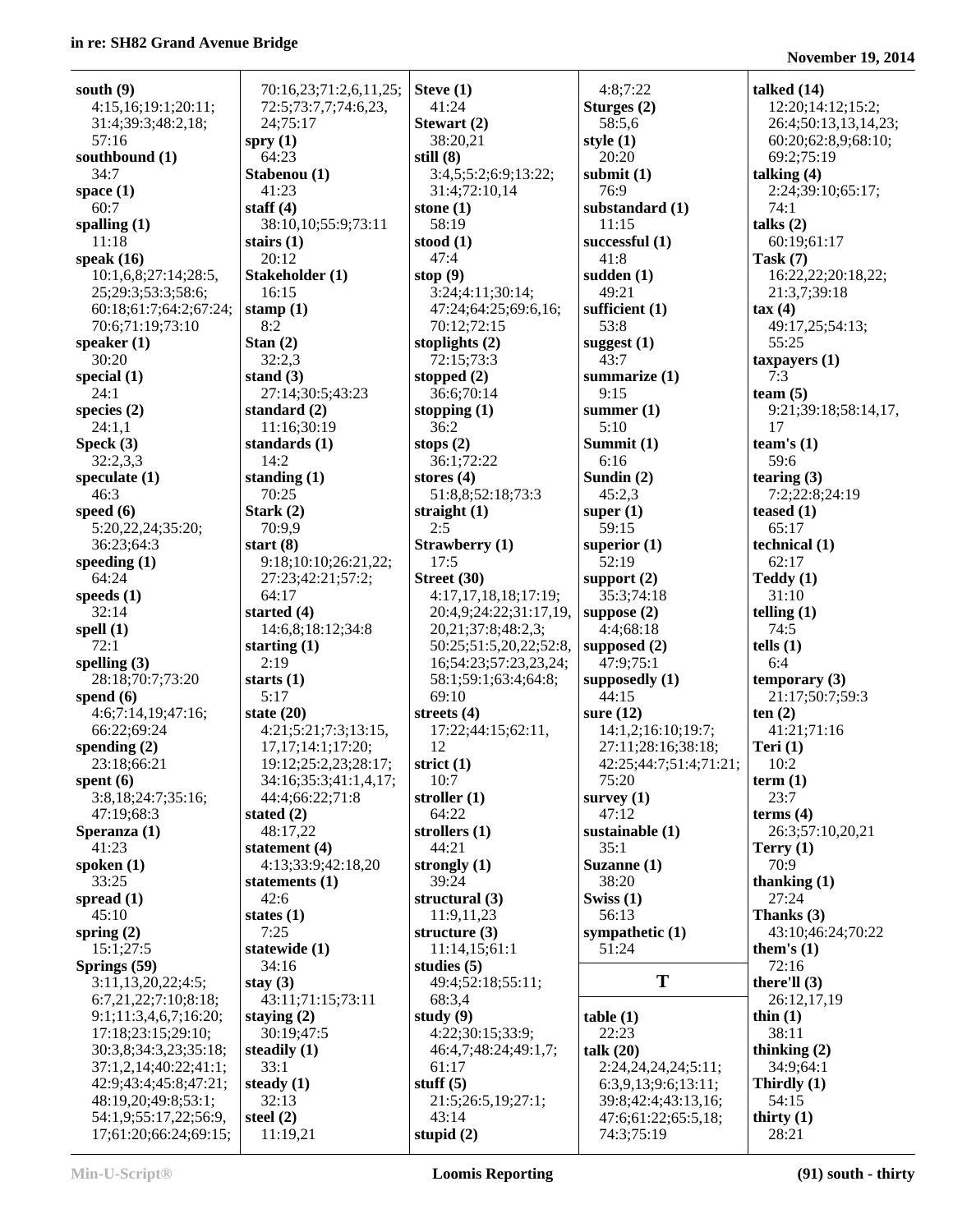| thoroughfare $(1)$<br>68:1   | top(4)<br>15:16;22:7;42:5;    | traveling $(1)$<br>5:23           | underneath (3)<br>22:9,14;60:2                  |                            |
|------------------------------|-------------------------------|-----------------------------------|-------------------------------------------------|----------------------------|
| though $(1)$                 | 53:23                         | trees $(14)$                      | underpass (6)                                   | $\mathbf{V}$               |
| 71:7                         | total $(3)$                   | 39:4;51:19,21,22,23;              | 18:6;19:11;44:7,9,                              |                            |
| thought $(7)$                | 26:1;30:14;46:13              | 52:6,9,11,13,15,17,18;            | 10,12                                           | Vail $(2)$                 |
| 2:9;3:15;18:13,17;           | totally $(3)$                 | 55:10;62:14                       | underpasses (3)                                 | 7:5;40:22<br>Valley $(21)$ |
| 34:10;39:8;52:20             | 36:2,16;37:14                 | tribes $(1)$                      | 44:8,14,14                                      | 3:12,12;4:17;11:7;         |
| thoughtful $(1)$             | touch $(1)$                   | 25:6                              | understands (1)                                 | 32:11;35:2;36:9;40:19;     |
| 69:24                        | 43:11                         | tried $(3)$                       | 12:1                                            | 42:16;43:9;46:19;          |
| thoughts (2)                 | tough $(1)$                   | 6:8;58:20;74:3                    | unfortunate $(1)$                               | 53:24;54:1;55:18;61:6;     |
| 28:2;65:7                    | 58:24                         | truek(1)                          | 68:22                                           | 67:1,15;68:23;71:3,4;      |
| three $(14)$                 | tourism $(1)$                 | 63:24                             | unfortunately (1)                               | 72:5                       |
| 5:11;7:12;10:6,16;           | 34:21                         | trucks $(4)$                      | 66:25                                           | valleys $(1)$              |
| 15:3;23:23;28:22;29:2;       | town(36)                      | 5:8;56:19;63:15;                  | unhappy(1)                                      | 40:25                      |
| 58:14;69:21;72:14,14;        | 2:6,13,21;4:15;8:23;          | 69:14                             | 60:8                                            | Valleywide (1)             |
| 74:1,9                       | 30:25;31:7,12,20,25;          | trusses $(1)$                     | unhealthy $(1)$                                 | 41:2                       |
| three-lane (1)               | 32:16;35:20,20,21;            | 2:8                               | 37:3                                            | valuable (1)               |
| 7:9                          | 37:7,8,13;39:12,14;           | try(10)                           | uniquely $(1)$                                  | 47:10                      |
| thrive $(1)$                 | 40:3;43:24;44:5,13;           | 5:10;12:16;13:24;                 | 41:5                                            | value $(4)$                |
| 36:13                        | 54:21;57:15,16,21;            | 15:24;19:15;21:20;                | unit $(1)$                                      | 10:18;34:10;51:21;         |
| throat $(2)$                 | 62:4,6,8,9,22;66:5,10;        | 22:2;58:15;59:6;62:18             | 61:20                                           | 61:18                      |
| 6:19;8:14                    | 74:10;75:5                    | trying $(7)$                      | unlike $(1)$                                    | values $(1)$               |
| throats $(1)$                | towns(1)                      | 6:18;7:22;8:10,15;                | 33:24                                           | 62:8                       |
| 69:25                        | 72:6                          | 37:7;64:9;73:10                   | unsafe $(3)$                                    | variety $(2)$              |
| throughout (3)               | town's $(1)$                  | tune(1)                           | 35:22;36:4;37:3                                 | 13:4;45:5                  |
| 42:15,23;68:23               | 57:22                         | 34:11                             | up(69)                                          | various $(3)$              |
| thrown $(1)$                 | track(2)                      | tunnel $(9)$                      | 2:8,16;3:12;5:16,17,                            | 14:18;68:4;71:22           |
| 60:12                        | 44:14;59:21                   | 56:10,11,12,15;60:1,              | 19;6:1;7:2,13;8:25;                             | Vasquez $(3)$              |
| timekeeper (1)<br>28:21      | $tractor-trailer(1)$<br>11:12 | 1;66:18,19;67:11<br>tunnels $(2)$ | 10:5;11:12;13:8;15:24;<br>16:8, 19, 24; 17: 18; | 49:10,11,11                |
| timeline $(1)$               | traffic $(67)$                | 7:9,13                            | 20:19;21:16;24:5;                               | vehicle (2)                |
| 4:4                          | 3:11;4:1;5:3,7,12,15,         | turn(3)                           | 25:18;27:7,7,14;28:5,                           | 32:6;34:8                  |
| timelines $(1)$              | 19,22,23;6:1;9:1,2;           | 33:23;69:13;72:18                 | 16;30:5;31:16;32:8,16;                          | vertically $(1)$           |
| 4:3                          | 19:18;21:9,12,20;22:9,        | turned $(4)$                      | 33:13;34:13;36:1;                               | 18:25                      |
| times (6)                    | 10;27:2,6;31:1,16;            | 2:3,4;26:9;29:22                  | 37:15;40:15,16;42:16;                           | vibrancy $(1)$             |
| 16:13,14,17;22:12;           | 32:7,10;33:1,6,11,13;         | turning $(1)$                     | 43:10;44:22;47:4,4,18;                          | 40:8                       |
| 36:4;40:19                   | 35:19,25;36:2,3,23,23;        | 37:6                              | 48:4;50:11;53:22,25;                            | vibrant $(1)$<br>40:6      |
| tiny(1)                      | 37:7,10,12;43:21,24,          | twin $(1)$                        | 57:5;58:18;59:7,12,14;                          | Victorian (1)              |
| 34:23                        | 25;45:10,20,25,25;            | 56:15                             | 63:8, 12, 14, 24; 64: 13;                       | 62:13                      |
| tires $(1)$                  | 49:1,14;50:10;51:9;           | two(25)                           | 68:8;69:1;70:5,6,25;                            | view $(5)$                 |
| 32:14                        | 53:12,25:54:21,25:            | 4:25:5:2:11:5.12                  | 71:3,4;72:7;73:12,15;                           | 20:15;52:18;54:2;          |
| today $(8)$                  | 56:16,20;57:25;61:15;         | 18:8;19:12;23:17;                 | 74:21,24                                        | 61:18;62:23                |
| 3:5;5:10;7:1,10,17;          | 63:4, 10, 15, 19; 64: 3;      | 29:22,23,23;32:11,13;             | upon $(2)$                                      | views $(4)$                |
| 9:7;58:19;65:18              | 66:6;67:2;71:2;72:6,          | 33:21;36:16;39:11;                | 40:23;41:3                                      | 20:8,13,14;55:7            |
| today's $(1)$                | 15,20                         | 43:21;44:6;45:12;                 | upper $(4)$                                     | Village (2)                |
| 7:16                         | traffic's $(1)$               | 51:11;53:18;64:17;                | 6:6;55:18;56:6;72:5                             | 34:19:40:7                 |
| together $(7)$               | 72:21                         | 66:24;69:18;70:23;                | use $(14)$                                      | vision $(1)$               |
| 8:7:26:3:48:7:56:3;          | trailers $(1)$                | 74:1                              | 5:8;13:6;18:11;                                 | 40:4                       |
| 62:13;66:16;67:4             | 29:24                         | $two$ -lane $(4)$                 | 19:24;21:7;28:11,22;                            | visit $(1)$                |
| told(2)                      | transit $(1)$                 | 2:3;5:6;11:13;39:3                | 30:21;32:13;38:17;                              | 64:15                      |
| 3:1;68:16                    | 21:25                         | two-year $(2)$                    | 42:15;49:25;50:24;                              | visited $(1)$              |
| Tom $(2)$                    | translates (1)<br>61:21       | 26:23;40:2                        | 53:3<br>used $(7)$                              | 62:11                      |
| 28:20;47:2<br>tonight $(17)$ | <b>Transportation (11)</b>    | U                                 | 7:1;19:2;28:7;31:4,                             | visitors $(1)$             |
| 10:2,13;27:14,16;            | 19:5;35:2;37:16,18,           |                                   | 5;37:21;71:25                                   | 64:12                      |
| 28:9;38:16;58:23;64:2;       | 19;41:2;42:7;46:10,18;        | unacceptable $(3)$                | using $(1)$                                     | visual $(5)$               |
| 71:20;73:15,17,19;           | 55:19;68:24                   | 36:24;37:2,14                     | 60:4                                            | 24:2,3;61:17,17,25         |
| 74:15;75:16,20,23;           | transportational (1)          | under $(10)$                      | utilities $(5)$                                 | visually $(2)$             |
| 76:11                        | 42:19                         | 13:21;18:7,21,24;                 | 17:25;25:19;51:24,                              | 24:6;57:14                 |
| tonight's $(1)$              | transporting $(1)$            | 19:11;52:2;56:10;                 | 25;52:2                                         | vocal $(1)$<br>69:5        |
| 9:18                         | 34:18                         | 59:13;66:19;68:17                 | utility $(1)$                                   | vociferous $(1)$           |
| Tony $(1)$                   | travel $(1)$                  | underground $(1)$                 | 25:19                                           | 62:5                       |
| 38:25                        | 42:16                         | 8:11                              |                                                 | voice $(1)$                |
|                              |                               |                                   |                                                 |                            |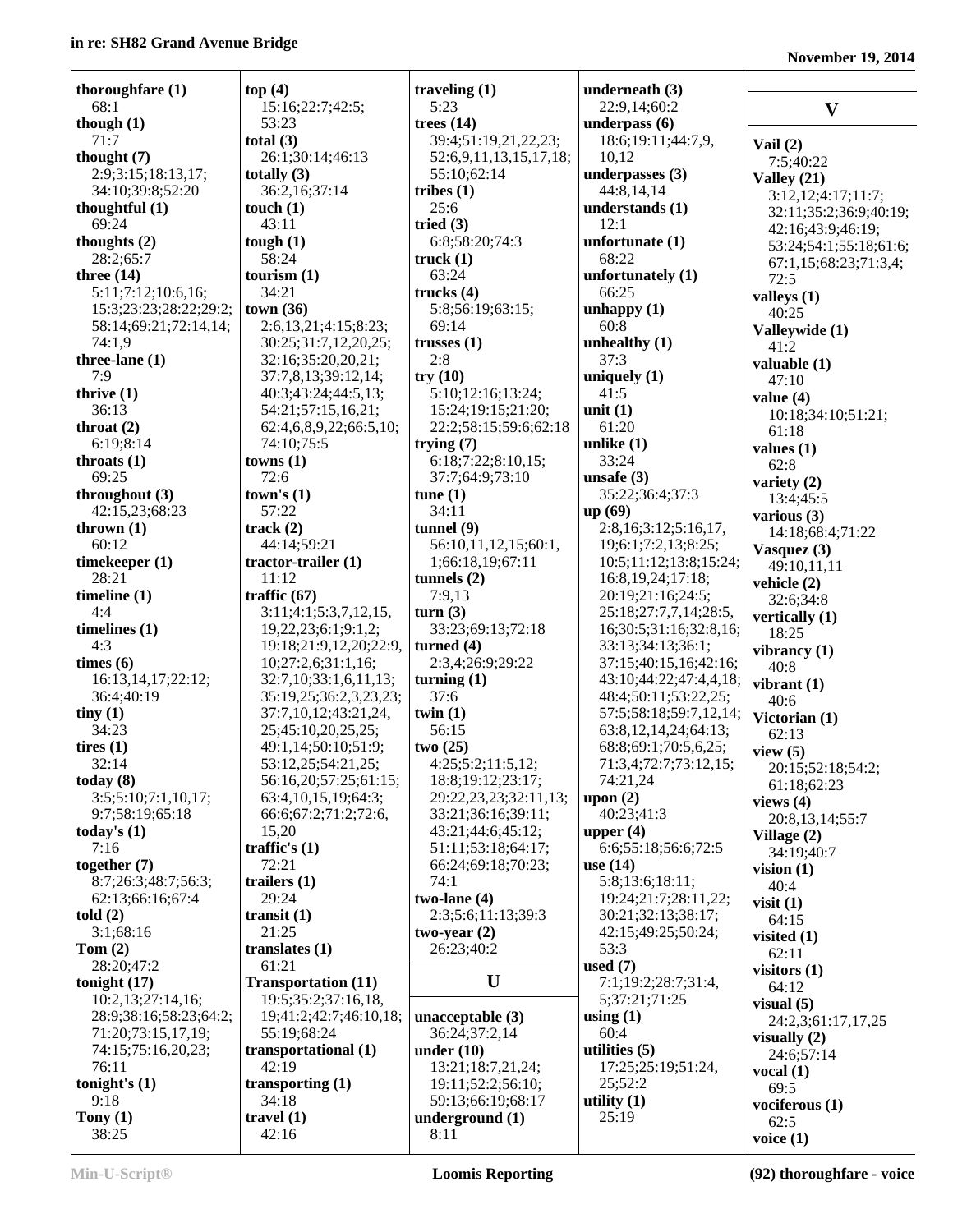| 33:23                    | 3:6;18:6;56:15;                | 20:17;21:6,25;59:5;    | $10-(1)$             | 34:3                      |
|--------------------------|--------------------------------|------------------------|----------------------|---------------------------|
| volume $(3)$             | 72:16,17                       | 73:23                  | 3:7                  | 2011(1)                   |
| 33:6;43:21,25            | westbound (1)                  | workers (2)            | 10,000(1)            | 14:7                      |
| volumes $(1)$            | 72:19                          | 23:16;55:19            | 39:13                | 2015(1)                   |
| 45:20                    | what's $(8)$                   | working (7)            | 10:00(1)             | 26:21                     |
| vote $(4)$               | 7:24;23:2;24:9;                | 10:4,18;16:15,18,18;   | 6:10                 | 2017(1)                   |
| 3:14;41:10,12,17         | 25:21;28:15;50:17;             | 21:24;22:4             | 11(1)                | 27:5                      |
|                          | 75:18,22                       | works $(1)$            | 22:24                | 2030(1)                   |
| W                        | Whereupon $(1)$                | 43:12                  | $110-(1)$            | 4:3                       |
|                          | 76:19                          | world $(3)$            | 3:5                  | 2035(1)                   |
| Wagner $(1)$             | wherever $(1)$                 | 34:17;42:7;57:24       | 114(1)               | 4:3                       |
| 6:15                     | 54:7                           | worldwide (1)          | 21:15                | 2040(3)                   |
| wait $(2)$               | Whoa $(1)$                     | 34:22                  | 116(2)               | 4:4,4,8                   |
| 31:17:44:2               | 64:18                          | worry $(1)$            | 17:18;59:18          | 25(2)                     |
| waiting $(2)$            | whole $(16)$                   | 21:9                   | $11$ -foot $(1)$     | 67:20;74:25               |
| 6:9;27:25                | 8:6;10:11,16;20:24;            | worse $(1)$            | 5:15                 | $25$ -miles-an-hour $(1)$ |
| walk $(6)$               | 39:15;42:5;44:11;              | 64:20                  | 11th(1)              | 5:22                      |
| 31:15,16;35:23;62:1;     | 47:10;48:7;53:20,21;           | worth $(1)$            | 63:4                 | 27(1)                     |
| 63:21;64:16              | 61:6,7;62:22,22;67:14          | 23:15                  | 12(4)                | 28:5                      |
| walkable $(1)$           | who's $(5)$                    | wrap(1)                | 16:13;22:12;40:19;   | 27th(1)                   |
| 40:5                     | 9:19;57:4,10;69:1;<br>74:15    | 27:7                   | 41:18                | 73:5                      |
| walked $(1)$<br>63:18    |                                | wrapping(1)<br>73:12   | 120(1)<br>3:5        | $\mathbf{3}$              |
| walking $(1)$            | wide $(1)$<br>13:4             | write $(2)$            | $12$ -foot $(1)$     |                           |
| 63:18                    | widen $(1)$                    | 14:16,23               | 11:16                | 3,000(1)                  |
| walls $(2)$              | 36:12                          | writing $(3)$          | 13(2)                | 16:25                     |
| 58:19,20                 | wider $(1)$                    | 43:6;57:6;76:10        | 22:24;62:11          | 3,500(1)                  |
| wants $(4)$              | 19:8                           | written $(6)$          | 14(3)                | 39:12                     |
| 4:15;67:25;68:1;         | width $(1)$                    | 27:15,16;40:18;        | 16:14;51:22,23       | 30(6)                     |
| 73:10                    | 20:6                           | 43:12;49:2;71:22       | 14th $(2)$           | 5:23,24;38:17;73:14;      |
| warn $(1)$               | wife $(1)$                     | wrong $(2)$            | 4:18;48:3            | 75:10,13                  |
| 11:20                    | 54:19                          | 31:22,23               | 15(2)                | 30,000(1)                 |
|                          |                                |                        |                      |                           |
|                          |                                |                        |                      |                           |
| warning $(1)$<br>11:20   | wild $(1)$<br>60:3             | wrought $(1)$<br>52:21 | 3:7;63:3             | 5:7                       |
| <b>Washington</b> (3)    | wildlife $(1)$                 |                        | 17(2)<br>22:24;56:12 | $30$ -day $(1)$<br>38:5   |
| 4:9;7:23,24              | 24:1                           | Y                      | 19(1)                | 35(2)                     |
| watch $(1)$              | willingness $(2)$              |                        | 40:19                | 5:23,24                   |
| 6:1                      | 28:2;29:4                      | year $(2)$             | 1953(1)              | 36(1)                     |
| water $(2)$              | Winsor $(2)$                   | 26:22;50:5             | 4:25                 | 8:6                       |
| 11:25;52:6               | 42:3,4                         | years $(24)$           | 1960s(1)             |                           |
| way (32)                 | wish $(1)$                     | 2:14;8:19,24;10:17;    | 7:7                  | 4                         |
| 2:4,20;5:12,13;8:5,      | 62:4                           | 11:13;23:17;29:9;      | 1961(1)              |                           |
| 12;14:14;17:24;20:19;    | wishes $(1)$                   | 31:13;36:13;37:3;      | 29:22                | 4,200(4)                  |
| 23:2;25:15,16;26:15,     | 65:6                           | 39:16;41:6;51:11;      | 1971(1)              | 3:19,23;47:20,22          |
| 15;39:4;40:15;42:19,     | within $(6)$                   | 54:20;58:14;62:11;     | 66:4                 | 40(1)                     |
| 24;45:4;51:9;53:17;      | 24:6;30:19;53:12;              | 63:3,3;66:12;67:20;    | 1979(1)              | 5:23                      |
| 54:22;58:15;63:23;       | 54:5;68:22;76:19               | 70:23;71:25;74:1,25    | 8:21                 | 45(1)                     |
| 66:18;67:2;69:12;71:4,   | without $(8)$                  | yesterday's $(1)$      | 1st(1)               | 29:9                      |
| 7,9;73:5;76:11           | 19:18;31:10;36:2,15;           | 7:16                   | 14:22                |                           |
| ways $(5)$               | 37:12;46:4,14,16               | York $(1)$             |                      | 5                         |
| 13:7,7;16:5;34:24;       | wonderful (2)                  | 59:12                  | $\boldsymbol{2}$     |                           |
| 49:1                     | 66:25;68:18                    | young $(1)$            |                      | 5.5(1)                    |
| weakening $(1)$<br>55:17 | woosh $(1)$<br>63:24           | 64:21                  | 2(1)                 | 50:25                     |
| week $(1)$               | words $(1)$                    | $\mathbf{Z}$           | 60:19<br>2.11(1)     | 5:00(1)<br>43:25          |
| 52:6                     | 46:15                          |                        | 48:17                | 50(2)                     |
| weigh $(3)$              | work (19)                      | zoning $(1)$           | 20(2)                | 45:25;66:12               |
| 15:20;33:19;40:25        | 2:9;6:21;8:4;13:21,            | 38:13                  | 10:5;56:12           | 54(1)                     |
| Welcome (1)              | 24;15:8;21:14,24;              |                        | $20-(1)$             | 61:16                     |
| 10:13                    | 35:15,15;41:15;49:17;          | $\mathbf{1}$           | 5:7                  | 59(1)                     |
| weren't (1)              | 50:25;53:15;55:9;60:1;         |                        | 200(1)               | 25:12                     |
| 7:7<br>west $(5)$        | 65:24;67:4;74:24<br>worked (5) | 10(2)<br>22:12;47:6    | 48:21<br>2000(1)     |                           |